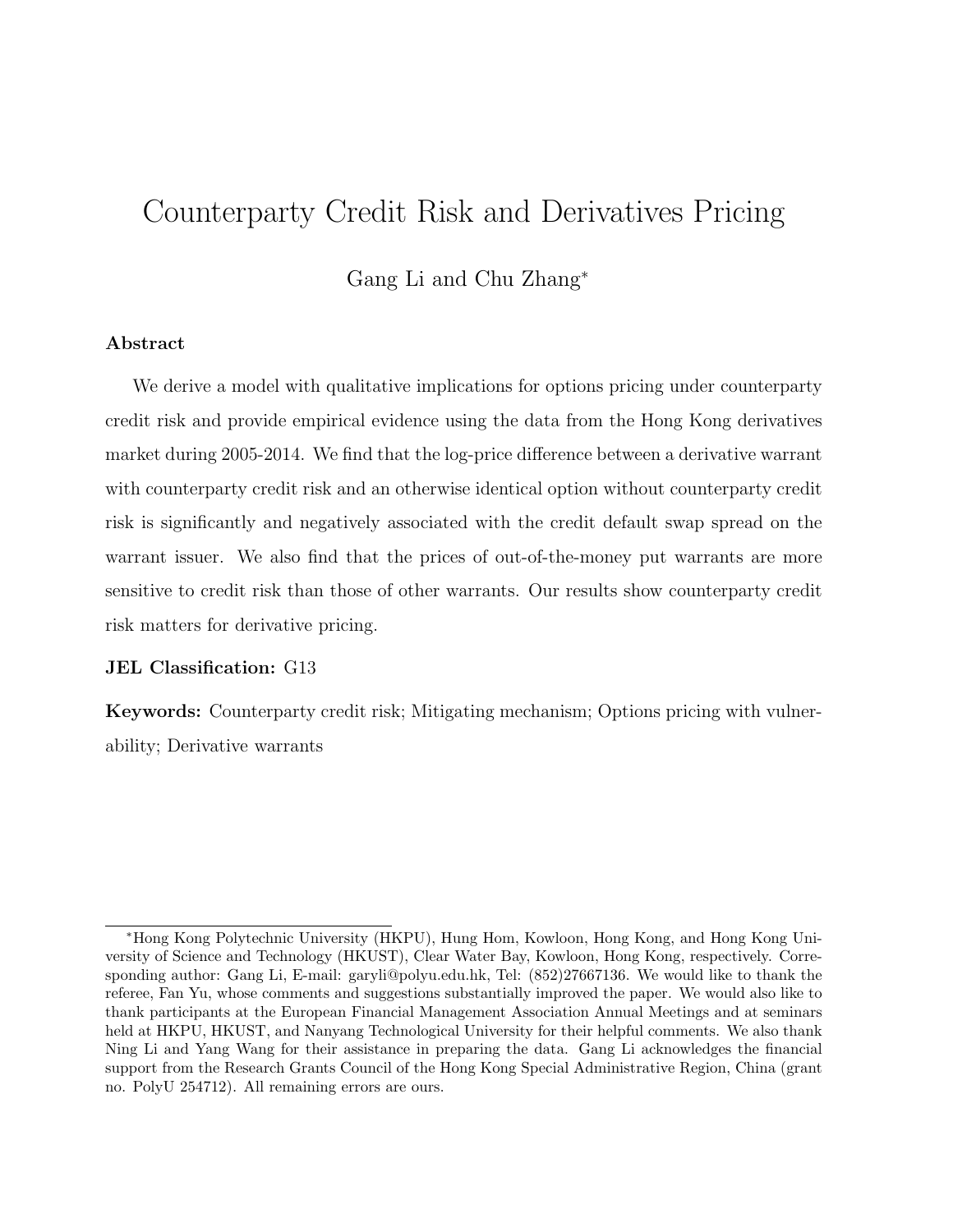# 1. Introduction

Counterparty credit risk refers to the risk that a counterparty will not pay up as obligated in a contract. In recent years, counterparty credit risk has become a prominent risk for market participants. In 2007-2008, many financial institutions all over the world suffered large and unexpected losses from mortgage-backed securities that culminated in the global credit crisis. Fears of systemic default were widespread shortly after the bankruptcy of Lehman Brothers in September 2008. European financial institutions' large holdings of deteriorating sovereign debt further exacerbated their solvency problems during the European sovereign debt crisis in the late 2012.

The effect of counterparty credit risk on derivative pricing has been thoroughly studied in theoretical models where such derivatives are known as vulnerable derivatives. Earlier models include the options pricing models of Johnson and Stulz (1987), Hull and White (1995), Jarrow and Turnbull (1995), and Klein (1996). Pricing implications are derived under the then-popular assumption that the underlying value follows a geometric Brownian motion process. In particular, independence is assumed for the credit event and the underlying value of the options. More recently, the literature has expanded into counterparty credit risk on other derivatives.<sup>1</sup> However, despite the importance of counterparty credit risk in the financial markets, there are few empirical studies on its pricing in derivative securities. Earlier studies focus almost exclusively on the interest rate swap market. These studies typically find that the effect of counterparty credit risk on the swap rate in interest rate swaps is extremely small. Later studies extend to currency swaps and credit default swaps (CDS). Again, these limited studies find that counterparty credit risk is priced, but the magnitude is vanishingly small.<sup>2</sup> One key reason that these studies find very limited

<sup>1</sup>For example, Cooper and Mello (1991), Sorensen and Bollier (1994), Duffie and Huang (1996), Duffie and Singleton (1997), Jarrow and Yu (2001), Liu, Longstaff, and Mandell (2006), and Yu (2007).

<sup>&</sup>lt;sup>2</sup>A partial list of empirical studies on the effects of counterparty credit risk on interest rate swaps includes Litzenberger (1992), Sun, Sundarensan, and Wang (1993), Minton (1997), Eom, Subrahmanyam, and Uno (2000, 2002), and Bomfim (2002). Cossin and Pirotte (1997) examine both currency swaps and interest rate swaps. Arora, Gandhi, and Longstaff (2012) examine how the credit risk of CDS dealers affects the CDS spreads they quote. Cserna, Levy, and Wiener (2013) examine the pricing of counterparty credit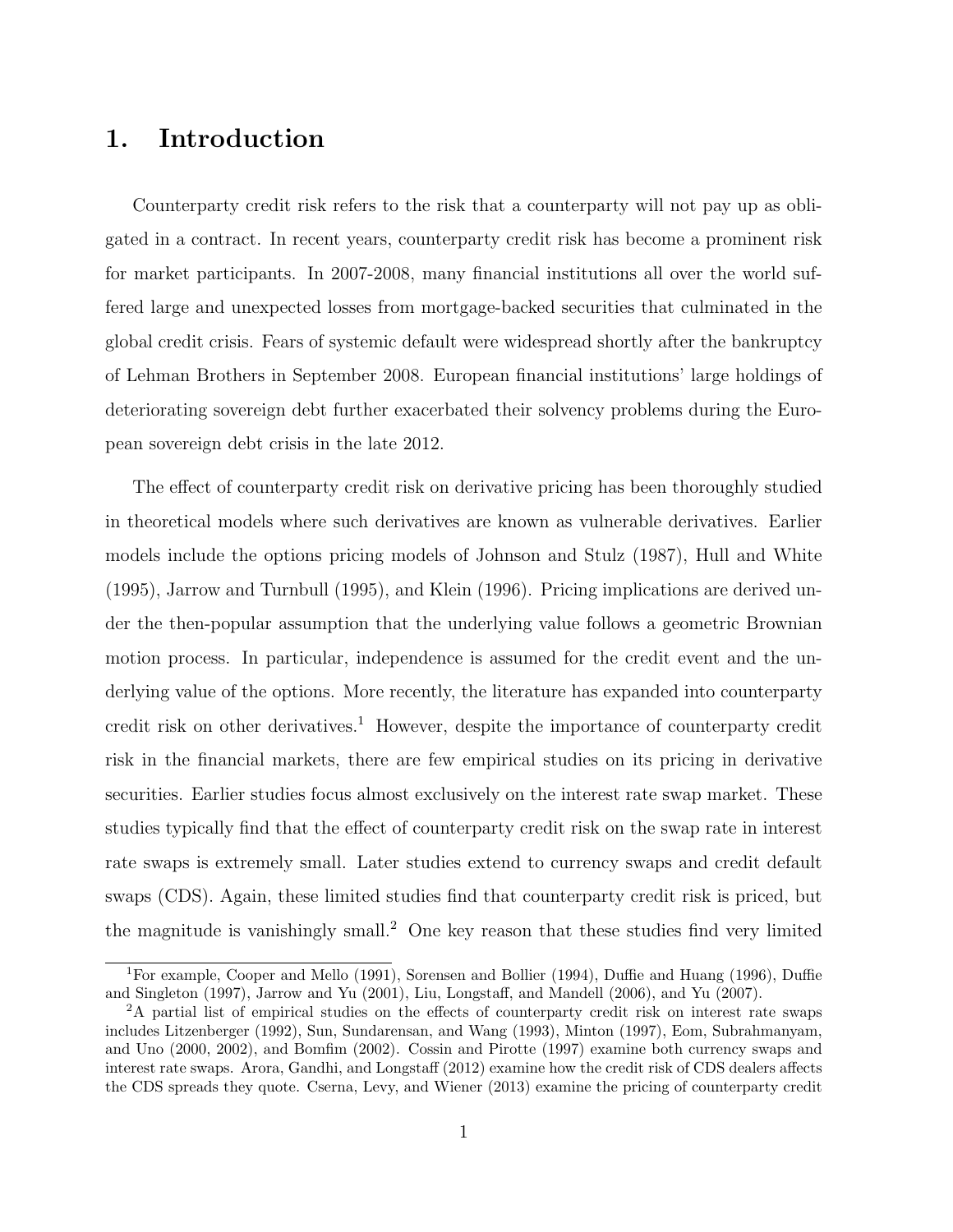roles for counterparty credit risk in determining the prices of derivative securities, even in crisis periods, is related to the credit risk mitigating mechanisms required for over-thecounter (OTC) transactions such as collateral and netting. Collateral partially reduces credit risk, or at least transforms the credit risk to other types of risk, such as market risk or liquidity risk. The netting mechanism ensures that, in case one of the counterparties involved in a transaction defaults, all contracts between the counterparties are aggregated to give a net amount. This mechanism reduces counterparty credit risk and makes the actual credit risk involved in the transactions difficult to measure.

To obtain evidence for the effect of counterparty credit risk on options pricing, we use derivative warrants and options data from the Hong Kong market. The call and put derivative warrants traded in Hong Kong resemble the usual call and put options traded in the US and elsewhere, except that they can be issued, i.e., sold short, only by certain financial institutions approved by regulators.<sup>3</sup> Several key features of Hong Kong derivative warrants and options data make them well suited, though not perfect, for examining the effects of counterparty credit risk on options pricing. The derivative warrants and options in our sample are both traded on the Hong Kong Stock Exchange (HKEx). Exchangetraded options bear virtually no credit risk because margins are required for writing options and they are settled through a central clearing house. In contrast, derivative warrants are subject to the credit risk of their issuers, who are not required to put up collateral against the warrants they issue, unlike OTC derivatives that requires collateral. Derivative warrants are option-type derivatives, where the issuer assumes liability for the transaction. This makes the impact of credit risk on pricing easier to detect, unlike the case of forwardtype derivatives, such as interest rate swaps and CDS, where counterparties might assume liability such that it cancels out to a large extent. In our sample, a large number of

risk in exchange-traded notes, which are unsecured structured products issued by financial institutions, but they find only weak evidence that counterparty credit risk is priced.

<sup>3</sup>Derivative warrants are also traded in Germany, Switzerland, Italy, UK, Australia, Singapore, Korea, and several other countries under different names. Derivative warrant is the term used in Hong Kong. The Hong Kong derivative warrant market was the largest in the world in terms of trading volume in 2007-2009 and 2011-2014.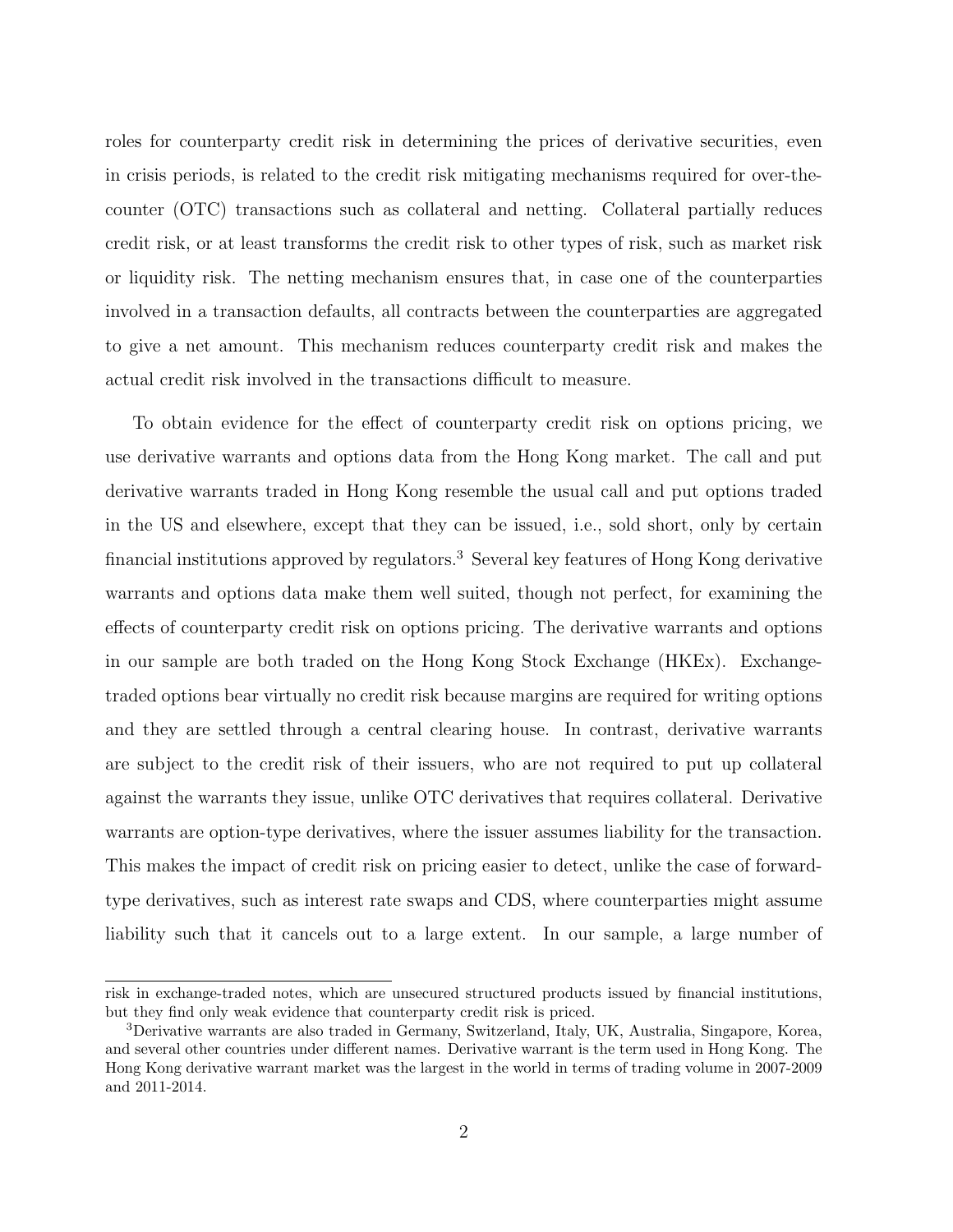matched pairs of derivative warrants and options with the same contract specifications are available. The use of derivative warrant-option pairs means that our analyses need not rely on specific options pricing models, which can suffer from model specification errors. It also overcomes the need to round up all possible explanatory variables that can affect the prices of derivative warrants.

More specifically, we use the derivative warrants and options written on the Hang Seng Index (HSI) during the period 2005-2014. More than 20 major international investment banks issue warrants on the HSI. All of them also issue their own bonds/debt, and there is active trading of CDS on these banks. We use their CDS spread as a measure of credit risk and examine its effect on the pricing of the warrants they issue relative to the pricing of the options with the same strike price and maturity. The sample period covers both relatively quiet periods and two episodes of financial crisis, the US subprime debt crisis of 2008 and the European sovereign debt crisis of 2011-2012, in which the credit quality of US and European financial institutions deteriorated. The variations in the counterparty credit risk and derivative warrant prices enable identifying their relation. Our empirical results show that counterparty credit risk has a significant impact on the pricing of derivative warrants, controlling for other factors that can affect warrant prices. The relation between the CDS spreads of issuers and the prices of derivative warrants is economically significant. A one percentage point increase in the CDS spread leads to a  $1\%$ -1.1% decrease in the price of the derivative warrant.

Our empirical analyses are guided by a simple model that has a minimal parametric structure and yet is rich enough to yield qualitative implications suitable for empirical examination. In particular, we introduce the dependence between the underlying value and the default event of the warrant issuer. Earlier models of vulnerable options, for example, that of Johnson and Stulz (1987), assume independence. The independence assumption fares poorly with the data. During the two financial crises, the HSI plunged, while the default intensity rose among all warrant issuers. The negative association between the underlying value and the default intensity implies that put warrants will lose more value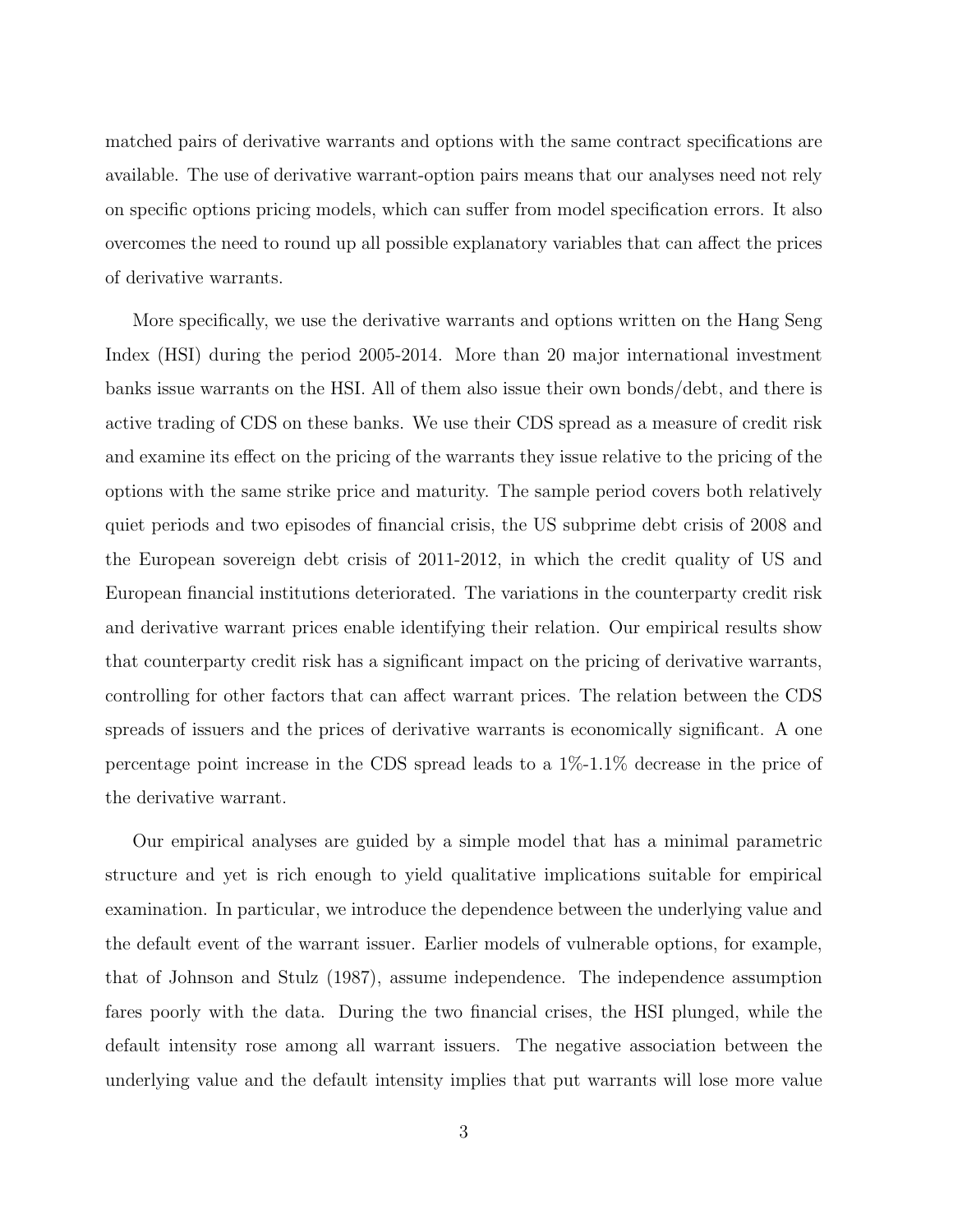than call warrants, each relative to their options counterparts. Panel A of Fig. 1 plots the average log-price difference between warrants and options, where warrants were issued by Lehman Brothers, and the options are chosen to best match the warrants. The plots are made for puts and calls separately from the beginning of 2008 to the bankruptcy of Lehman Brothers. Panel B of Fig. 1 shows the corresponding five-year CDS spread of Lehman Brothers. The figure shows that the prices of put warrants relative to the prices of put options moved inversely with the CDS spread, especially in the first segment of this period, while the prices of call warrants relative to the prices of call options remained relatively stable.<sup>4</sup> The intuition is straightforward. When the underlying asset suffers a big loss, put options provide protection that is valuable, while call options are out of the money with limited value. If an issuer of warrants defaults with a higher probability when the underlying value declines, the protection that put warrants promise to offer becomes much less trustworthy, so its value declines. The value of call warrants also declines but not as much because they are not valuable to begin with even without credit concerns. The intuition is verified in our model under very mild technical conditions. The pattern observed for warrants issued by Lehman Brothers is also verified in our empirical work for other warrants issuers. In fact, our data support a more delicate implication of the model that out-of-the-money put warrants are more sensitive to counterparty credit risk than in-the-money put warrants.

## Figure 1 here

The paper contributes to the literature in several aspects. First, we show an economically and statistically significant effect of counterparty credit risk on derivative prices, thus filling a void in the literature. This verifies earlier theories suggesting that counterparty credit risk has an impact on vulnerable derivatives. We accomplish this by exploiting the difference in credit risk mitigating mechanism between otherwise similar derivative warrants

<sup>4</sup>The large fluctuation in both the relative put prices and CDS spread during mid-March was caused by the fall of Bear Stearns. "Market analysts suggested that Lehman Brothers would be the next major investment bank to fall" (quote from Wikipedia, https://en.wikipedia.org/wiki/Lehman Brothers).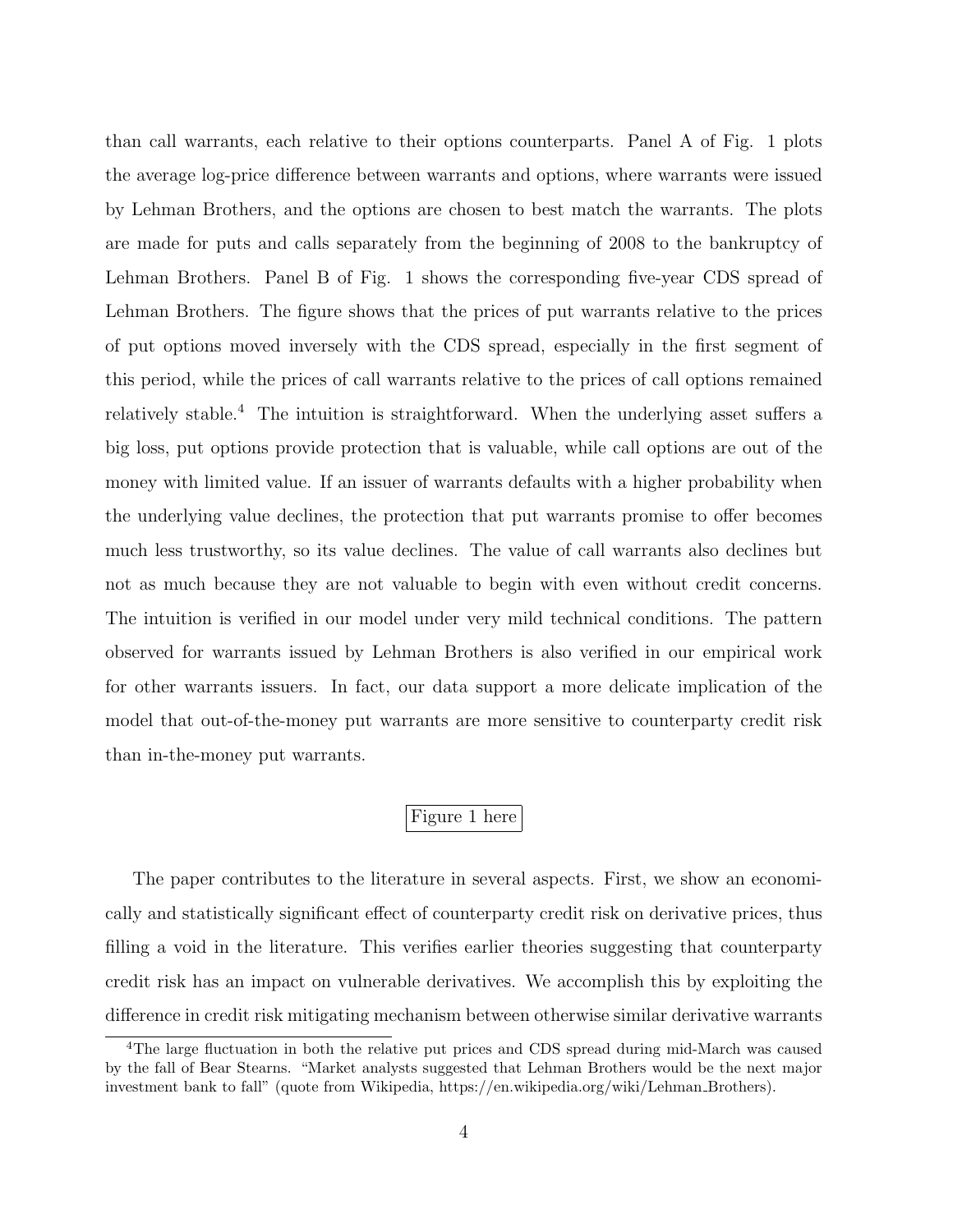and options. Second, we abolish the independence assumption made in earlier literature for the underlying value and the default of the derivative issuer and derive implications on the difference in the effect of counterparty credit risk on vulnerable options between puts and calls. The implications, and their extensions, are empirically verified in this paper. Third, we extend the study on the derivative warrants market.<sup>5</sup> Besides liquidity, which is found to be relevant for derivative warrants pricing, this study adds counterparty credit risk and a measure of retail investors' lottery-like trading behavior as extra factors.

The remainder of this paper proceeds as follows. Section 2 presents a simple model with qualitative implications to be tested in later sections. Section 3 provides a brief introduction to the derivative warrants and options markets in Hong Kong and describes our data. Section 4 examines the effects of the credit risk of derivative warrant issuers on the price of the derivative warrants they issue. Section 5 presents several robustness checks of the main results. Finally, Section 6 sets forth our conclusions.

# 2. A theoretical framework

Several factors can influence the prices of derivatives. Since the main purpose of this paper is to show empirically the influence of counterparty credit risk on the pricing of derivatives, we first present a simple pricing model of vulnerable options, which focuses on the credit risk only, as in the literature. We then discuss other potential factors and their joint effects on the pricing of derivatives.

<sup>5</sup>There are other studies of derivative warrants in the Hong Kong market, but they are unrelated to counterparty credit risk. Duan and Yan (1999) use a semi-parametric approach to price derivative warrants that substantially improves upon the Black–Scholes (1973) model. Chan and Wei (2001), Chen and Wu (2001), and Draper, Mak, and Tang (2001) focus on the effect of introducing derivative warrants on the price and trading volume of underlying securities. Chow, Li, and Liu (2009) examine the trading records of market makers on the Hong Kong derivative warrants market to understand their inventory management. Li and Zhang (2011) show that price differences between derivative warrants and options arise from their liquidity differences. Fung and Zeng (2012) suggest that the implied volatility from derivative warrants provides an unbiased forecast of the future realized volatility of the underlying asset.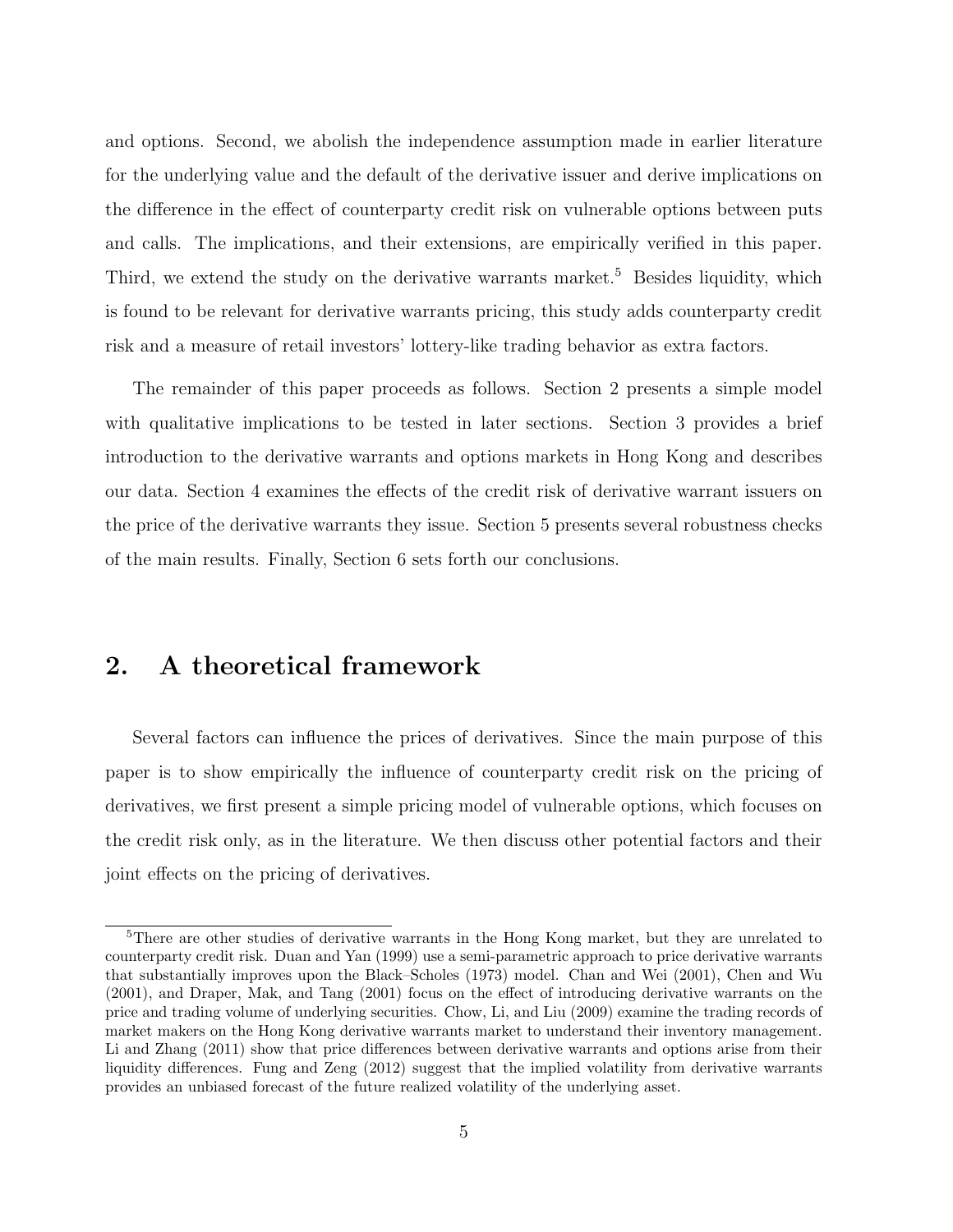#### 2.1. A simple model with qualitative implications

For ease of exposition, vulnerable options will be called (derivative) warrants in this paper. The defining property of warrants here is that their buyers/holders face counterparty credit risk. The model developed here does not describe warrants per se but rather the difference between warrants and otherwise identical options. That way, it makes minimal assumptions on the parametric structure but is rich enough to generate implications testable using available data. $6$ 

Suppose the value of the underlying asset and the event that a warrant seller defaults follow a joint jump-diffusion model. Let  $W<sup>c</sup>(t, T, K)$  and  $W<sup>p</sup>(t, T, K)$  be the prices of a call and a put warrant, respectively, with strike price K and time to expiration  $T - t$ . Let  $O<sup>c</sup>(t, T, K)$  and  $O<sup>p</sup>(t, T, K)$  be the prices of the otherwise identical default-free options. Theoretically speaking,

$$
O^{c}(t, T, K) = \tilde{E}_{t}[e^{-r(T-t)}(S_{T} - K)^{+}], \qquad (1)
$$

$$
O^p(t, T, K) = \tilde{E}_t[e^{-r(T-t)}(K - S_T)^+], \tag{2}
$$

$$
W^{c}(t, T, K) = \tilde{E}_{t}[e^{-r(T-t)}(S_{T} - K)^{+}(1_{(\eta > T)} + v1_{(\eta \leq T)})], \qquad (3)
$$

$$
W^{p}(t, T, K) = \tilde{E}_{t}[e^{-r(T-t)}(K - S_{T})^{+}(1_{(\eta > T)} + v1_{(\eta \leq T)})], \qquad (4)
$$

where r is the risk-free rate;  $\tilde{E}_t$  is the expectation under a risk-neutral measure conditional on the information set at time t;  $a^+ = \max(a, 0)$ ;  $\eta$  is the time when the seller of the warrant becomes insolvent and triggers a credit event, in which the issuer pays a fraction

<sup>&</sup>lt;sup>6</sup>There are two reasons why only a simple model with qualitative implications on the differences between warrants and options is attempted here. The first is that options pricing literature has not settled on a model that can accurately price options, even without counterparty credit risk. Evidence suggests that sophisticated options pricing models with stochastic volatility and jumps in the underlying asset (Bates, 2000; Pan, 2002) and with jumps in both underlying asset and asset volatility (Eraker, 2004) cannot fit the cross-section of options data satisfactorily. Evidence also shows that the class of popular affine jumpdiffusion models suffers from misspecification errors in general (see for example, Jones, 2003; Christoffersen, Jacobs, and Mimouni, 2010; and Li and Zhang, 2013). Adding counterparty credit risk to such models is doomed to fail when real data are used due to the problems with the options pricing part, even if the credit risk part is perfect. The second reason is that, besides counterparty credit risk, other nontrivial factors influence warrants pricing. Some of them are not suitable for modeling, as they can involve irrational behavior.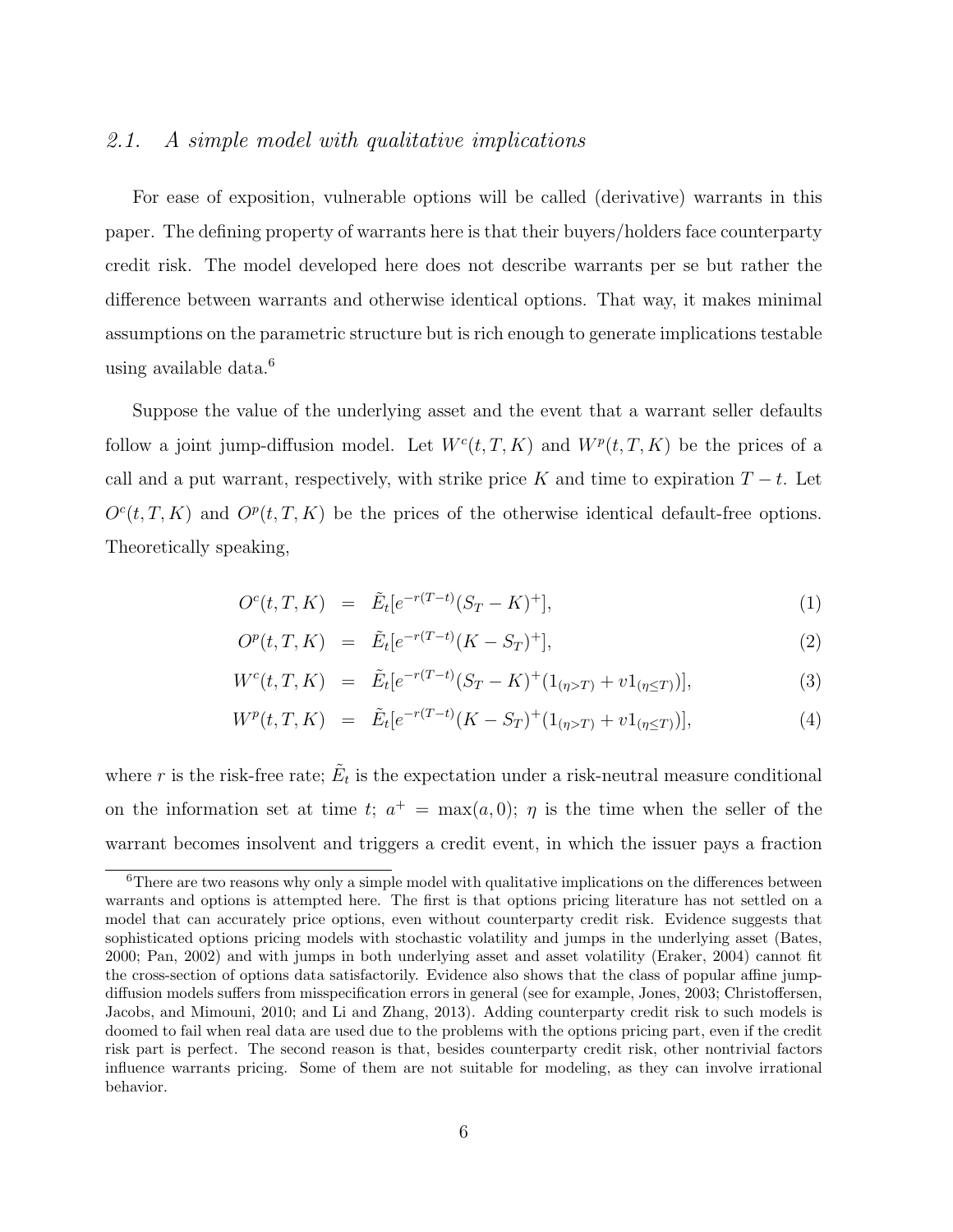v, known as the recovery rate, of its obligation; and  $1_{(\eta>T)}$  is the indication function for the seller not becoming insolvent before T. Rewrite  $W<sup>c</sup>(t, T, K)$  as

$$
W^{c}(t, T, K) = \tilde{E}_{t}[e^{-r(T-t)}(S_{T} - K)^{+} - e^{-r(T-t)}(S_{T} - K)^{+}(1-v)1_{(\eta \leq T)}]
$$
  
= 
$$
O^{c}(t, T, K) - A^{c}(t, T, K)
$$
 (5)

$$
= O^{c}(t, T, K)[1 - B^{c}(t, T, K)\tilde{E}_{t}(Y_{T})],
$$
\n(6)

where

$$
Y_T = (1 - v)1_{(\eta \le T)},\tag{7}
$$

$$
A^{c}(t, T, K) = \tilde{E}_{t}[e^{-r(T-t)}(S_{T} - K)^{+}Y_{T}], \tag{8}
$$

$$
B^{c}(t, T, K) = \frac{\tilde{E}_{t}[e^{-r(T-t)}(S_{T} - K)^{+}Y_{T}]}{\tilde{E}_{t}[e^{-r(T-t)}(S_{T} - K)^{+}]\tilde{E}_{t}[Y_{T}]}.
$$
\n(9)

Likewise,

$$
W^{p}(t, T, K) = O^{p}(t, T, K) - A^{p}(t, T, K)
$$
\n(10)

$$
= O^{p}(t, T, K)[1 - B^{p}(t, T, K)\tilde{E}_{t}(Y_{T})],
$$
\n(11)

with

$$
A^{p}(t, T, K) = \tilde{E}_{t}[e^{-r(T-t)}(K - S_{T})^{+}Y_{T}], \qquad (12)
$$

$$
B^{p}(t, T, K) = \frac{\tilde{E}_{t}[e^{-r(T-t)}(K - S_{T})^{+}Y_{T}]}{\tilde{E}_{t}[e^{-r(T-t)}(K - S_{T})^{+}]\tilde{E}_{t}[Y_{T}]}.
$$
\n(13)

In general,  $A^c(t, T, K)$ ,  $B^c(t, T, K)$ ,  $A^p(t, T, K)$ , and  $B^p(t, T, K)$  are functions of strike price K, the time to expiration  $T - t$ , and whatever state variables that enter the conditional expectation  $E$ .

Let  $D^{c}(t, T, K) = W^{c}(t, T, K) - O^{c}(t, T, K), D^{p}(t, T, K) = W^{p}(t, T, K) - O^{p}(t, T, K),$  $d^{c}(t, T, K) = \log[W^{c}(t, T, K)/O^{c}(t, T, K)]$ , and  $d^{p}(t, T, K) = \log[W^{p}(t, T, K)/O^{p}(t, T, K)]$ . The price differences between warrants and default-free options are

$$
D^{c}(t, T, K) = -A^{c}(t, T, K) < 0,\tag{14}
$$

$$
D^{p}(t, T, K) = -A^{p}(t, T, K) < 0,\tag{15}
$$

$$
d^{c}(t, T, K) = \log[1 - B^{c}(t, T, K)\tilde{E}_{t}(Y_{T})] \approx -B^{c}(t, T, K)\tilde{E}_{t}(Y_{T}) < 0, \quad (16)
$$

$$
d^{p}(t, T, K) = \log[1 - B^{p}(t, T, K)\tilde{E}_{t}(Y_{T})] \approx -B^{p}(t, T, K)\tilde{E}_{t}(Y_{T}) < 0.
$$
 (17)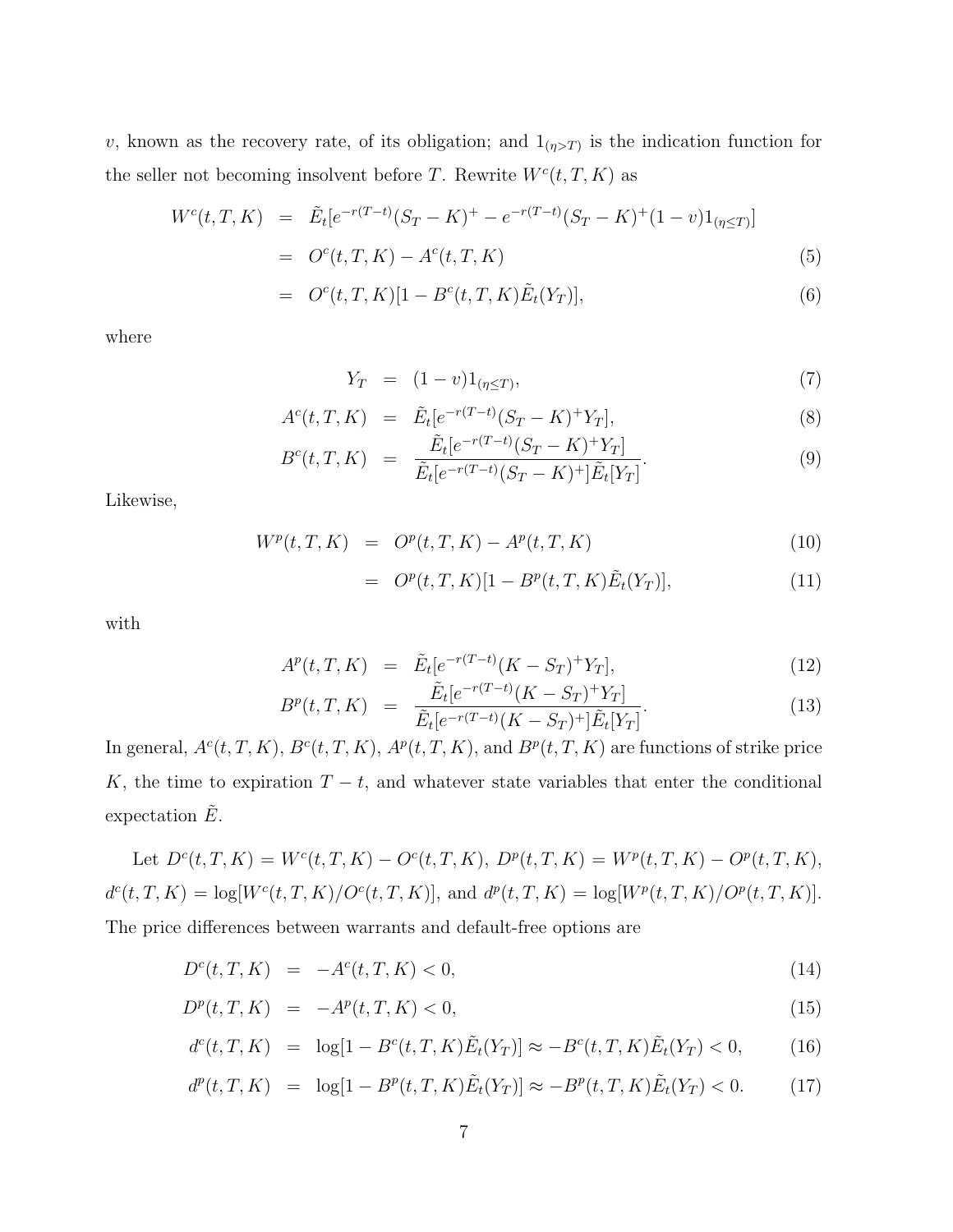The price differences are negative because all of the multiplicative terms in  $A<sup>c</sup>(t, T, K)$ ,  $A^p(t,T,K)$ ,  $B^c(t,T,K)$ , and  $B^p(t,T,K)$  are positive, and  $\tilde{E}_t(Y_T) > 0$  as assumed for warrants. Obviously the prices of warrants, both calls and puts, carry a vulnerability discount, which is a counterparty credit discount. The discount is related to the riskadjusted probability of default status and the loss given default,  $Y_T$ . More qualitative statements can be made in terms of the difference between calls and puts and the effect of moneyness.

First, if  $S_T$  and  $Y_T$  are independent, then  $A^c(t,T,K) = O^c(t,T,K) \tilde{E}_t(Y_T)$ ,  $A^p(t,T,K) =$  $O^p(t,T,K)\tilde{E}_t(Y_T)$ , and  $B^c(t,T,K)$  and  $B^p(t,T,K)$  are both equal to one, so the log-price differences for both calls and puts are equal to  $\log[1 - \tilde{E}_t(Y_T)] \approx -\tilde{E}_t(Y_T)$ , which, when further assuming the independence between default and recovery rate, is equal to  $\tilde{E}_t(1$  $v) \cdot \tilde{P}(\eta \leq T)$ , i.e., the product of the risk-neutral expected loss given default and the risk-neutral default probability.

Suppose  $S_T$  and  $Y_T$  are not independent. We say  $S_T$  and  $Y_T$  are strictly positively quadrant-dependent under a probability P if  $P(S_T < s, Y_T < y) > P(S_T < s)P(Y_T < y)$ for all  $(s, y)$ . Similarly,  $S_T$  and  $Y_T$  are said to be negatively quadrant-dependent if the probability inequality is reversed.

Positive (negative) quadrant dependence between  $S_T$  and  $Y_T$  implies that

$$
Covt(f(ST), g(YT)) > 0 \quad (<0)
$$
\n(18)

for all increasing functions  $f$  and  $g$ , where  $Cov_t$  is the time  $t$  conditional covariance under probability P. Since  $(S_T - K)^+$  is increasing in  $S_T$  for calls and  $(K - S_T)^+$  is decreasing in  $\mathcal{S}_T$  for puts, Proposition 1 follows immediately.

Proposition 1. (i) If  $S_T$  and  $Y_T$  are strictly positively quadrant-dependent under the riskneutral probability, then  $A^c(t,T,K) > O^c(t,T,K) \tilde{E}_t(Y_T)$ ,  $A^p(t,T,K) < O^p(t,T,K) \tilde{E}_t(Y_T)$ ,  $B^{c}(t, T, K) > 1$ , and  $B^{p}(t, T, K) < 1$  so that calls have larger vulnerability discounts than puts, other things being equal. (ii) If  $S_T$  and  $Y_T$  are strictly negatively quadrantdependent under the risk-neutral probability, then  $A^c(t,T,K) < O^c(t,T,K)\tilde{E}_t(Y_T)$ , and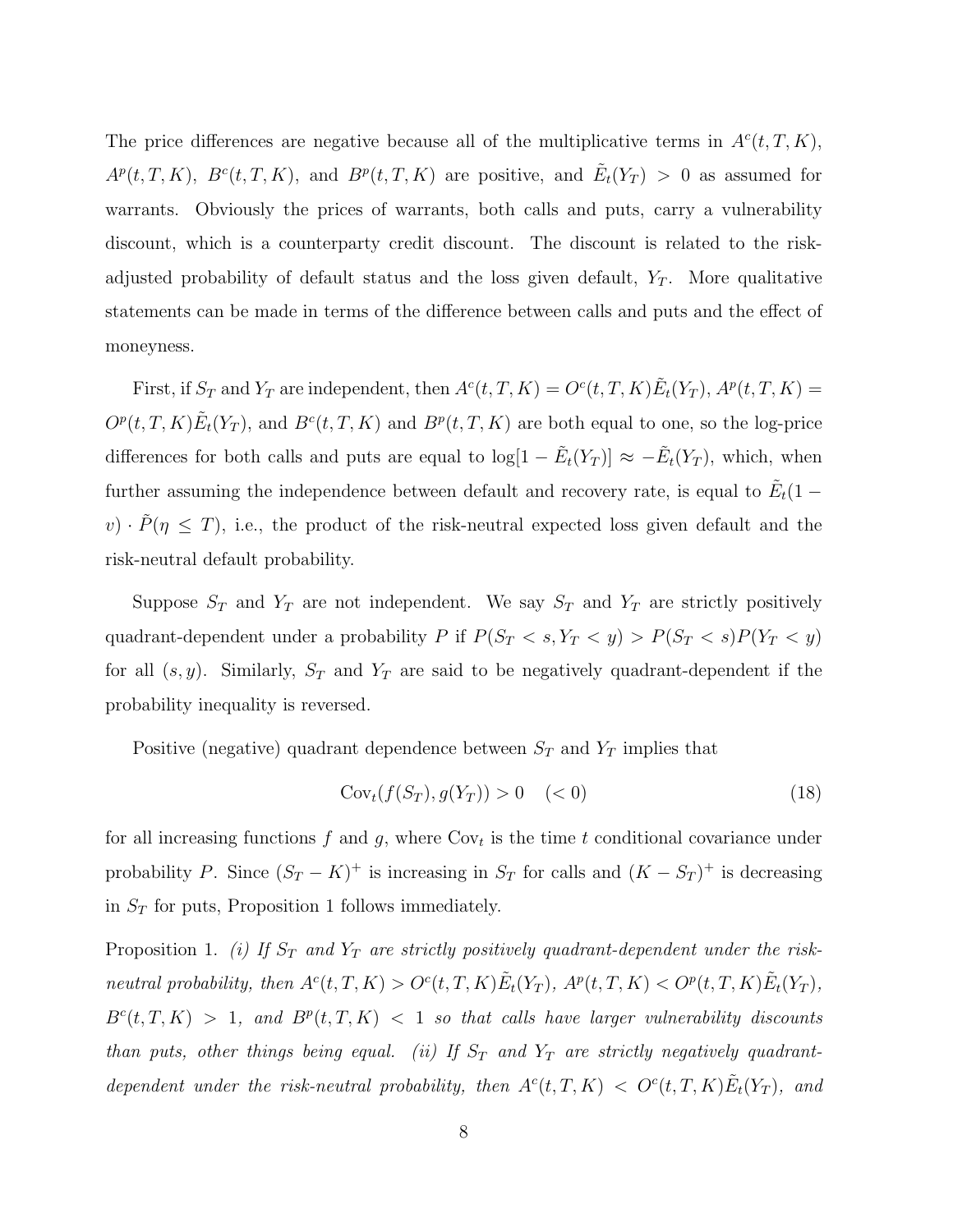$A^p(t,T,K) > O^p(t,T,K) \tilde{E}_t(Y_T)$ ,  $B^c(t,T,K) < 1$ , and  $B^p(t,T,K) > 1$  so that puts have larger vulnerability discounts than calls, other things being equal.

The intuition behind the proposition is clear. Default-free calls gain more than puts when the underlying value is high. If the underlying value and default are positively quadrant-dependent, the fact that call writers may default renders the vulnerable calls less valuable. Similarly, default-free puts gain more than calls when the underlying value is low. If the underlying value and default are negatively quadrant-dependent, the fact that put writers may default reduces the value of vulnerable puts. The situation in (ii) is more relevant for the empirical results of the paper. In the example of Lehman Brothers, a prestige investment bank at the time,  $S_T$  is the HSI, an index for large-cap stocks traded in Hong Kong, or stocks of large companies. The underlying asset price and the riskneutral probability of default multiplied by the loss given default are obviously negatively quadrant-dependent. Hence we see that puts are more discounted than calls. We will show in the empirical section that this is also true for warrants written on the HSI issued by all of the other investment banks.

Since the deviation from one for the  $B(t, T, K)$  function comes from the dependence between the underlying value and the warrant writer's credit risk, it is conceivable that for the same type of warrants, i.e., calls or puts, the valuation can be different for warrant writers with different degrees of dependence. For two warrant writers, coded as 1 and 2, with the same probability of default  $P(Y_{1T} < y) = P(Y_{2T} < y)$  for all y, we say that the quadrant dependence between one's credit risk and the underlying value is strictly more positive for warrant writer 1 than for warrant writer 2, if  $P(S_T < s, Y_{1T} < y) > P(S_T < s, Y_{2T} < y)$ for all  $(s, y)$ . Note that this does not require the credit risk of either warrant writer to have positive quadrant dependence with the underlying value. Since it is relative between the two warrant writers, we do not need to separately define a more negative quadrant dependence.

That warrant writer 1 has a strictly more positive quadrant dependence between its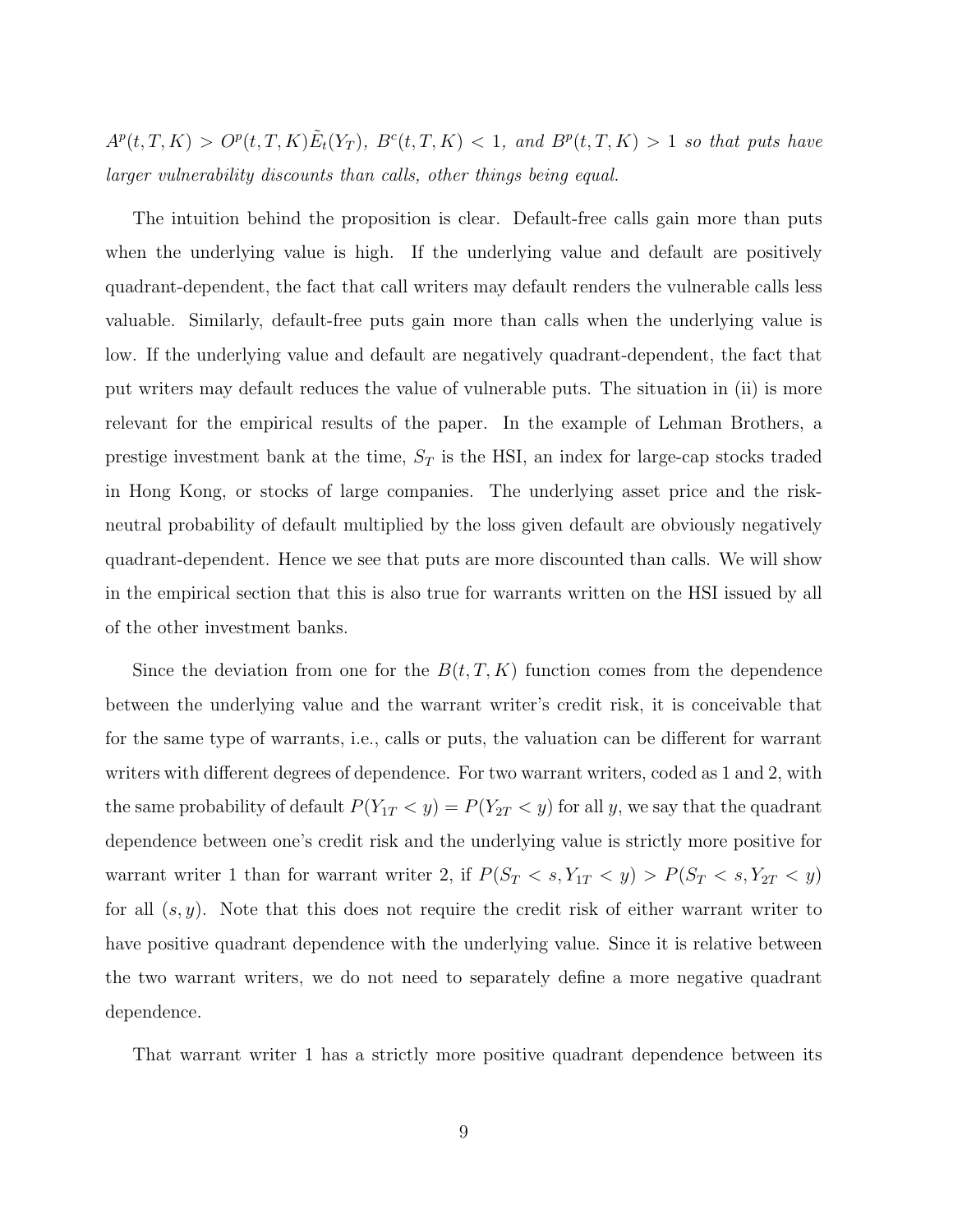credit risk and the underlying value than warrant writer 2 implies that  $P((S_T - K)^+$  $s, Y_{1T} < y$ ) >  $P((S_T - K)^+ < s, Y_{2T} < y)$  and  $P((K - S_T)^+ < s, Y_{1T} < y) < P((K - S_T)^+$  $S_T$ <sup>+</sup> < s,  $Y_{2T}$  < y) for all  $(s, y)$ . This immediately translates to inequalities in terms of expectations. Therefore, we have Proposition 2.

Proposition 2. Suppose that warrant writer 1 has a strictly more positive quadrant dependence between its credit risk and the underlying value than warrant writer 2 under the risk-neutral probability. Then, (i)  $A_1^c(t,T,K) > A_2^c(t,T,K)$  and  $A_1^p$  $P_1(t, T, K) < A_2^p(t, T, K);$ and (ii)  $B_1^c(t, T, K) > B_2^c(t, T, K)$  and  $B_1^p$  $P_1^p(t, T, K) < B_2^p(t, T, K).$ 

The next result pertains to the effect of moneyness on the vulnerability discount, holding other factors constant. For notational simplicity, assume  $r = 0$  without loss of generality. For absolute price differences, we note that

$$
\frac{\partial A^c(t, T, K)}{\partial K} = -\tilde{E}_t[1_{(K,\infty)}(S_T)Y_T] < 0
$$
\n(19)

$$
\frac{\partial A^p(t, T, K)}{\partial K} = \tilde{E}_t[1_{(0,K)}(S_T)Y_T] > 0.
$$
\n(20)

So the vulnerability discount in terms of the absolute price differences increases as an option, be it a call or a put, becomes more in the money. For proportional price differences,

$$
\frac{\partial B^{c}(t, T, K)}{\partial K} = \frac{\tilde{E}_{t}[1_{(K,\infty)}(S_{T})]}{\tilde{E}_{t}[(S_{T} - K)^{+}]\tilde{E}_{t}[Y_{T}]} \cdot \left[\frac{\tilde{E}_{t}[(S_{T} - K)^{+}Y_{T}]}{\tilde{E}_{t}[(S_{T} - K)^{+}]} - \frac{\tilde{E}_{t}[1_{(K,\infty)}(S_{T})Y_{T}]}{\tilde{E}_{t}[1_{(K,\infty)}(S_{T})]}\right]
$$
\n
$$
= \frac{\tilde{E}_{t}[1_{(K,\infty)}(S_{T})]}{\tilde{E}_{t}[(S_{T} - K)^{+}]\tilde{E}_{t}[Y_{T}]} \cdot \tilde{E}_{t}[f(S_{T})Y_{T}], \qquad (21)
$$

where

$$
f(S_T) = \frac{(S_T - K)^+}{\tilde{E}_t[(S_T - K)^+]} - \frac{1_{(K,\infty)}(S_T)}{\tilde{E}_t[1_{(K,\infty)}(S_T)]},\tag{22}
$$

with  $f'(S_T) \geq 0$  and  $\tilde{E}_t[f(S_T)] = 0$ . Therefore, if  $S_T$  and  $Y_T$  are positively quadrantdependent, then  $\tilde{E}_t[f(S_T)Y_T] > \tilde{E}_t[f(S_T)]\tilde{E}_t[Y_T] = 0$ , so  $\frac{\partial B^c(t,T,K)}{\partial K} > 0$ , and if  $S_T$  and  $Y_T$ are negatively quadrant-dependent, then  $\frac{\partial B^c(t,T,K)}{\partial K} < 0$ .

Similarly, for put warrants,

$$
\frac{\partial B^p(t,T,K)}{\partial K} = \frac{\tilde{E}_t[1_{(0,K)}(S_T)]}{\tilde{E}_t[(K - S_T)^+] \tilde{E}_t[Y_T]} \cdot \tilde{E}_t[g(S_T)Y_T],\tag{23}
$$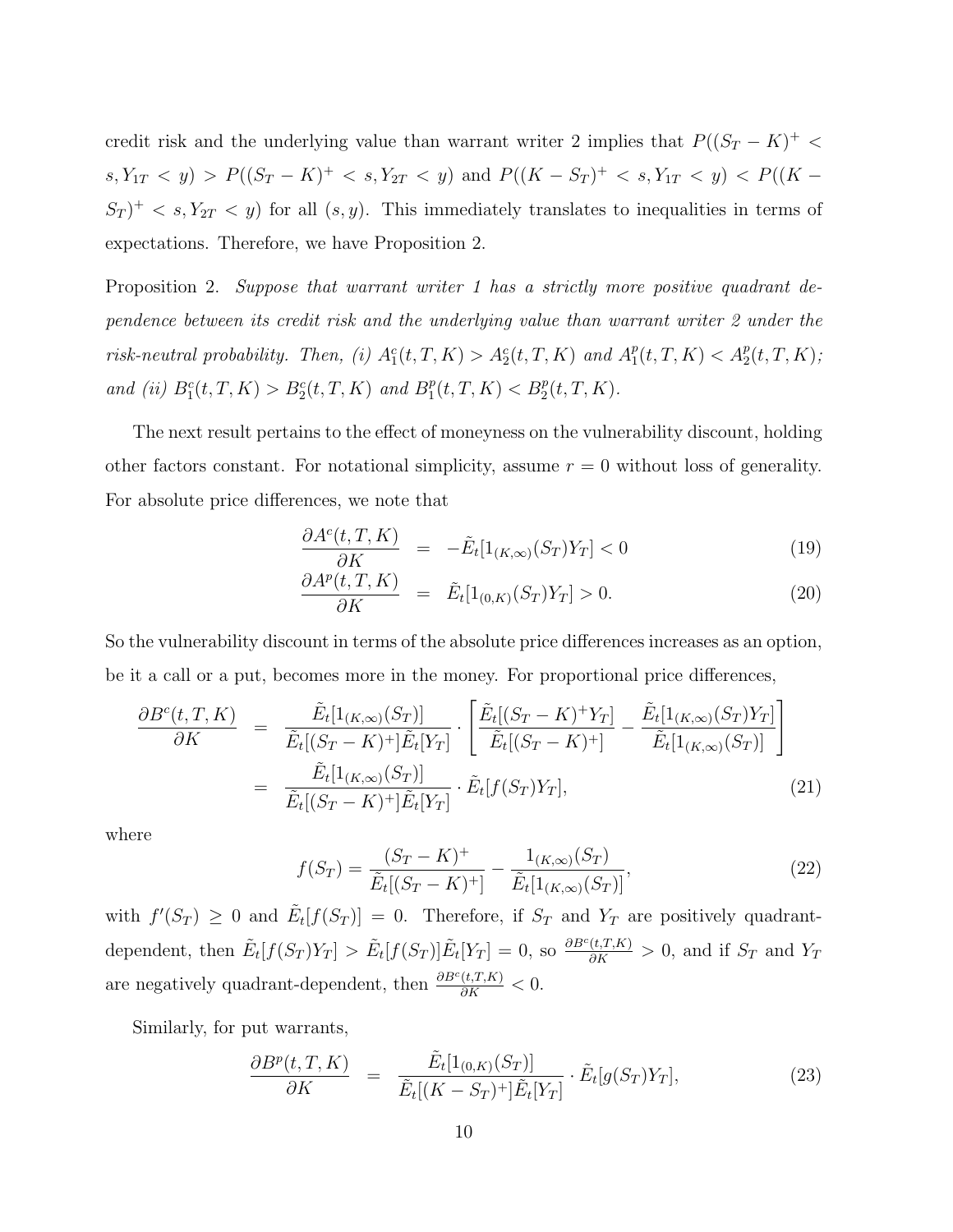where

$$
g(S_T) = \frac{1_{(0,K)}(S_T)}{\tilde{E}_t[1_{(0,K)}(S_T)]} - \frac{(K - S_T)^+}{\tilde{E}_t[(K - S_T)^+]},
$$
\n(24)

with  $g'(S_T) \geq 0$  and  $\tilde{E}_t[g(S_T)] = 0$ . Therefore,  $\frac{\partial B^p(t,T,K)}{\partial K} > 0$  if  $S_T$  and  $Y_T$  are positively quadrant-dependent, and  $\frac{\partial B^p(t,T,K)}{\partial K} < 0$  if  $S_T$  and  $Y_T$  are negatively quadrant-dependent. We summarize the above results in Proposition 3.

Proposition 3. (i)  $\frac{\partial A^c(t,T,K)}{\partial K} < 0$ ,  $\frac{\partial A^p(t,T,K)}{\partial K} > 0$ ; that is, the more in the money a warrant is, be it a call or a put, the larger the absolute discount. (ii) If  $S_T$  and  $Y_T$  are strictly positively quadrant-dependent, then  $\frac{\partial B^c(t,T,K)}{\partial K} > 0$  and  $\frac{\partial B^p(t,T,K)}{\partial K} > 0$ . (iii) If  $S_T$  and  $Y_T$  are strictly negatively quadrant-dependent, then  $\frac{\partial B^c(t,T,K)}{\partial K} < 0$  and  $\frac{\partial B^p(t,T,K)}{\partial K} < 0$ .

Proposition 3 (i) states that the more in the money a warrant is, the greater the absolute vulnerability discount, whether the warrant is a call or a put. This is intuitive. Proposition 3 (ii) and (iii), however, state that the proportional discount depends on whether the dependence between the underlying value and the credit risk is positive or negative and is opposite for calls and puts. To understand it, let's focus on the case in which the underlying value and the credit risk are negatively quadrant-dependent. With a smaller  $K$ , the put payoff is nonzero only when  $S_T$  is lower, while  $Y_T$  takes on a higher value in the conditional expectation in the numerator of Eq.  $(13)$ , and  $B<sup>p</sup>$  is larger as a result. In contrast, with a larger K, the call payoff is nonzero only when  $S_T$  is higher, and  $Y_T$  takes on a lower value in the conditional expectation in the numerator of Eq.  $(9)$ , and  $B<sup>c</sup>$  is smaller.

These implications can all be examined in the later empirical study to various extent. It should be pointed out that the implications derived in this subsection are unique to counterparty credit risk. These implications are not associated with other factors that could potentially affect the prices of derivative warrants.

#### 2.2. Implications for the empirical specifications

Suppose the warrant issuer also sells a zero-coupon bond maturing at the same time as the warrant, and the bond is pari passu with the warrant. The value of the bond with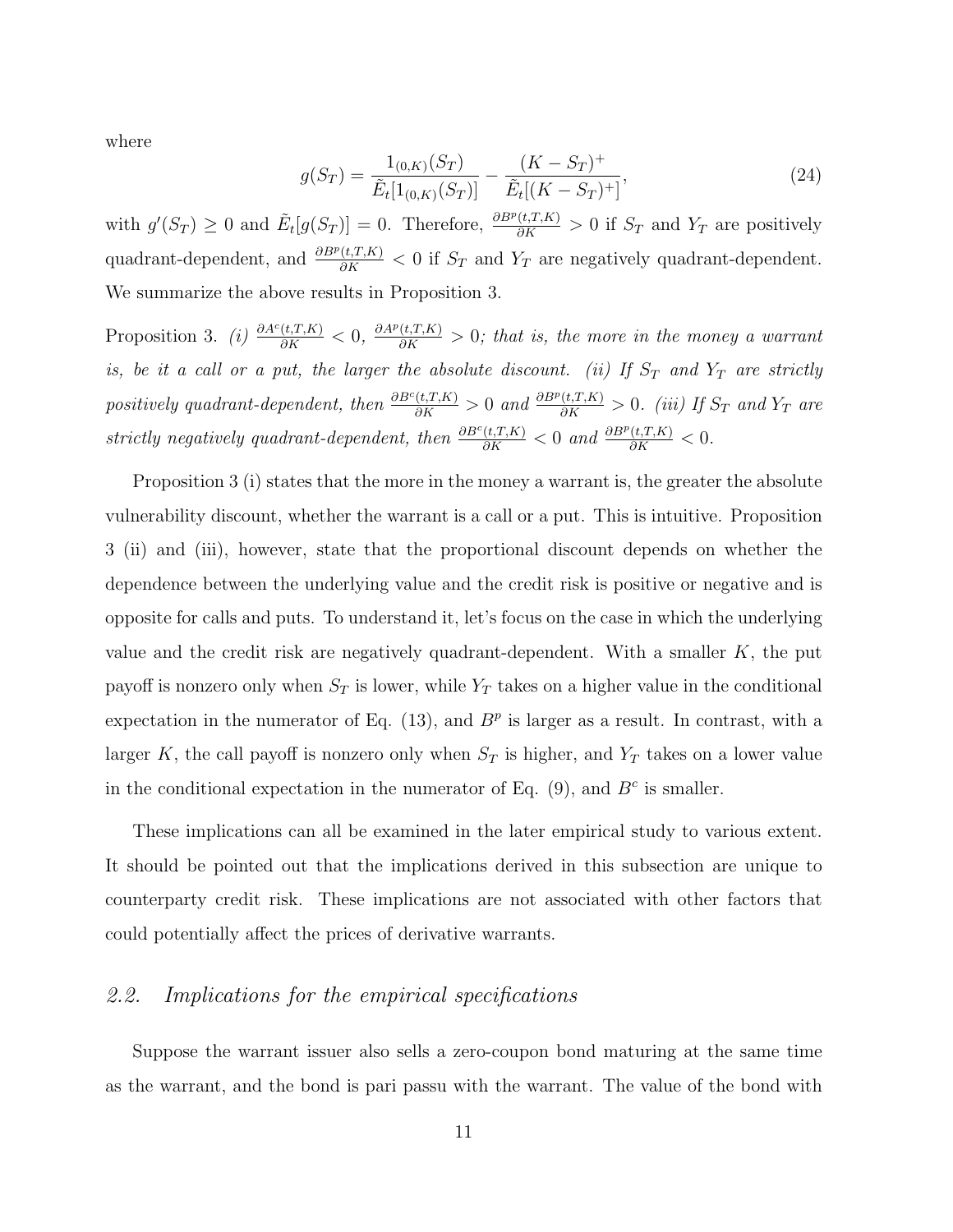the face value normalized to one equals  $e^{-r(T-t)}[1-\tilde{E}_t(Y_T)]$ . The yield to maturity of the bond is  $r - [\log(1 - \tilde{E}_t(Y_T))]/(T - t)$ . The yield spread is then  $- [\log(1 - \tilde{E}_t(Y_T))]/(T - t)$ , approximated to  $\tilde{E}_t(Y_T)/(T-t)$ . The annualized CDS spread, if written on the zero-coupon bond, is theoretically the same as the yield spread. The equations for the proportional price difference between warrants and options, Eq. (16) and Eq. (17), can then be written as

$$
d^{c}(t, T, K) \approx -B^{c}(t, T, K) \cdot \text{CDS}\tau,
$$
\n(25)

$$
d^p(t, T, K) \approx -B^p(t, T, K) \cdot \text{CDS}\tau,
$$
\n(26)

where the unannualized CDS spread, CDS $\tau$ , is the premium paid over  $\tau = T - t$  period for the protection of the bond issued by the warrant issuer. An important feature of the analysis is that, when counterparty credit risk is the only factor in the warrant pricing, the proportional price difference between a warrant and an option in a pair, up to the firstorder approximation, depends on the strike price, the time to expiration, and whatever state variables only through the slope coefficient of  $CDS\tau$ . We can use observable CDS spreads on the warrant issuers as a proxy for  $\tilde{E}_t(Y_T)/(T-t)$  to conduct empirical analysis, although, technically, the two differ slightly in many aspects.<sup>7</sup>

Since  $B^c(t,T,K)$  and  $B^p(t,T,K)$  are both equal to one if  $S_T$  and  $Y_T$  are independent, the slope coefficient  $\beta_1$  must be equal to -1 in a benchmark regression of the type  $d(t, T, K) = \beta_1 \text{CDS}\tau + \varepsilon$ . This simple case serves to provide fresh evidence of the existence of the vulnerability discount in derivative pricing given that the literature has failed to demonstrate its economic significance empirically as mentioned in Introduction.

If  $S_T$  and  $Y_T$  are negatively quadrant-dependent under the risk-neutral probability, Proposition 1 implies that when a simple regression of the type  $d(t, T, K) = \beta_1 CDS\tau + \varepsilon$  is applied to the call sample and the put sample separately, the slope coefficient for the call sample will be less negative than -1, while that for the put sample will be more negative

<sup>7</sup>For example, in CDS trading, the settlement is at default upon the conclusion of CDS auction a couple of weeks later, not at the CDS maturity. For derivative warrants, the defaulted seller of warrants will pay a fraction of promised claims valued at the expiration day of warrants. The assumption of the recovery rate as in Eq. (3) and Eq. (4) is consistent with the practice in the Hong Kong derivative warrants market but not with that of the CDS market.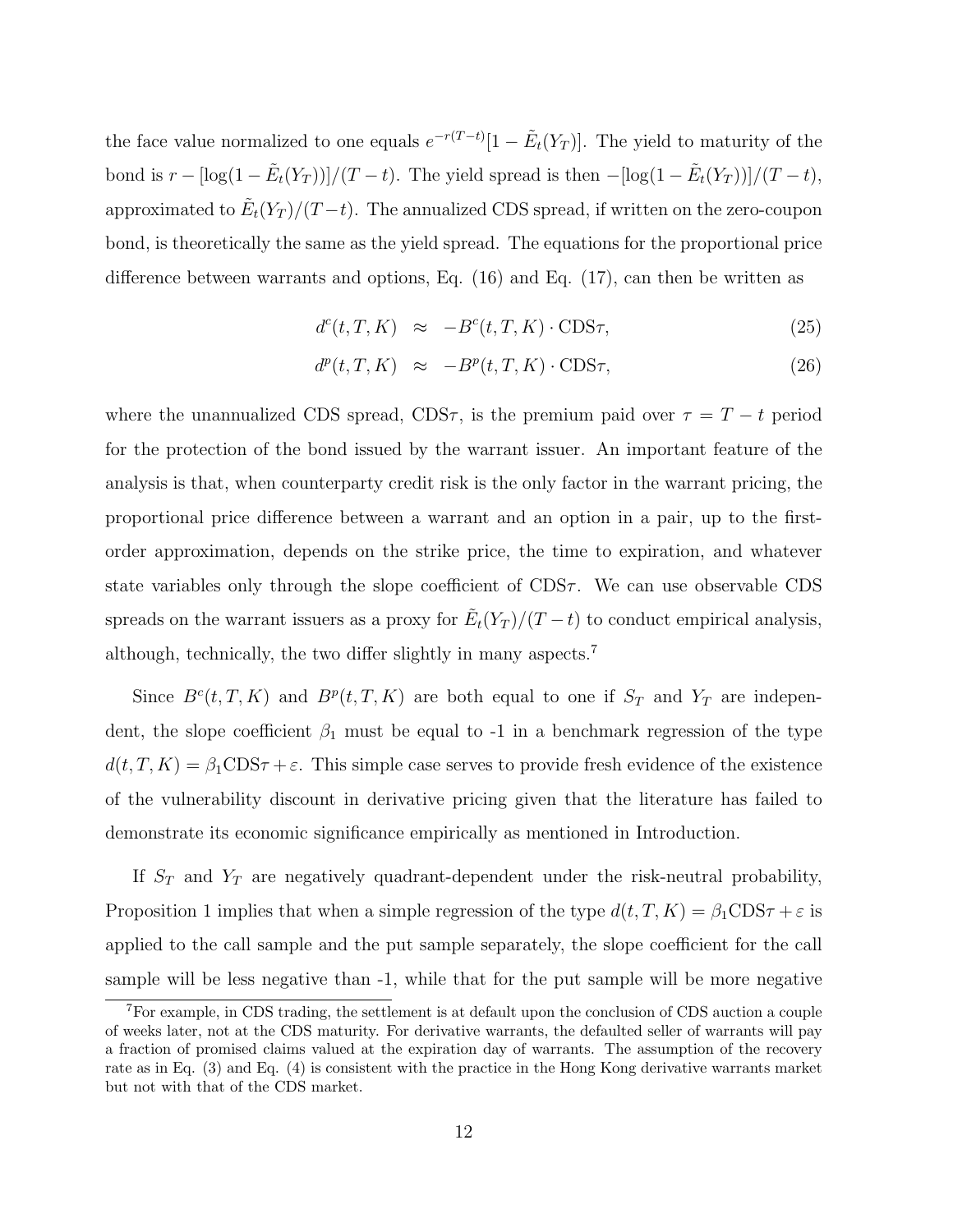than -1. Alternatively, when the simple regression is applied to the whole sample, but with the additional cross-product term  $1^p \cdot \text{CDS}\tau$ , where  $1^p$  is the dummy variable for puts, the coefficient of CDS $\tau$  is less negative than -1, and the coefficient of  $1^p \cdot \text{CDS}\tau$  is negative.

In general, the slope coefficient of  $CDS\tau$  is a function of the strike price, time to expiration, and the state variables:  $\beta_1(t, T, K, X_t)$  where  $X_t$  represents the vector of state variables. We examine this by assuming a linear functional form as the first approximation in the robustness check section and through semi-nonparametric estimation without assuming any functional form.

The notion of quadrant dependence between  $S_T$  and  $Y_T$  in the propositions is stronger than correlation but the weakest among several other dependence notions. Checking quadrant dependence empirically is difficult, however, as it requires the knowledge of joint and marginal distributions of  $(S_T, Y_T)$  or the sign of  $Cov_t(f(S_T), g(Y_t))$  for all increasing functions  $f$  and  $g$ . But fortunately, the condition regarding quadrant dependence is sufficient rather than necessary, for the propositions. More specifically,

- for Proposition 1 (ii) to hold, we need  $Cov_t((S_T K)^+, Y_T) < 0$  and  $Cov_t((K (S_T)^+, Y_T$  > 0 for relevant Ks only,
- for  $B_1^p$  $P_1^p(t,T,K)$  <  $B_2^p(t,T,K)$  in Proposition 2 (ii) to hold, we need  $Cov_t((K-h)$  $(S_{1T})^+, Y_T$  <  $Cov_t((K - S_{2T})^+, Y_T)$  for relevant Ks only,
- and for  $\frac{\partial B^p(t,T,K)}{\partial K}$  < 0 in Proposition 3 (iii) to hold, we need  $Cov_t(g(S_T), Y_T)$  < 0 for relevant Ks only, where  $g(\cdot)$  is defined in Eq. (24).

Another issue pertains to the difference in these covariances between risk-neutral probability in the model and physical probability in empirical work. Although, theoretically, the covariances can differ between the two probabilities, many empirical studies in various similar contexts assume that they are the same simply because there is not enough information in the data to identify risk premiums associated with all state variables, for example, Pan (2002) and Broadie, Chernov, and Johannes (2007). In our case, the requirement for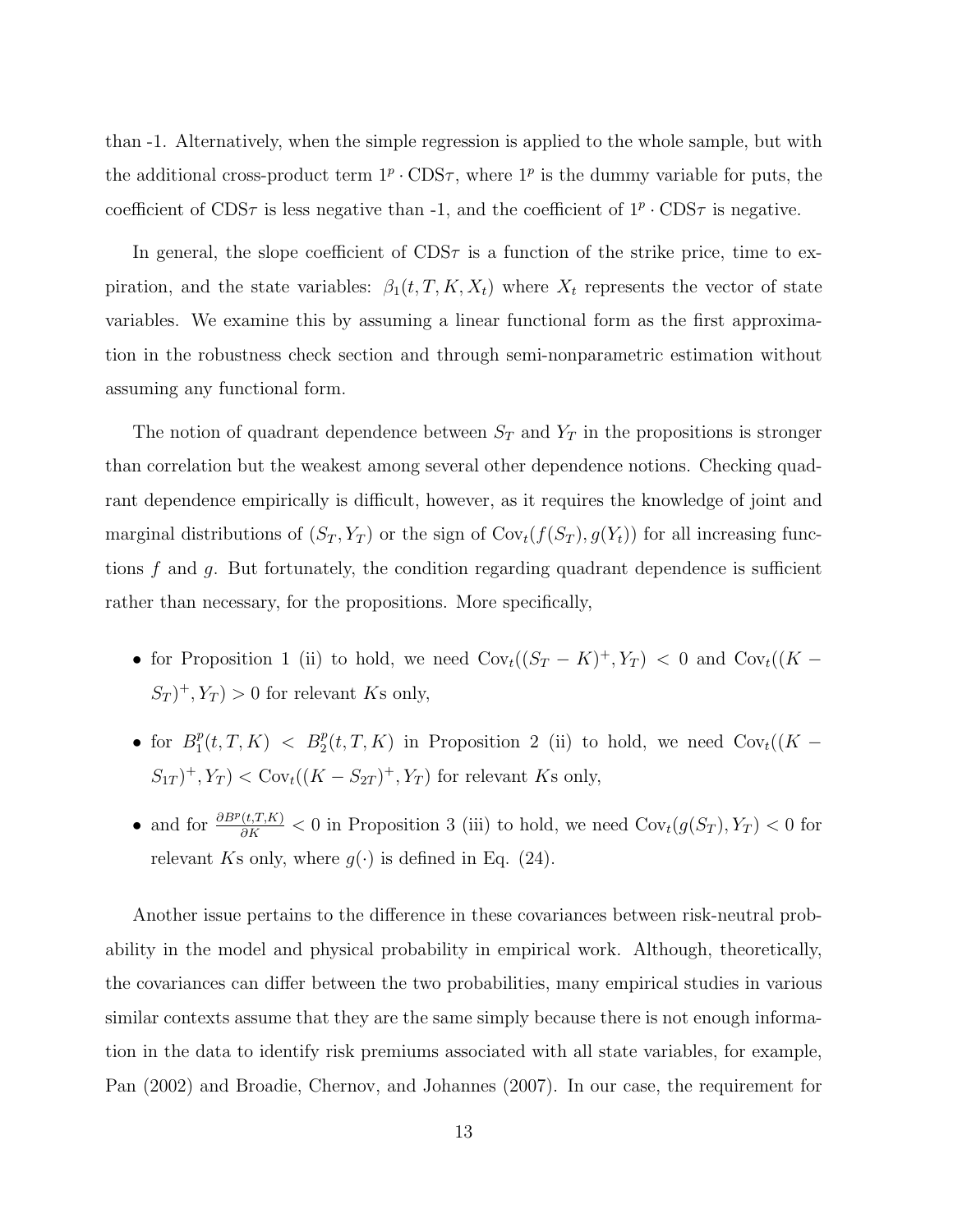linking the covariances under the two probabilities is weaker. The covariances under the two probabilities do not have to be the same. As long as the ordering of the covariances across different warrant issuers remains the same for the two probabilities, Proposition 2 can be restated in terms of the physical probability. Since the warrant issuers are all major international investment banks and there is no specific reason, a priori, to assign a different risk premium per unit of risk associated with the covariance to one bank from others, it is conceivable that the orderings of the conditional covariances among all the warrant issuers are the same under both risk-neutral and physical probabilities. In the empirical work below, this is assumed.

### 2.3. Other factors influencing warrant prices

In additional to counterparty credit risk, derivative warrants traded in the Hong Kong market and elsewhere are priced differently than options of the same strike price and maturity for two other reasons. One is that they have difference levels of liquidity, and the other pertains to the overpricing caused by retail investors' lottery-like trading behavior. We describe them in turn.

The difference in liquidity between derivative warrants and options stems from their minimum trading sizes, as shown by Li and Zhang (2011). The exchange stipulates that a round lot of options on stocks is the same as or more than a round lot of the underlying stocks, while a round lot of derivative warrants, determined by the issuer, is typically only one-tenth of a round lot of the underlying stocks. The difference in trading sizes between derivative warrants and options on stock indexes is even greater. This creates a clientele effect. Options traders tend to be either institutional traders or wealthy, sophisticated individual traders. Derivative warrants traders tend to be small, unsophisticated traders with short holding periods. The HKE<sub>x</sub> also requires each issuer to appoint a liquidity provider to input bid and ask prices into the trading system and be prepared to trade with other traders. This further improves the liquidity of the derivative warrants market. Derivative warrants have a much larger trading volume and turnover than options; they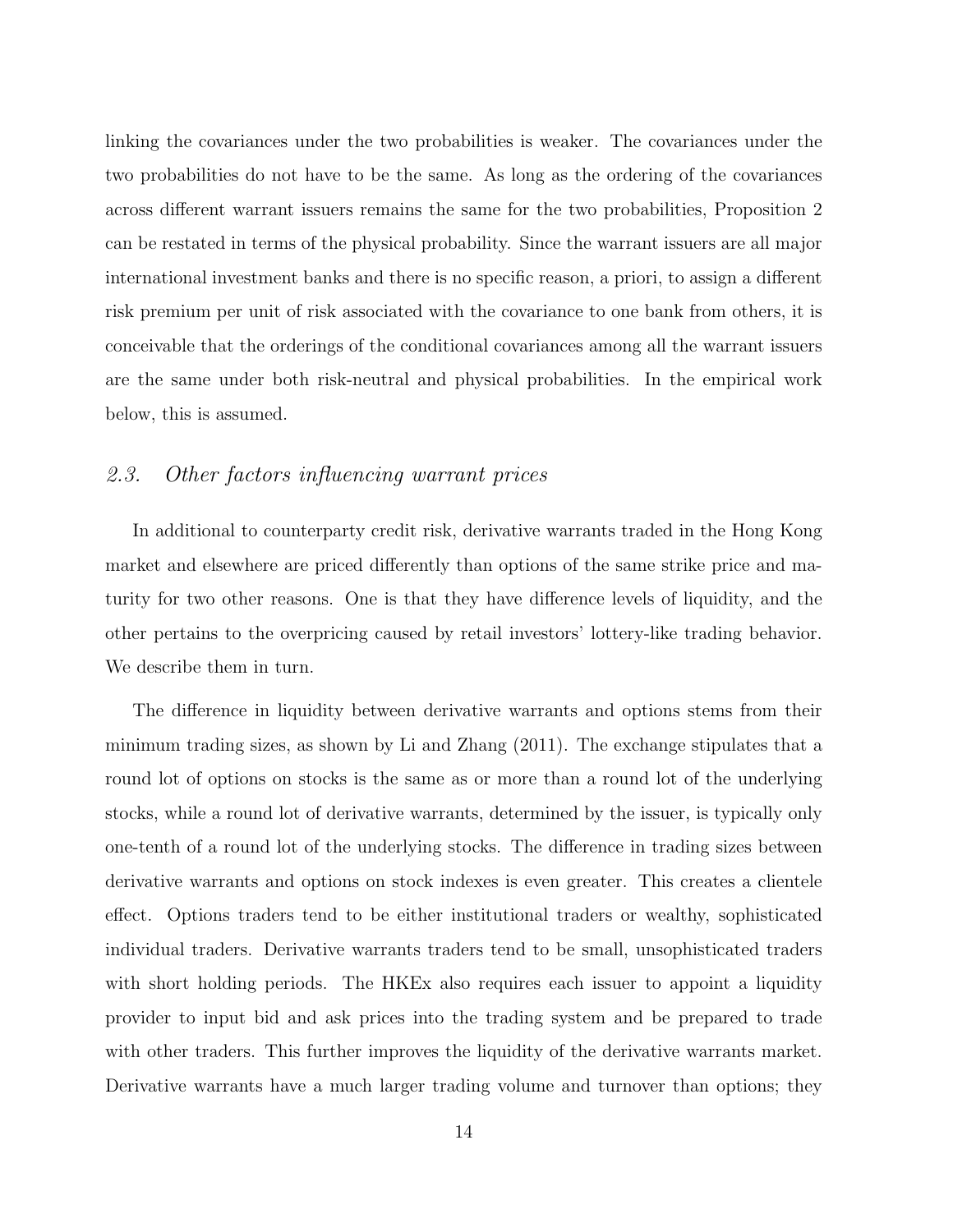also have a much lower Amihud illiquidity measure than options, except for out-of-money, short-term derivative warrants.<sup>8</sup>

The small trading size of derivative warrants with high liquidity attracts small retail investors. Some of these investors exhibit trading behavior that is difficult to justify. Since derivative warrants can only be issued by institutions that have permission from regulators and investors without such permit cannot sell them short, the prices of derivative warrants can be biased upward. Although this is widely believed to be the case by market pundits and mentioned in various media sources, the degree to which it is true has not been rigourously shown in academic studies. A comprehensive study of this is beyond the scope of our paper, but we devise simple measures of this potential bias in the price difference between derivative warrants and options, as control variables in identifying of the effect of counterparty credit risk. Our measures pertain to the common moneyness of a warrantoption pair and their common time to expiration, which are not expected to have any effect on the price differences between pairs of derivative warrants and options, provided that no bias exists. However, retail investors who pursue a lottery-buying (or skewness preference) trading strategy tend to overpay for those derivative warrants that appear to be cheap. In this sense, short-term, out-of-money derivative warrants are more susceptible to such bias.

Since liquidity and lottery-buying behavior are not the main focus of this paper, we do not formally model them. Instead, we use measures of these potential forces as control variables and focus on our main query about the effect of counterparty credit risk on the pricing of vulnerable derivatives. This is equivalent to assuming that there is a liquidity premium and a skewness-preference premium in the form of

$$
\hat{W}(t,T,K) = e^{(\beta_{0t} + \beta_2 \text{LIQ} + \beta_3 \text{MON} + \beta_4 \text{LTE})}W(t,T,K),\tag{27}
$$

for call and put warrants. W is the price of a vulnerable option, which differs from an option by the counterparty credit risk discount only, and  $\hat{W}$  is the price of a warrant that

<sup>&</sup>lt;sup>8</sup>In the recent literature of bond pricing including Chun et al. (2017), models with credit risk and liquidity risk have been developed. The situation is much more complicated in the case of derivative warrants because their liquidity differs across issuers for the same option and differs across derivative warrant-option pairs for the same issuer.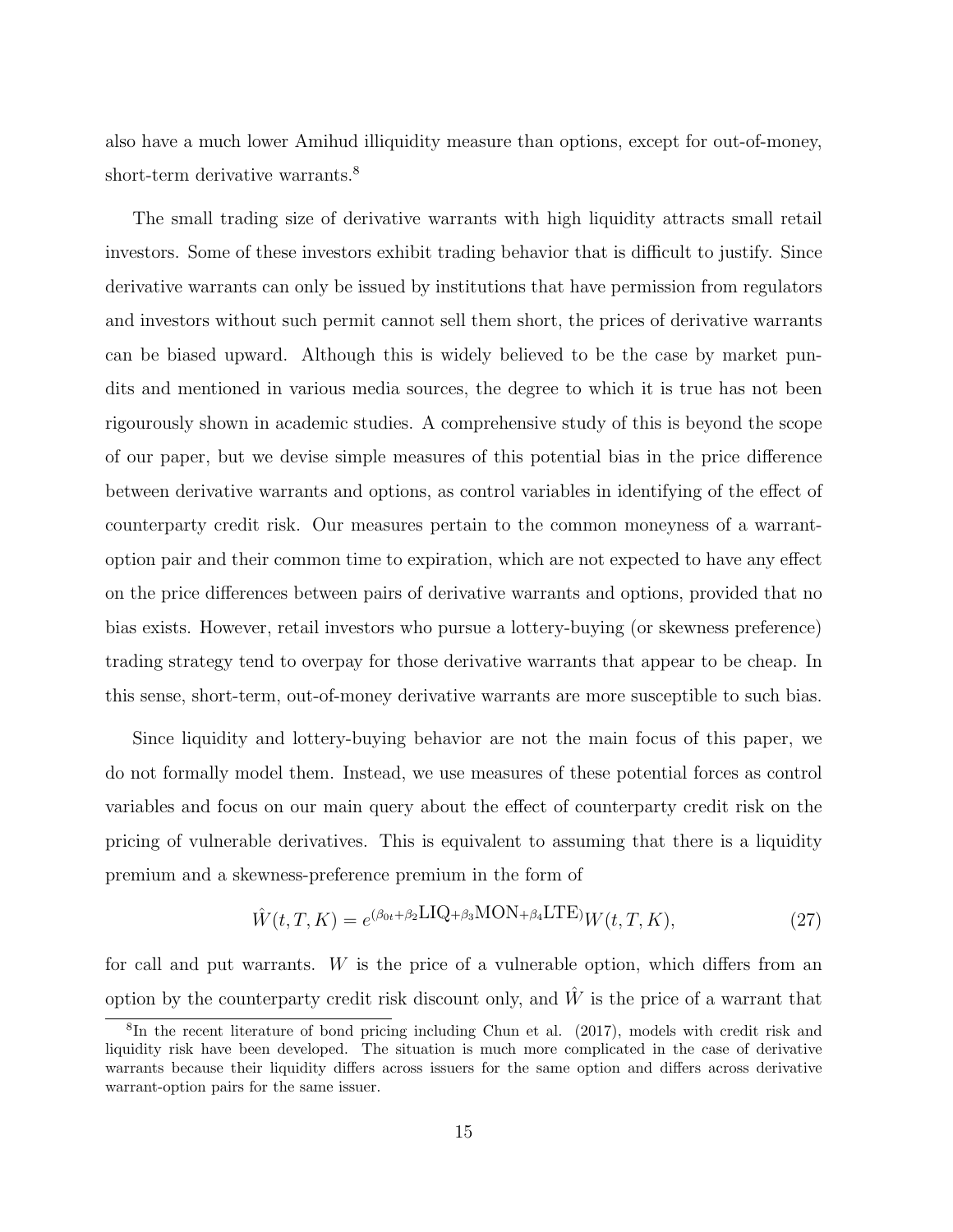accounts for additional liquidity and skewness-preference premiums. LIQ is the measure of liquidity; MON is moneyness, defined as  $1 - K/S_t$  for a call and  $K/S_t - 1$  for a put; and LTE is the logarithm of time to expiration for individual warrants. In particular,  $\beta_2$ is a positive coefficient,  $\beta_3$  and  $\beta_4$  are negative coefficients, and  $\beta_{0t}$  is a function of state variables. The log-price difference,  $\hat{d}(t, T, K) = \log(\hat{W}(t, T, K)/O(t, T, K))$ , equals

$$
\hat{d}(t, T, K) = \beta_{0t} + \beta_1(t, T, K, X_t) \text{CDS}\tau + \beta_2 \text{LIQ} + \beta_3 \text{MON} + \beta_4 \text{LTE}.
$$
 (28)

This equation is the main focus of our empirical examination.

## 3. Derivative warrants and options in Hong Kong

# 3.1. Description of the markets

Trading of derivative warrants and options in Hong Kong is conducted on the HKEx, which is divided into the securities market, the derivatives market, and the base metals market. Stocks and derivative warrants, among others, are traded in the securities market, in which derivative warrants accounted for about 16% of the total trading volume from 2005 to 2014. Futures and options on indexes and individual stocks, interest rate futures, current futures, and gold futures are traded in the derivatives market. The acquisition of the London Metal Exchange in 2012 by HKEx forms its base metals market.

There are two types of warrants in Hong Kong, equity warrants and derivative warrants. In recent years, most warrants traded on the HKEx are derivative warrants. Equity warrants are issued by a listed company and give holders the right to subscribe for equity securities of that company. When these warrants are exercised, the listed company issues new shares to their holders and collects extra capital. Derivative warrants are structured products. They are issued by a third party, usually an investment bank that is unrelated to the issuer of the underlying asset. Both call and put derivative warrants exist. The underlying assets can be a single security or a basket of securities, stock indices, currencies, commodities, or futures contracts. When a call derivative warrant on a single stock is exer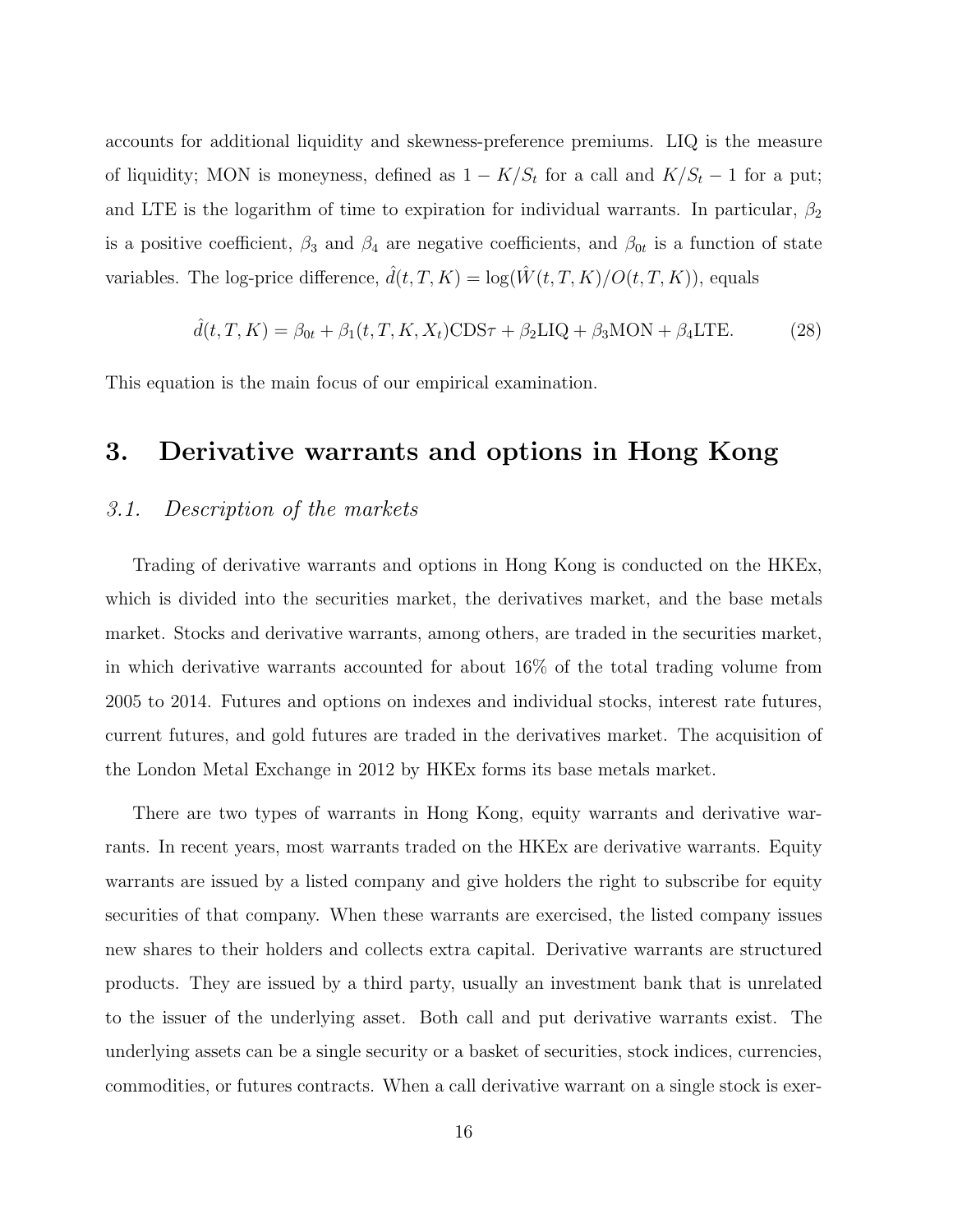cised, no new shares of the underlying company are issued. Almost all derivative warrants currently traded in Hong Kong are European style and cash settled. Issuers of derivative warrants include several major US, European, and Australian banks, such as Goldman Sachs, Citigroup, JP Morgan, Lehman Brothers, Société Générale, KBC, Deutsche Bank, BNP Paribas, and Macquarie Bank. Each underlying asset can have multiple issuers that compete with each other to offer popular contract specifications, lower prices, and better liquidity.

Derivative warrants represent issuers' or their guarantors' general contractual obligations. They are not secured on any of the issuers' or guarantors' assets or collateral and rank equally with other general unsecured obligations of the issuers/guarantors. Thus, derivative warrants are subject to the credit risk of issuers or guarantors. The credit risk of the issuer is usually the first risk factor disclosed in the listing document of a derivative warrant. The HKEx issues advisory letters periodically to remind derivative warrant investors of the credit risk associated with derivative warrant issuers and provides information on the credit ratings of issuers on its web site and updates the ratings on a daily basis. One important case regarding the counterparty credit risk of derivative warrant issuers is the collapse of Lehman Brothers.

Since 2001, the HKEx has required that all issuers appoint a liquidity provider to input bid and ask prices into the trading system, either continuously or on request. Some issuers also provide information, such as the average bid-ask spread and the average size of bid and ask quotes of the derivative warrants issued by them, to advertise the quality of their liquidity provision. This requirement has improved the liquidity of the derivative warrants market in Hong Kong, and the market has been ranked the largest in the world in terms of trading volume in recent years. Most warrant issuers act as liquidity providers themselves and become active traders in the market while making the market. In fact, their degree of involvement in trading becomes the best measure of liquidity for a given warrant.

Index options in Hong Kong are European style and settled in cash, while stock options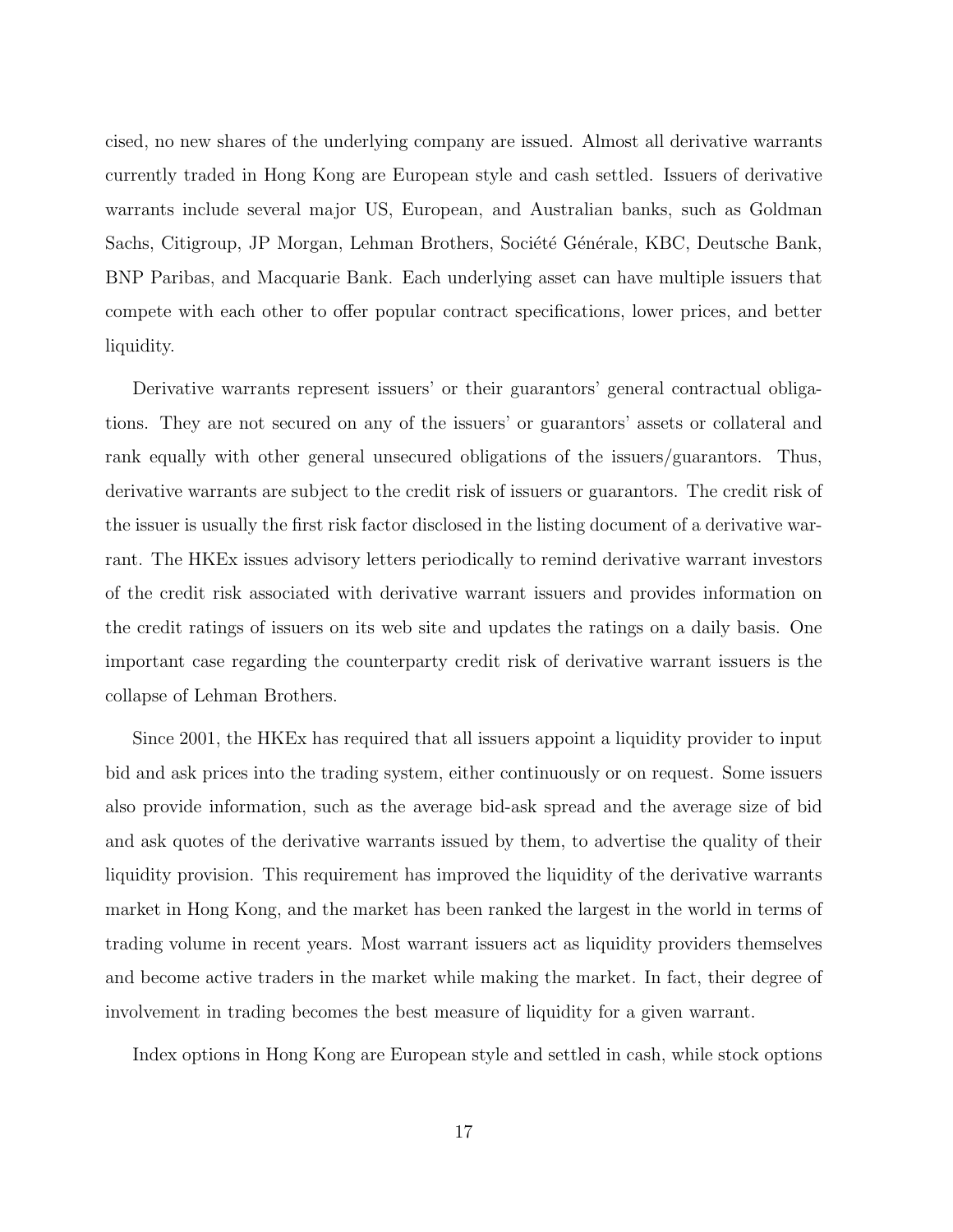are American style with physical delivery of the underlying assets upon exercise. The contract specifications of the options are set by the exchange. To trade in the options market in Hong Kong, an investor can either open a cash account or a margin account with a broker registered with the HKEx. If the investor maintains a cash account with a broker, he or she can carry long option positions only and is not subject to paying margins. If the investor maintains a margin account with a broker, he or she can take both long and short positions and will be required to pay margin based on the Standard Portfolio Analysis of Risk (SPAN) margin methodology. SPAN is a risk-based portfolio approach for calculating the daily margin requirement developed by the Chicago Mercantile Exchange. It constructs scenarios of futures price movements and volatility changes to estimate the potential losses of the entire portfolio in the following trading day and computes the margin requirement to cover those losses.

#### 3.2. Data sources

We focus on derivative warrants and options written on the HSI. A comparison between derivative warrants and options on the HSI is clean, as they are both European style and cash settled. The HSI is the benchmark index in the Hong Kong stock market, and the derivatives written on it are the most liquid. We refer to derivative warrants on the HSI simply as warrants because the underlying asset is an index and there is no confusion.

The data on warrants and options on the HSI are obtained from the HKEx. The warrants data include daily closing bid and ask prices, trading share volume, dollar volume, and contract specifications, such as maturity and strike price. The options data include intraday bid and ask quotes, daily trading volume, maturity, and strike price. The options market closes at 4:15 pm, and the warrants market closes at 4:00 pm. We select the intraday bid and ask quotes of options closest to 4:00 pm and match them with the closing prices of warrants. We use a sample of warrants and options matched by maturity and strike price so that their prices can be compared.<sup>9</sup> We require both warrants and options to have positive

<sup>9</sup>Warrant issuers can choose the specifications of warrants to issue. However, they tend to issue warrants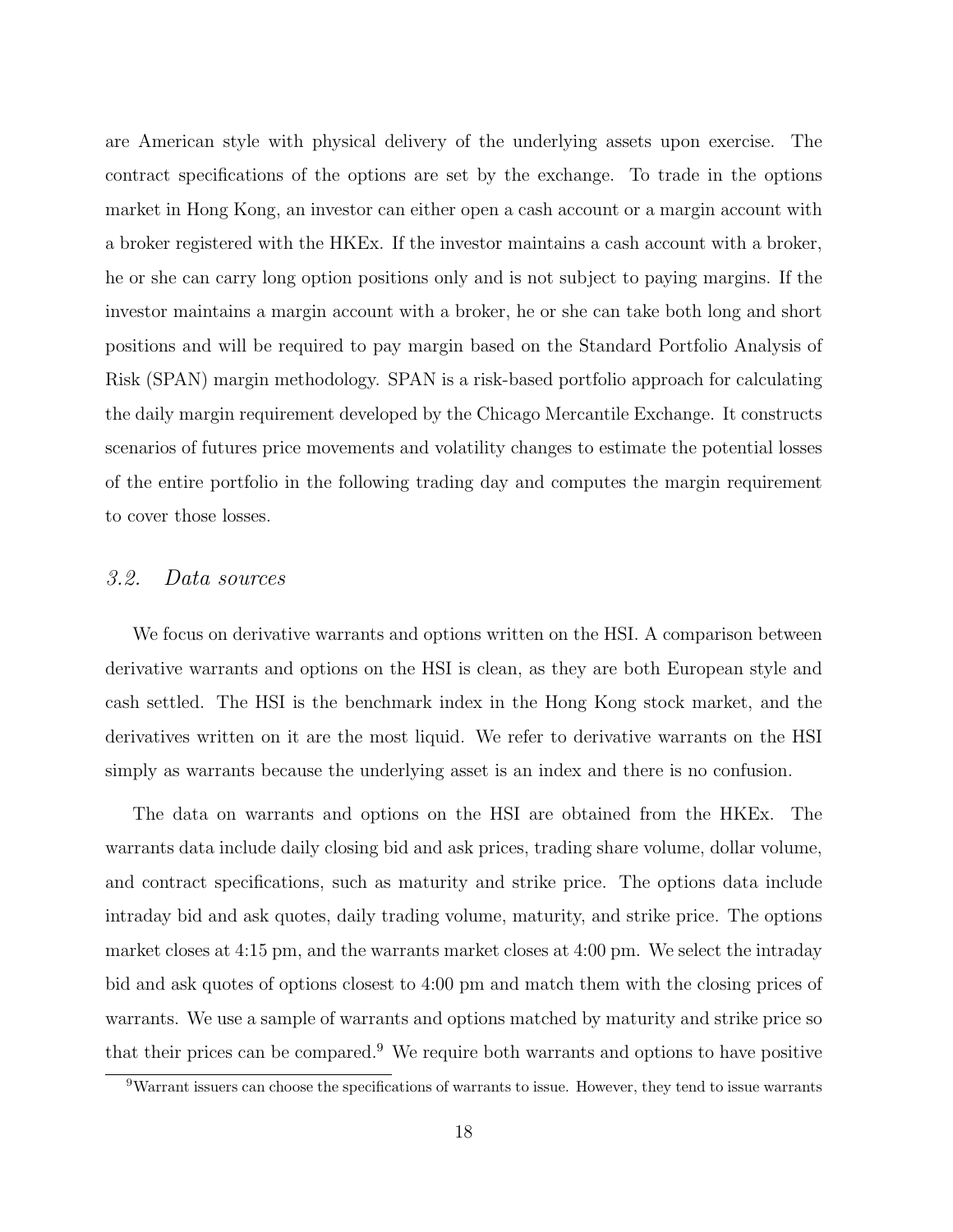daily volumes to mitigate the concern of stale quotes. We remove the observations with option prices less than 0.25% of the HSI level to reduce the large proportional pricing errors from these low-priced options, which account for about 1% of the sample. The closing HSI level is obtained from Yahoo! Finance. The sample period is from January 1, 2005, to December 31, 2014.

We use CDS spreads of warrant issuers to measure their credit risk. A CDS is a derivative security to insure against the default risk of a particular entity. The buyer of the CDS makes periodic payments—known as the CDS spread—to the seller until the end of the life of the CDS or until the default of the entity in which case the buyer has the right to sell the bond issued by the entity for the face value back to the seller. The CDS spread is approximately equal to the excess of the par yield on the bond over the par yield on the risk-free bond with the same maturity. When the credit risk of the underlying entity is high, CDS buyers are willing to pay a high premium, i.e., the CDS spread, to insure against the risk. CDS spreads offer some advantages as a measure of credit risk relative to other measures, such as corporate bond yield spreads. For example, CDS spreads represent more timely market information and are less contaminated by liquidity and tax effects, and CDS contracts are standardized and comparable across firms. The end-of-day average closing bid and ask quotes of CDS spreads are downloaded from Markit.<sup>10</sup> We linearly interpolate or extrapolated senior CDS spreads of available tenors to match the time to expiration of warrants and use them to measure the counterparty credit risk of the corresponding warrants. In Section 5, we also use the senior six-month CDS spreads, the tenor best matched with that of warrants among available CDS spreads, to run the main regressions

with the same specifications as available options. About 25% of HSI warrants cannot be matched with options of the same maturity and strike price, and these are excluded from our sample. Lehman Brothers issued warrants on HSI for only a very brief period in the summer of 2008 without perfectly matched options. As a result, it is not included in the sample.

<sup>&</sup>lt;sup>10</sup>End-of-day quotes on CDS spreads are made according to either New York time or London time, depending on the individual entity, which gives rise to the time difference between the CDS spreads and prices of warrants and options traded in Hong Kong. We find that the results are essentially the same regardless of whether warrant and option prices are matched with CDS spreads on the same calendar day or with a one-day lag. In the results reported below, two sets of data are matched on the same calendar day.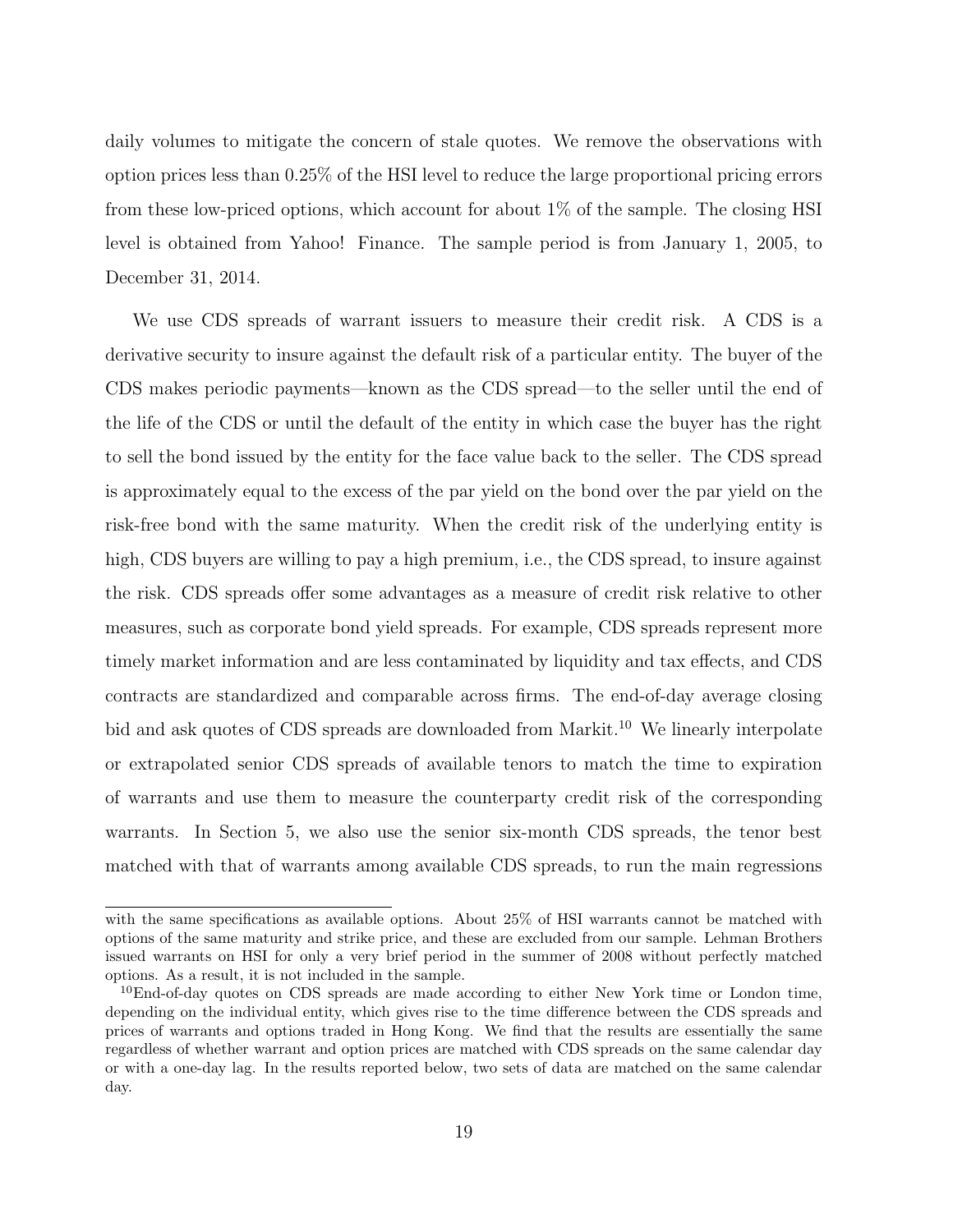again as a robustness check. It should be noted that, while the warrants and options on HSI are traded in Hong Kong only, CDSs on the warrant issuers are traded globally. Potential market segmentation can cause the relation between relative warrant prices and CDS spreads not to follow exactly what the model implies.

#### 3.3. Warrants issuers

Table 1 reports the names of issuers and the number of warrants issued in the sample period. There are 21 issuers in the sample. European banks, including Société Générale, KBC, Deutsche Bank, and BNP Paribas, are the most active issuers. Some American and Australian banks, such as Goldman Sachs and Macquarie Bank, are also important issuers in the warrants market. The number of call warrants and that of put warrants are roughly the same. Issuers tend to issue calls and puts with the same strike price and maturity for hedging purposes. In our sample, there are 3,213 different warrants and 78,793 warrant-day observations matched with options.

#### Table 1 here

Panel A of Fig. 2 shows the time-series plots of the 10th percentile, median, and 90th percentile of the monthly average of six-month CDS spreads in percentage points across warrant issuers. CDS spreads were low and stable from 2005 to the first half of 2007. From the second half of 2007, CDS spreads began to increase. The first spike in the time series corresponds to the collapse of Bear Stearns in early 2008. CDS spreads increased further from the second half of 2008 to early 2009. After a relatively stable period from late 2009 to early 2011, CDS spreads increase again in the second half of 2011 amid the European sovereign debt crisis. After then, CDS spreads began to decrease and stayed at low levels. The cross-sectional differences in CDS spreads were small in 2005-2007 and 2013-2014 and large in 2008-2012, a pattern resembling that of the average CDS spreads. The dispersion of CDS spreads peaked in September 2008, when Lehman Brothers filed for bankruptcy. Panel B of Fig. 2 shows the time-series plots of the average six-month, one-, and two-year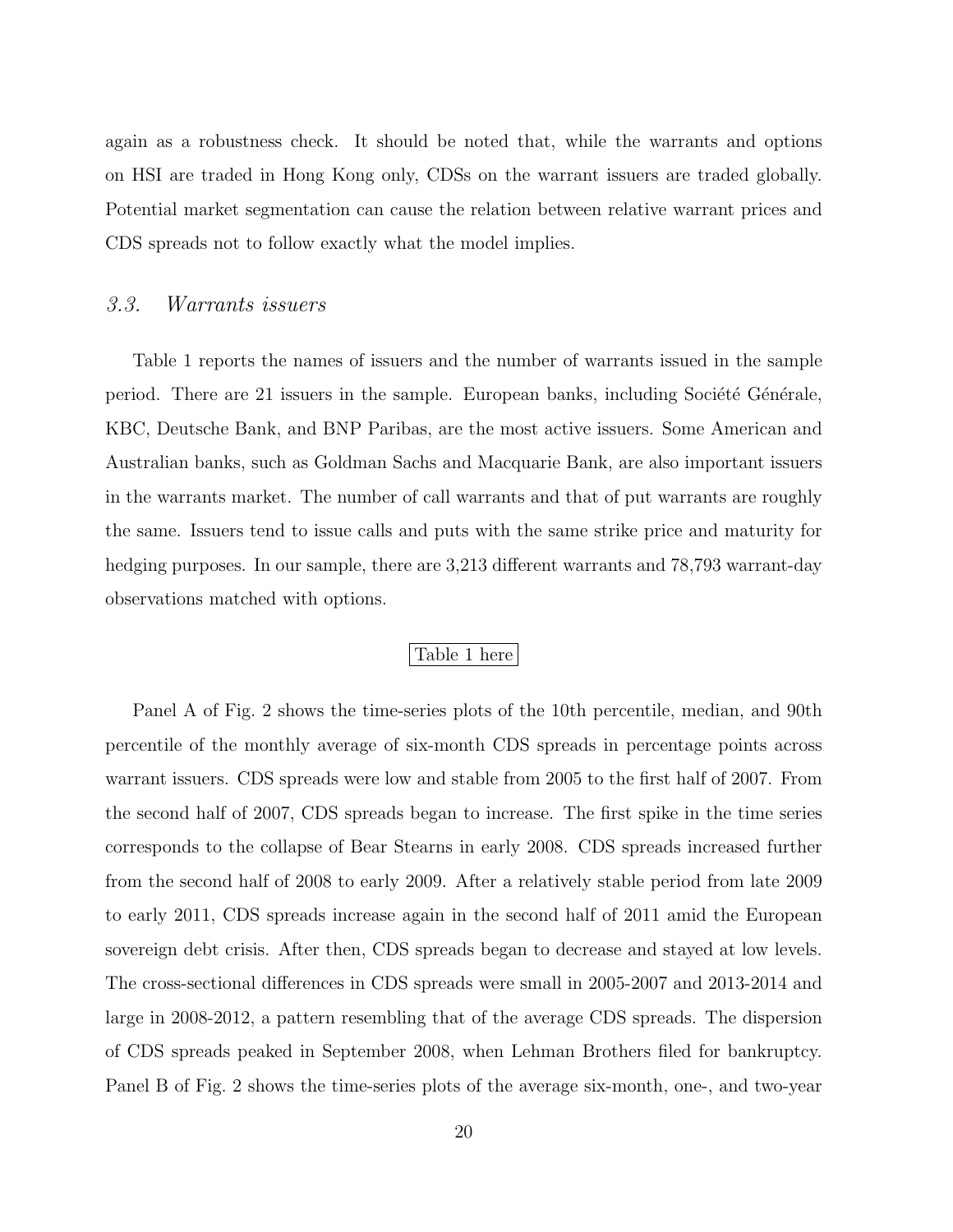CDS spreads. The term structure of CDS spreads sloped upward for most of the time, except for late 2008 and early 2009 when CDS spreads of both maturities shot up.

## Figure 2 here

The time-series mean and standard deviation of the daily six-month CDS spreads for individual issuers are tabulated in Table 2. Some American and Australian banks, such as Morgan Stanley, Merrill Lynch, and Macquarie Bank, were among the banks with the highest CDS spreads during the sample period, whereas HSBC and Rabobank had the lowest CDS spreads. The volatilities of CDS spreads tend to be high for banks with high average CDS spreads. Since there are substantial differences in the level of credit risk, as well as cross-sectional variation across the sample period, as suggested in Fig. 2, we further divide the sample into two subsamples. The high CDS spread sample concerns the period 2008-2012, and the low CDS spread sample concerns the periods 2005-2007 and 2013-2014. The level and volatility of CDS spreads in the high CDS spread sample are substantially higher than those in the low CDS spread sample for all issuers.

#### Table 2 here

We use the entire sample to estimate unconditional correlations between weekly CDS spread changes and normalized payoffs of calls,

$$
\text{CSC}(MON) = \text{Corr}[(S_T/S_t - K/S_t)^+, \text{CDS}_T^{6m} - \text{CDS}_t^{6m}],\tag{29}
$$

for each issuer and various strike prices, K, where MON =  $1 - K/S_t$  and CDS<sup>6m</sup> is the six-month CDS spread. Similarly, we estimate unconditional correlations between weekly CDS spread changes and negative normalized payoffs of puts,

$$
\text{CSP}(\text{MON}) = \text{Corr}[-(K/S_t - S_T/S_t)^+, \text{CDS}_T^{6m} - \text{CDS}_t^{6m}],\tag{30}
$$

where MON =  $K/S_t - 1$ . The scatter plots of among CSC(MON) and CSP(MON) are shown in Fig. 3. For various values of MON, CSP(MON) is negative for all issuers, and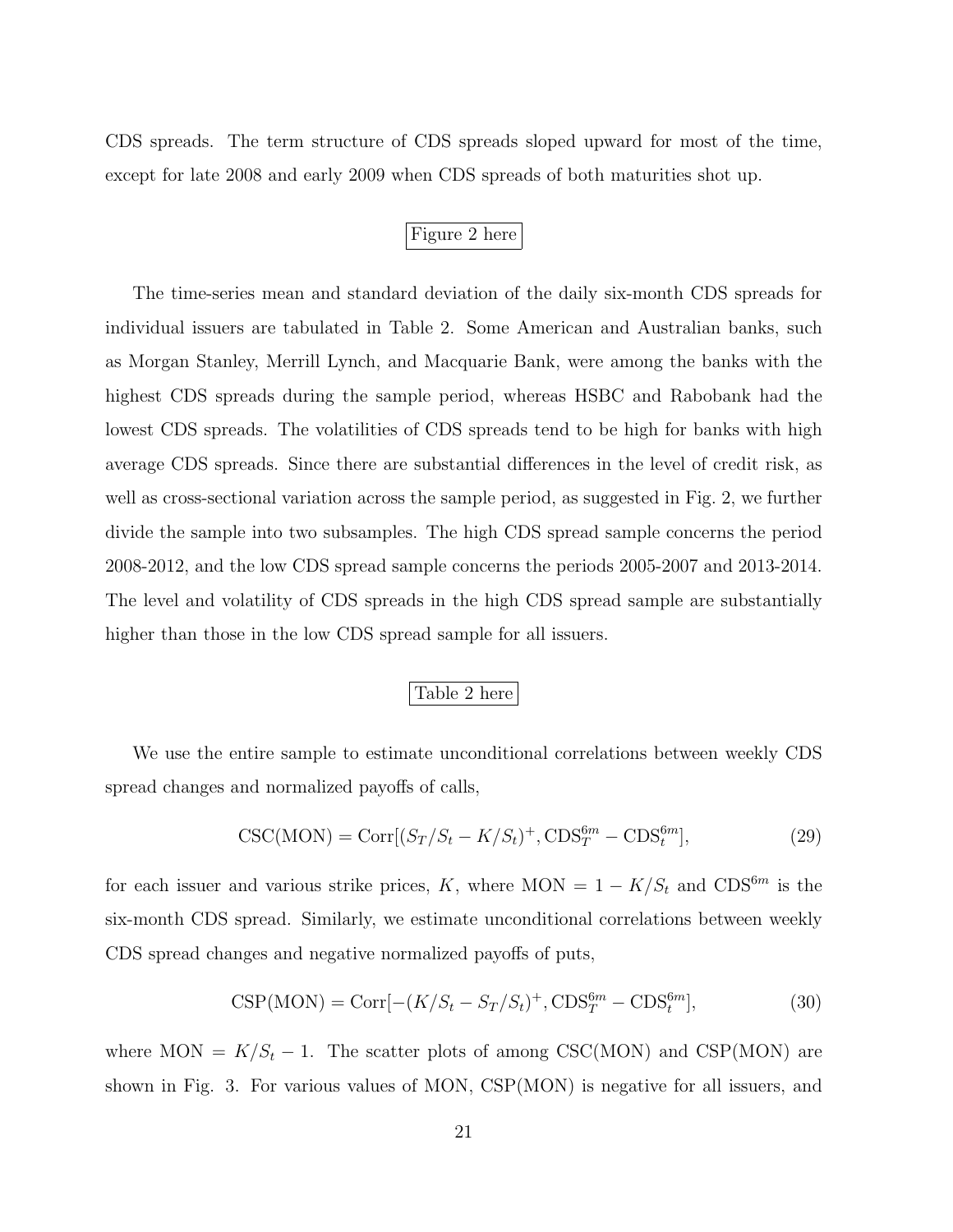CSC(MON) is also negative, except for one issuer. This provides supporting evidence for the condition of Proposition 1 (ii). The figure also suggests that  $\text{CSC(MON)}$  and CSP(MON) of issuers are highly and positively correlated for various pairs of MONs. This indicates that issuers with more negative correlations for a given MON are likely to have more negative correlations for other MONs. Because rankings of correlations among issuers for various values of MON are rather stable, we can separate issuers with different degrees of dependence and test Proposition  $2^{11}$  These correlations tend to be more negative during the high CDS spread period.

#### Figure 3 here

We also calculate unconditional correlations between weekly CDS spread changes and  $f(S_T)$  in Eq. (22) as

$$
\text{CSC}^{-}(\text{MON}) = \text{Corr}\left[\frac{(S_T/S_t - K/S_t)^{+}}{E[(S_T/S_t - K/S_t)^{+}] - E[1_{(K/S_t,\infty)}(S_T/S_t)]}, \text{CDS}_T^{6m} - \text{CDS}_t^{6m}\right],\tag{31}
$$

where MON =  $1 - K/S_t$ , and unconditional correlations between weekly CDS spread changes and  $g(S_T)$  in Eq. (24) as

$$
\text{CSP}^{-}(\text{MON}) = \text{Corr}\left[\frac{1_{(0,K/S_t)}(S_T/S_t)}{E[1_{(0,K/S_t)}(S_T/S_t)]} - \frac{(K/S_t - S_T/S_t)^{+}}{E[(K/S_t - S_T/S_t)^{+}]}, \text{CDS}_T^{6m} - \text{CDS}_t^{6m}\right],\tag{32}
$$

where MON =  $K/S_t - 1$ . Fig. 4 shows for various values of MON, CSP<sup>-</sup>(MON) and CSC<sup>−</sup>(MON) are negative for most of the issuers, and they are highly and positively correlated for various pairs of MONs. These results provide supporting evidence for the condition of Proposition 3 (iii).

# Figure 4 here

<sup>&</sup>lt;sup>11</sup>Proposition 2 requires rankings of issuers based on covariances between payoffs and CDS spreads conditional on the level of CDS spreads. Because the variance of CDS spreads is strongly and positively associated with the level of CDS spreads, the correlations calculated here are already controlled for the level of CDS spreads.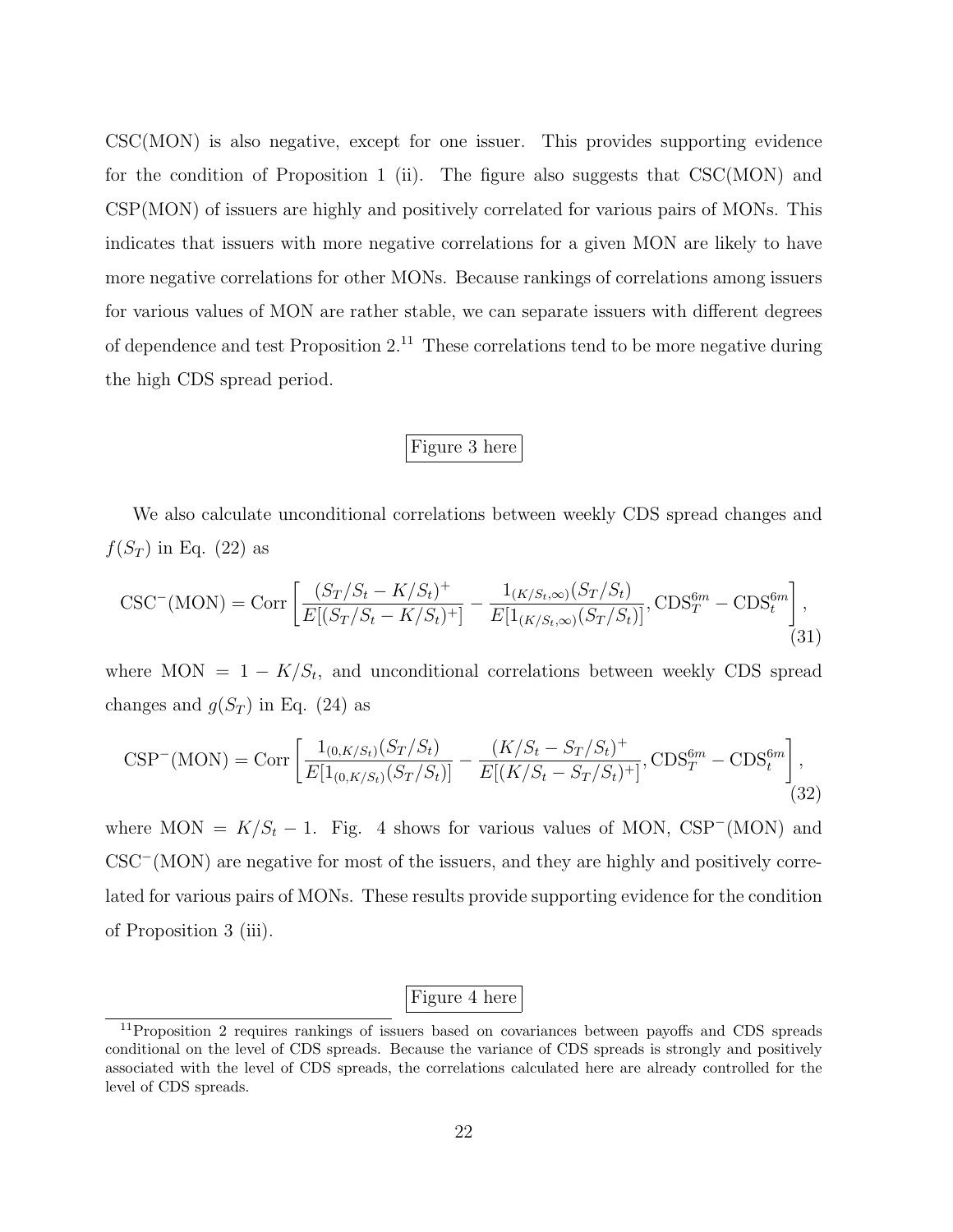#### 3.4. Summary statistics

We denote the value of HSI at the end of a day as  $S$  and express the price of warrants  $\hat{W}$  and options O as the actual bid-ask average price multiplied by 100 and divided by S. The reason for normalizing by  $S$  is so that we can make the price data comparable across time. Defined in this way, the prices of warrants and options are expressed in terms of the percentage of the HSI level. The time to expiration is measured by the number of calendar days and denoted by TTE, and LTE is the log of TTE. The log-price difference of a matched pair of warrant and option,  $\hat{d} = \log(\hat{W}) - \log(O)$ , is the main variable of interest in this paper, for which normalization by  $S$  is inconsequential.<sup>12</sup> LIQ is the proportion of warrant trading attributed to liquidity providers, calculated as the share volume traded by liquidity providers divided by the total share volume for a warrant contract on a day on which the total trading volume is positive. The higher the value of LIQ, the more actively liquidity providers supply liquidity to the market. WVL and OVL are the daily dollar trading volumes normalized by  $1000S$  for a warrant and an option, respectively, and DVL is the difference between WVL and OVL. WSP and OSP are the proportional bid-ask spreads for a warrant and an option, respectively, and DSP is their difference. WCS is the warrant contract size, i.e., the number of shares of the underlying assets for one round lot of warrants, and DCS is the difference in contract sizes between derivative warrants and options. VIX is the volatility index of HSI. CDS<sup>fit</sup> is the annualized CDS spread of a warrant issuer for the remaining tenor of the warrant, fitted (linearly interpolated or extrapolated) from CDS spreads of available tenors.  $CDS\tau^{\text{fit}}$  is the unannualized CDS spread, i.e.,  $CDS^{\text{fit}}$ multiplied by TTE in years, the main variable measuring the counterparty credit risk of the warrant issuers. The percentiles of the distributions of the key variables are reported in Table 3.

#### Table 3 here

<sup>12</sup>We focus on relative (i.e., proportional) differences, rather than absolute differences, to save space. All of the implications for the absolute differences from the propositions are verified and available upon request.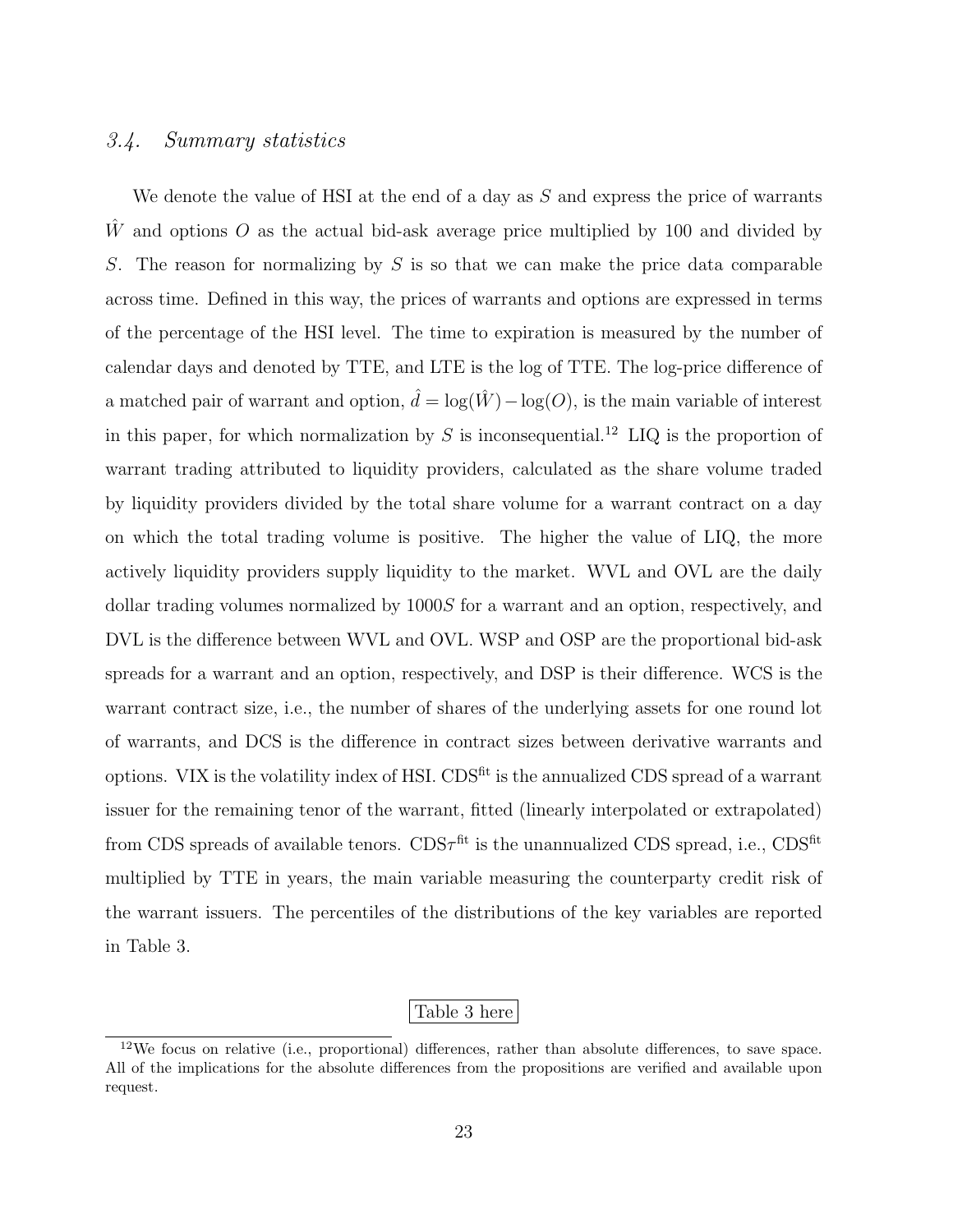The sample of matched warrants and options are near the money with the moneyness of majority between -14% and 5%. The warrants typically mature six months after issue, although issuers are allowed to issue warrants that do not mature until five years later at most. The actively traded warrants and options mostly mature within six months. The medians of  $\hat{W}$  and O are 2.6% and 2.2%, respectively. Prices of warrants are generally higher than those of options. However, there is a large cross-sectional variation in the price differences between warrants and options, and quite a number of warrants are traded at lower prices than are options. The average price difference between warrants and options is attributed to the liquidity premium of warrants over options, as Li and Zhang (2011) argue, and the irrational lottery-buying behavior of retail investors. We focus on explaining the cross-sectional variation in the price difference between warrant and option pairs rather than their average price difference. The median of LIQ is 0.99, suggesting that liquidity providers supply liquidity actively in general. Other liquidity variables indicate that warrants tend to be more liquid than options.<sup>13</sup> Warrants tend to have smaller proportional bid-ask spreads than options. One contract of warrants corresponds to about one contract of HSI on average, which makes warrants easy to trade by individual investors with limited capital, whereas one contract of options always corresponds to 50 contracts of HSI. The 5th and 95th percentiles of the VIX of HSI are 14% and 42%, respectively. The annualized, fitted CDS spread, CDSfit, has a median of about 0.29%, and the 5th and 95th percentiles are 0.016\% and 1.7\%, respectively. The unannualized CDS spread,  $CDS\tau^{fit}$  has a median of 0.046%, and the 5th and 95th percentiles are 0.0017% and 0.42%, respectively. Both CDS<sup>fit</sup> and  $CDS\tau^{fit}$  are positively skewed. Panel A2 of Table 3 reports the summary statistics for the put sample, which are quantitatively similar to the whole sample. The puts are slightly more out of the money with shorter time to expiration and have lower,  $\hat{W}$ ,  $O$ ,  $\hat{d}$ , and LIQ than the whole sample.

Panels B1 and B2 of Table 3 report the correlations among the explanatory variables

<sup>&</sup>lt;sup>13</sup>The daily trading volume of warrants has a wide distribution. On about half of the warrants/days, the trading volume of warrants is slightly smaller than that of options, but on the other half of the warants/days, the trading volume of warrants is much greater than that of options.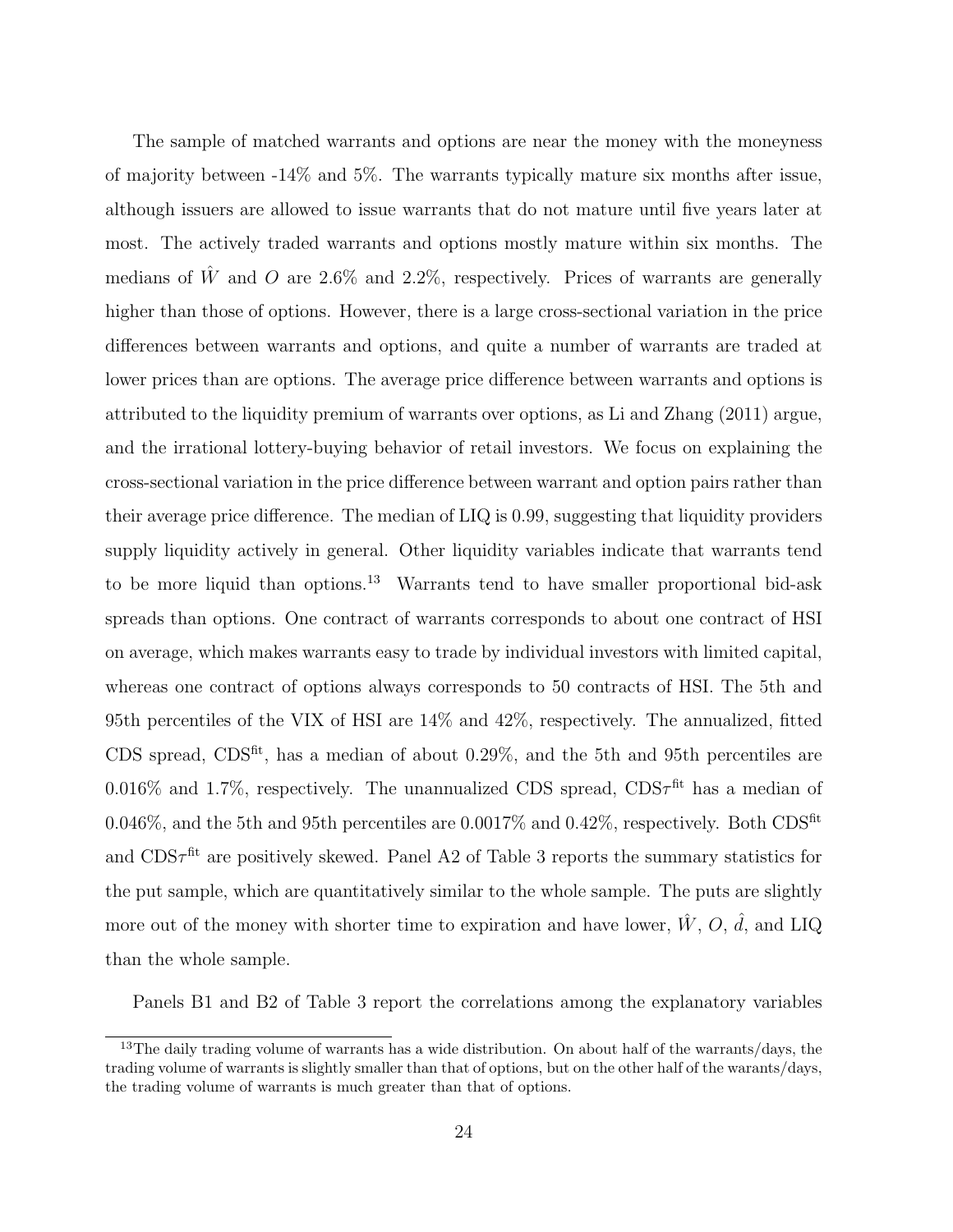used in the analysis that follows.  $CDS\tau^{fit}$  is correlated with other explanatory variables, suggesting the importance of controlling for other variables in the empirical analysis and the challenge of identifying the effect of counterparty credit risk in precise quantitative terms. Not surprisingly,  $CDS<sup>fit</sup>$  and  $CDS<sup>fit</sup>$  have the highest correlation among these variables. The correlations for the whole sample and the put sample are essentially the same.

Fig. 5 shows the time-series plot of the 10th, 50th, and 90th percentiles of the logprice differences between derivative warrants and options,  $\tilde{d}$ , for puts and calls separately. As we can see, the median of the log-price difference is always positive. There are small fluctuations over time in all of these percentiles, but there is no obvious trend or cycle similar to that of CDS spreads, except for a brief episode at the beginning of 2008, for the calls. This suggests that the variation in CDS spreads is not the only variable that affects the log-price difference.

### Figure 5 here

Fig. 6 shows the scatter plots of the log-price difference between derivative warrants and options,  $\hat{d}$ , against  $CDS\tau^{\text{fit}}$ , where these variables are averaged by month and issuer. The plots are shown separately for puts and calls. For the entire sample period of 2005- 2014, for both puts and calls, the negative relation between  $\hat{d}$  and CDS spread is clear, and the relation is stronger for puts, especially at large CDS spreads. We divide the sample period into the high CDS spread period of 2008-2012 and the low CDS spread period of 2005-2007 and 2013-2014. The scatter plots for the high CDS spread period are similar to those for the full sample period, but for the low CDS spread period, the negative relation between  $\hat{d}$  and CDS spread is much weaker, especially for the call sample. Note that the cross-sectional variation in the CDS spread is much smaller for the low CDS spread period, indicating that it can be difficult to identify the impact of counterparty credit risk during the period. The initial evidence from the scatter plots suggests that counterparty credit risk is important for warrant pricing during the high CDS spread period, especially for the put warrants. A formal empirical analysis of the effect of counterparty credit risk on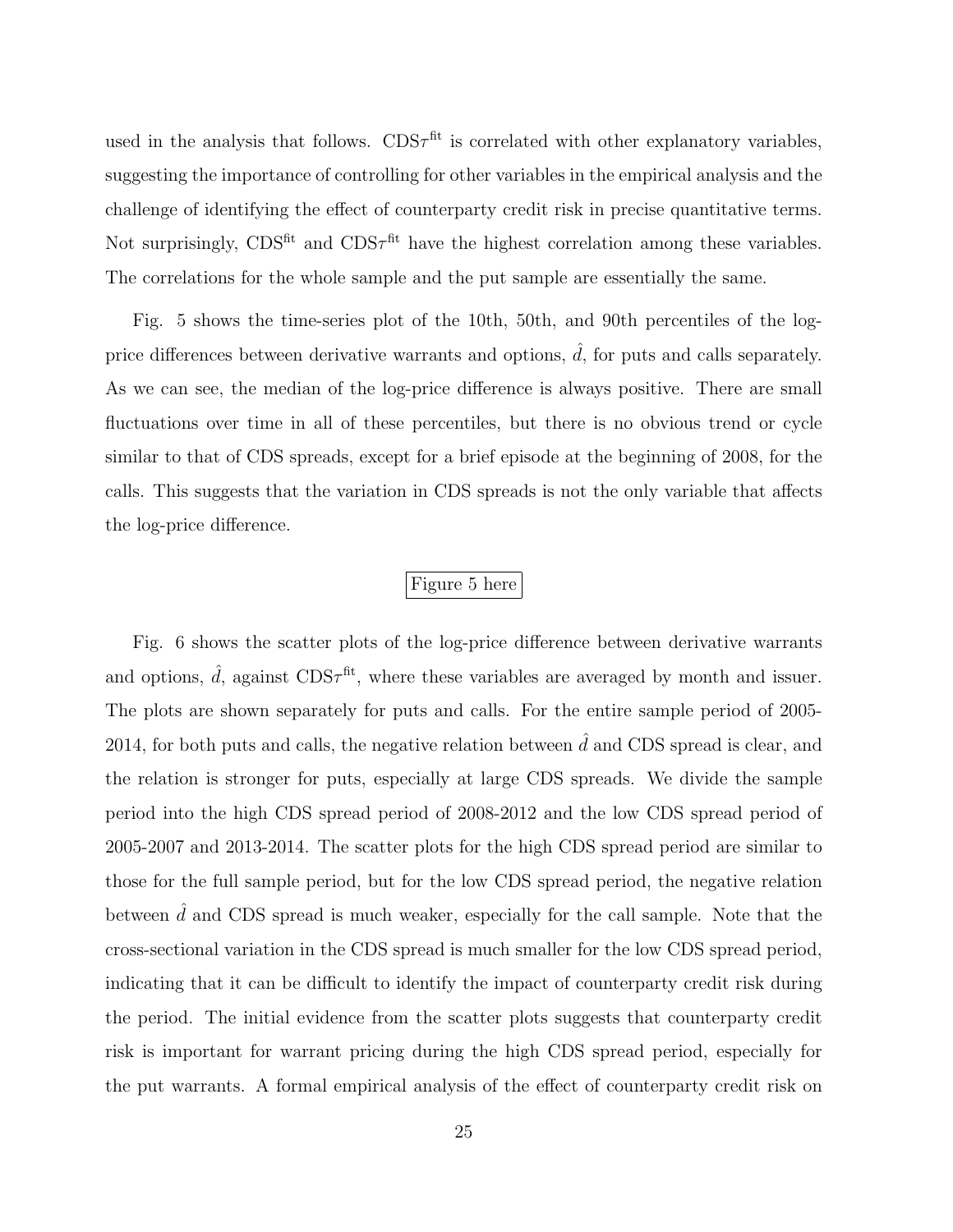warrants pricing controlling for other factors will be conducted below.

Figure 6 here

# 4. Empirical analysis

# 4.1. Counterparty credit risk and the price difference between warrants and options

In this subsection, we use linear regression analysis to examine the effects of the counterparty credit risk of warrant issuers on the prices of warrants they issue. The panel regression model is specified as

$$
\hat{d} = \beta_1 \text{CDS}\tau^{\text{fit}} + \beta_2 \text{LIQ} + \beta_3 \text{MON} + \beta_4 \text{LTE} + \beta_5 \text{1}^p \cdot \text{CDS}\tau^{\text{fit}} + \text{time-fixed effects} + \varepsilon, (33)
$$

where  $\hat{d}$  is the log-price difference between a matched derivative warrant and option pair, and  $CDS\tau^{fit}$  is the unannualized CDS spread, which measures the counterparty credit risk of the warrant issuer. If the counterparty credit risk is priced in warrants (i.e., warrants issued by banks with greater credit risk are traded with larger discounts), the coefficient of  $CDS\tau^{\text{fit}}$ would be negative. LIQ is the proportion of the warrant trading attributed to liquidity providers. Since there are no data on this figure for the options market, we set it to zero so that LIQ measures the liquidity difference between warrants and options.<sup>14</sup> The moneyness, MON, controls for the behavioral biases of warrant investors. Li, Subrahmanyam, and Yang (2018) find that investors prefer financial products with a highly skewed return distribution, i.e., low MON. Another variable with which to control for the behavioral biases is log time to expiration, LTE. <sup>15</sup> Short-term warrants appear to be cheap and are likely to be preferred by warrant investors. The coefficient of LTE is expected to be negative. Proposition 1 (ii) in

<sup>14</sup>We also use the differences in trading volume, bid-ask spread, and contract size between warrants and options to capture their liquidity differences. LIQ dominates other liquidity measures in explaining the price differences between warrants and options. The results with all these liquidity measures are shown in a robustness check in the next section.

<sup>&</sup>lt;sup>15</sup>We use LTE instead of TTE because LTE has a greater statistical significance than TTE in most regression specifications.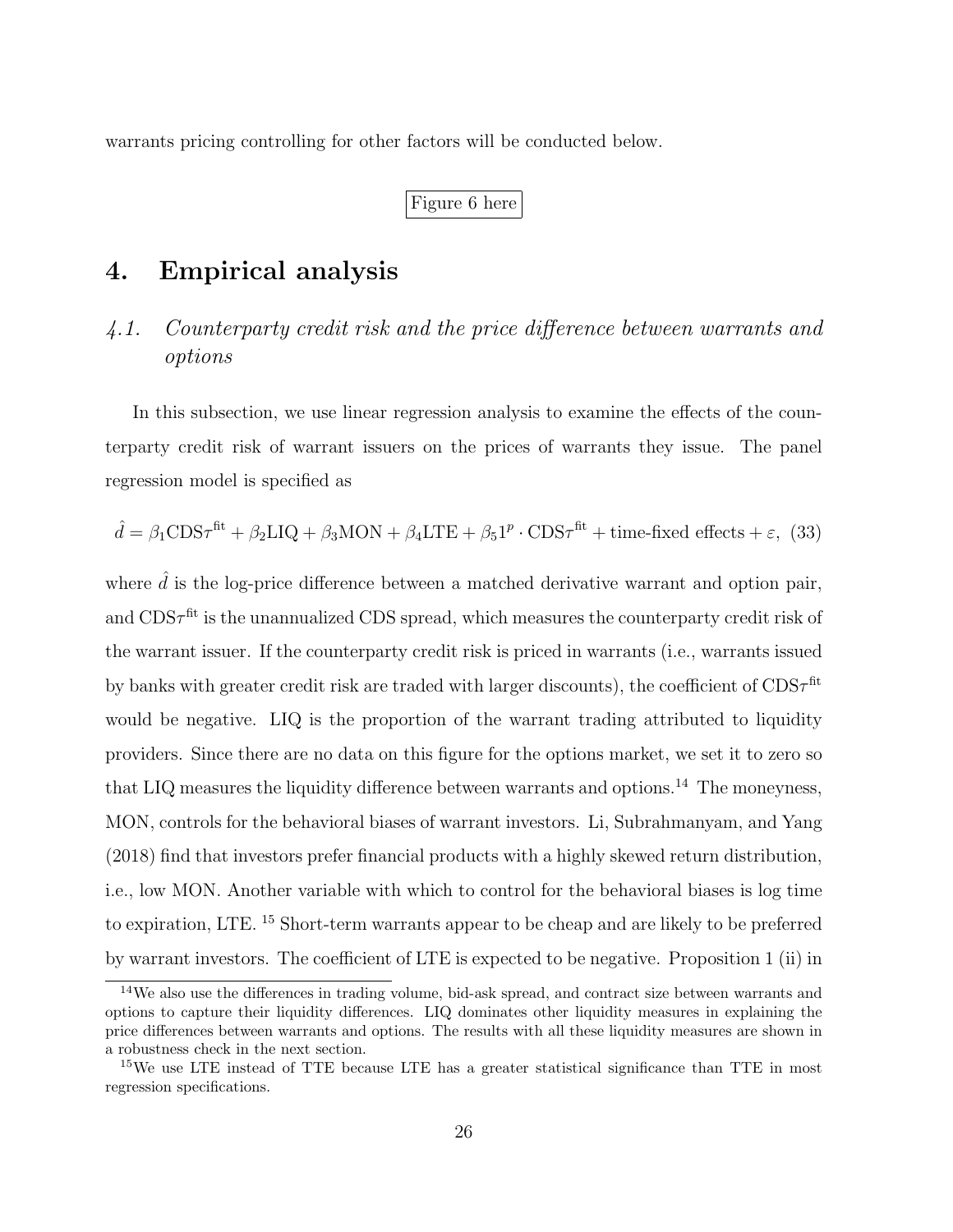Section 2 suggests that prices of put warrants are more sensitive to CDS spreads than those of call warrants when CDS spreads on warrant issuers and HSI are negatively quadrantdependent. We empirically test this proposition by including  $1^p \cdot CDS\tau^{fit}$  in the regression specification, where  $1^p$  indicates a put. The sign on the interaction term is expected to be negative if prices of put warrants are more sensitive to counterparty credit risk than those of call warrants. We use monthly dummy variables to control for the unobserved factors that affect the time-series variation in  $\hat{d}$ . The t-statistics are clustered by warrant to adjust for the autocorrelation in errors.

#### Table 4 here

The results for the entire sample period are shown in Panel A of Table 4.  $CDS\tau^{\text{fit}}$ is negatively and significantly related to  $\hat{d}$ , controlling for LIQ, MON, and LTE. LIQ is positively and significantly related to  $\hat{d}$ , consistent with the results reported in Li and Zhang (2011) that the liquidity difference between warrants and options explain their price difference to a certain extent. MON and LTE are negatively related to  $\hat{d}$ , suggesting that warrant investors exhibit behavioral biases. The regression explains a substantial proportion of variation in  $\hat{d}$ , indicated by  $R^2$  with time-fixed dummies of 38.4% and  $R^2$ without time-fixed dummies of 31.3%. The coefficient of  $CDS\tau^{fit}$  is about -5.6, indicating that, on average, a one percentage point increase in  $CDS\tau^{fit}$  of a warrant issuer leads to a 5.6% decrease in the value of the warrant. Translating into annual terms, a one percentage point increase in the annualized CDS spread of a warrant issuer leads to a 1.15% decrease in the value of the warrant because the average maturity of warrants in our sample is 75 days. The effects of the counterparty credit risk of warrant issuers on warrant pricing are economically significant. Our results can be compared with those reported by Arora, Gandhi, and Longstaff (2012) for the CDS market. These authors find that a 645 basis points increase in the credit spread of a CDS dealer translates into only a one basis point decline in the dealer's spread for selling credit protection. They argue that such a small effect from counterparty credit risk is due to credit risk mitigation mechanisms, such as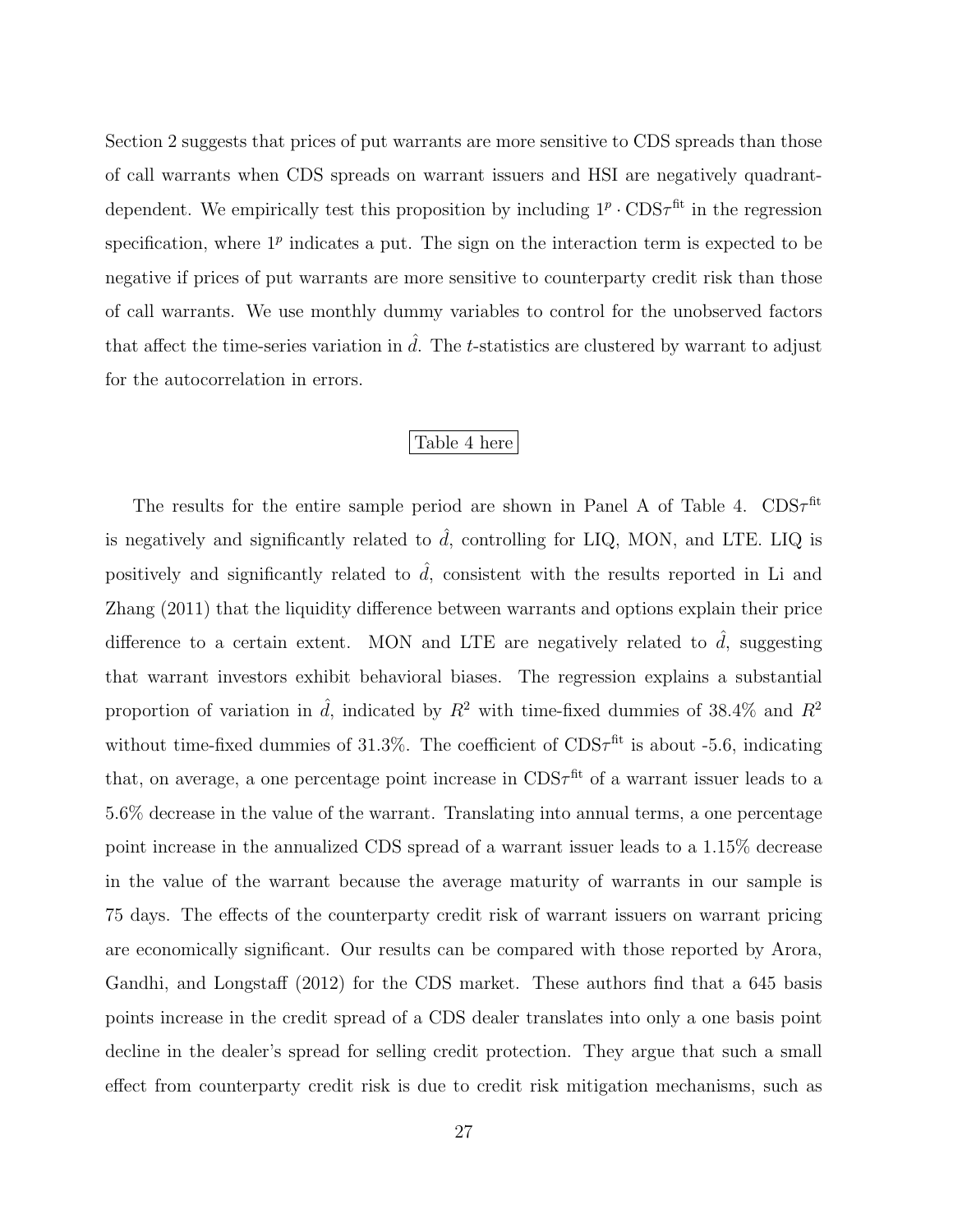collateral and netting, in the OTC market. In our case, warrant issuers are not required to put up any collateral against the warrants they issue, which enables identifying the strong effects of counterparty credit risk on the pricing of warrants.

The coefficient of  $1^p \cdot \text{CDS}\tau^{\text{fit}}$  is negative and highly significant, indicating the stronger impact of the counterparty credit risk of warrant issuers on the prices of put warrants than on those of call warrants. The results support the prediction of Proposition 1 (ii). The coefficient of  $CDS\tau^{fit}$  becomes -2.2 and insignificant. The results suggest that the explanatory power of  $CDS\tau^{\text{fit}}$  on  $\hat{d}$  comes mostly from put warrants. All of LIQ, MON, and LTE still have the expected signs and are statistically significant when the term  $1^p \cdot \text{CDS}\tau^\text{fit}$ is included in the model.<sup>16</sup>

Panel B of Table 4 reports the results for the subperiod of 2008-2012 when the CDS spreads are high with large cross-sectional variation. The empirical results on the impact of counterparty credit risk on warrant pricing seem to be slightly stronger for the entire period than for the high CDS spread period because the difference between high and low CDS spread periods helps to identify the impact of counterparty credit risk. We note that the effect of counterparty credit risk on warrant pricing can be identified during the high CDS spread period but not during the low CDS spread period because of the low cross-sectional and time-series variations in CDS spreads in the low CDS spread period. The significance levels of LIQ and MON are slightly reduced, and the significance level of LTE is slightly increased. The coefficient of  $1^p \cdot \text{CDS}\tau^{\text{fit}}$  remains negative and highly significant.

Proposition 2 suggests that the difference between put warrants and call warrants is even greater for issuers whose CDS spread is more negatively quadrant-dependent with the HSI. For each issuer, we use the average correlation between payoffs and the CDS spread changes, as Eq. (29) and Eq. (30), across MON as the measure of the quadrant dependence. We divide the 21 warrant issuers into two groups. The 11 issuers with more negative average

<sup>&</sup>lt;sup>16</sup>Under very mild conditions as stated in Section 2, the coefficient of  $CDS<sub>\tau</sub>$ <sup>fit</sup> should be less than one for the call sample. The estimate appears to be greater than what the theory predicts; however, it is not statistically significant. We do not regard this as evidence against the theory.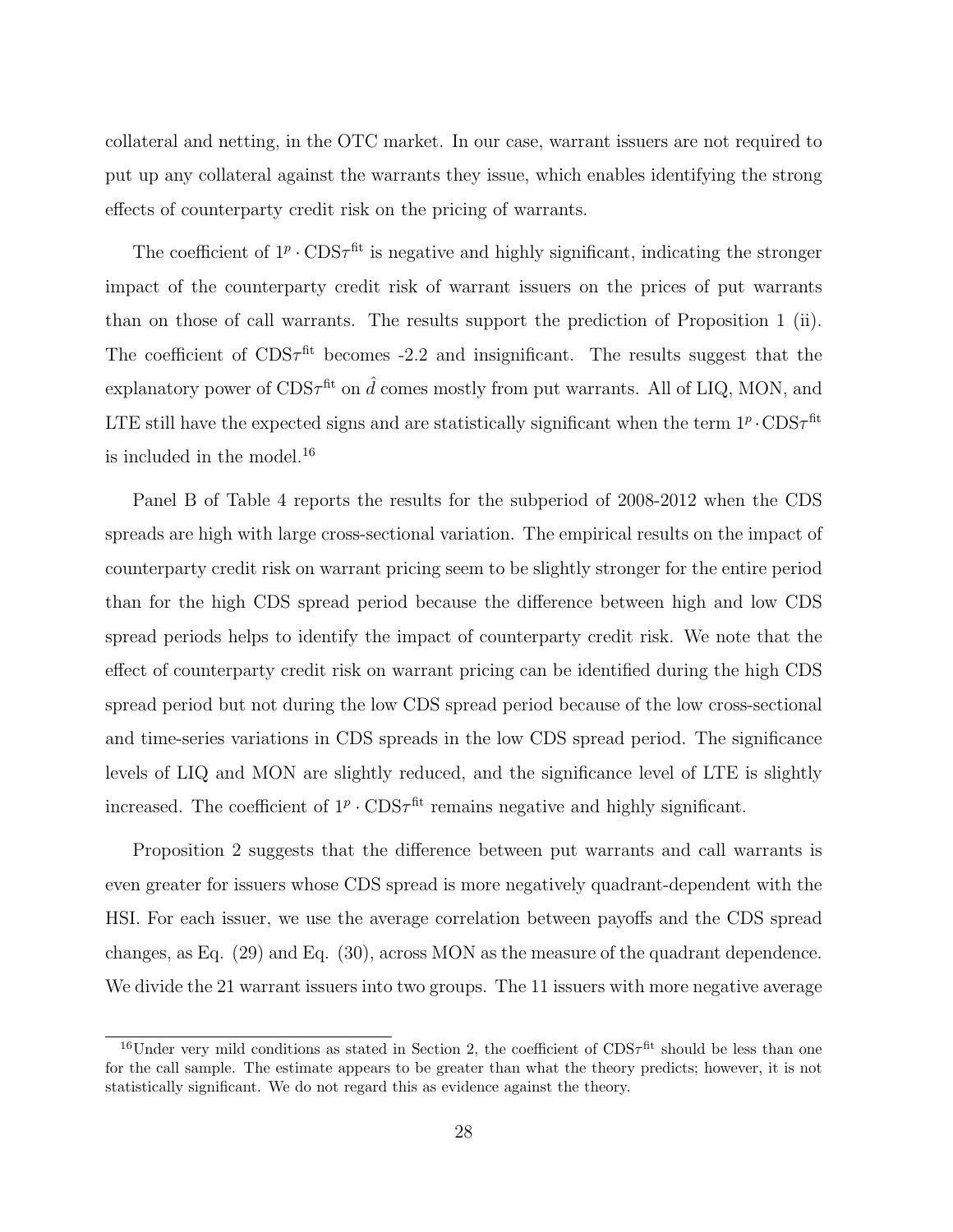correlations are grouped into the More-neg-corr group, while the remaining ten issuers form the Less-neg-corr group. The results in Table 5 show that the magnitude of the coefficient and statistical significance of  $1^p \cdot \text{CDS}\tau^{\text{fit}}$  are both greater for the sample of More-neg-corr issuers than for the sample of Less-neg-corr issuers. The results for the high CDS spread sample shown in Panel B are basically the same as those for the entire period.

#### Table 5 here

## 4.2. The effects of counterparty credit risk across moneyness

Proposition 3 (iii) suggests that the prices of out-of-the-money put (in-the-money call) warrants are more sensitive to CDS spreads that those of in-the-money put (out-of-themoney call) warrants when the CDS spreads on warrant issuers and the HSI are negatively quadrant-dependent. To test this proposition, we focus on put warrants since the effect of counterparty credit risk on put warrants is stronger, and this more delicate moneyness effect is easier to identify empirically. We run the following panel regression:

$$
\hat{d} = \beta_1 \text{CDS}\tau^{\text{fit}} + \beta_2 \text{LIQ} + \beta_3 \text{MON} + \beta_4 \text{LTE} + \beta_5 \text{MON} \cdot \text{CDS}\tau^{\text{fit}} + \text{time-fixed effects} + \varepsilon, (34)
$$

The sign on the interaction term,  $MON \cdot CDS\tau^{fit}$ , is expected to be positive if prices of out-of-the-money put warrants are more sensitive to counterparty credit risk than those of their in-the-money counterparts.

#### Table 6 here

The results are reported in Table 6. For the regression without the interaction term, MON  $\cdot$  CDS $\tau^{\text{fit}}$ , the coefficient of CDS $\tau^{\text{fit}}$  is negative and significant for the put sample. The interaction term, MON  $\cdot$  CDS $\tau^{\text{fit}}$ , is positive and significant, indicating that out-ofthe-money put warrants are more sensitive to counterparty credit risk than in-the-money put warrants. The additional term  $MON \cdot CDS\tau^{fit}$  improves the explanatory power of the model, although not by a lot. LIQ, MON, and LTE have the expected signs and are highly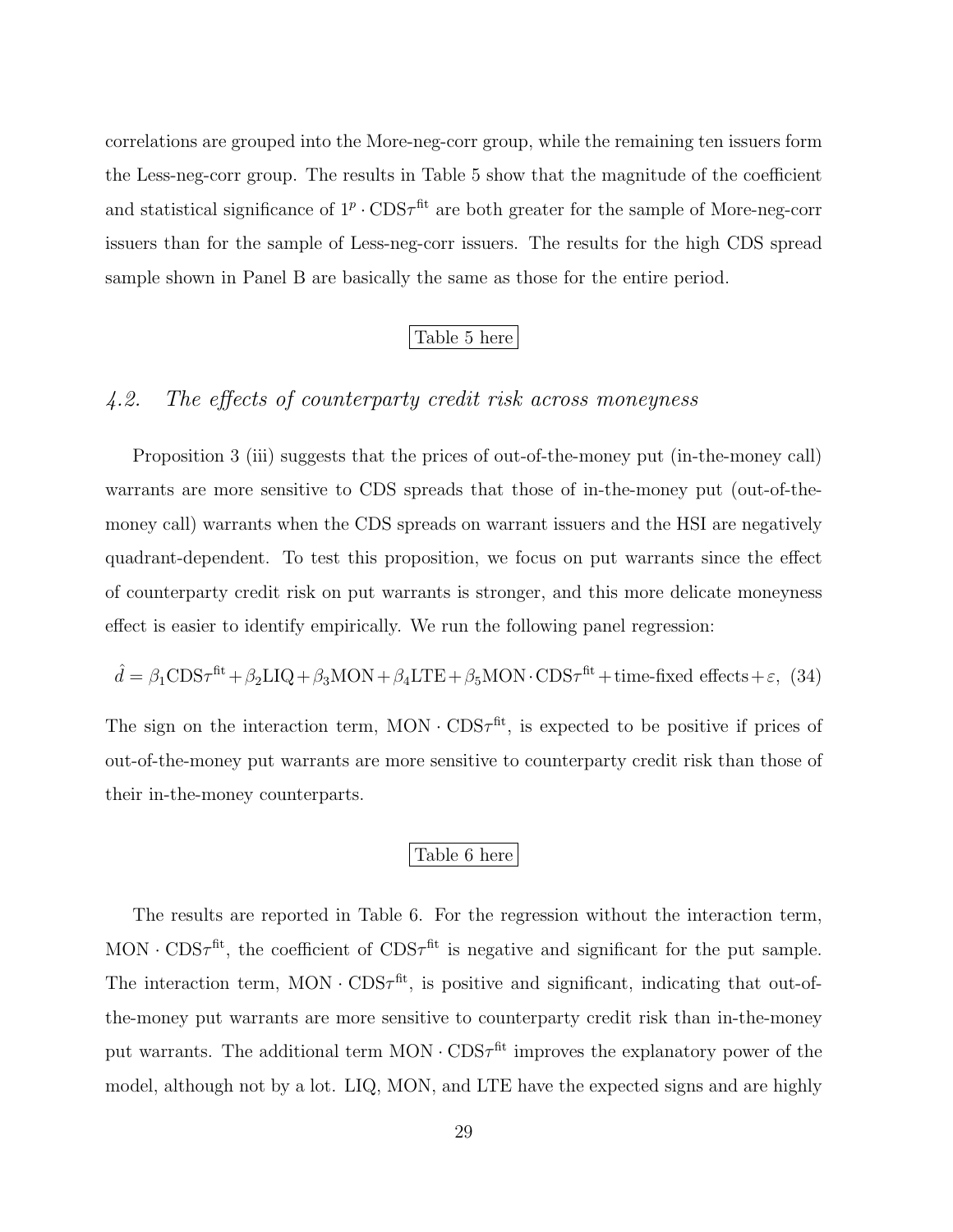significant, same as for the call and put sample. The results regarding the moneyness effect for the high CDS spread period shown in Panel B are essentially the same as those for the entire period.

# 5. Robustness checks

In general, the partial derivative of  $\hat{d}$  with respect to  $CDS\tau^{\text{fit}}$  is a function of strike price, time to expiration, and state variables as discussed in Section 2.2. In the first robustness check, we examine how well the linear specification in Eq. (34) approximates the true relation. To this end, we run the following panel regression for the put sample:

$$
\hat{d} = \beta_1 \text{CDS}\tau^{\text{fit}} + \beta_2 \text{LIQ} + \beta_3 \text{MON} + \beta_4 \text{LTE} + \beta_5 \text{CDS}^{\text{fit}} \cdot \text{CDS}\tau^{\text{fit}} + \beta_6 \text{LIQ} \cdot \text{CDS}\tau^{\text{fit}} + \beta_7 \text{MON} \cdot \text{CDS}\tau^{\text{fit}} + \beta_8 \text{LTE} \cdot \text{CDS}\tau^{\text{fit}} + \beta_9 \log(\text{VIX}) \cdot \text{CDS}\tau^{\text{fit}} + \text{time-fixed effects} + \varepsilon.
$$
\n(35)

In this specification, we include the interaction terms of  $CDS\tau^{fit}$  with MON, LTE, and the state variables, including the annualized CDS spread, CDS<sup>fit</sup>, and the volatility index of the HSI, VIX. To capture the potential interaction between the liquidity effect and credit risk effect, we include the term  $LIQ \cdot CDS\tau^{fit}$  in the model as well.

#### Table 7 here

The results are reported in Table 7. MON  $\cdot$  CDS $\tau$ <sup>fit</sup> is the most statistically significant interaction term, suggesting the robustness of the moneyness effect. The other interaction terms are not significant, except for LTE·CDS $\tau^{\text{fit}}$ . The  $R^2$ s of the models with all interaction terms are essentially the same as those of the models with the only interaction term of MON  $\cdot$  CDS $\tau^{\text{fit}}$ , which confirms that the linear model Eq. (34) approximates the true model closely and captures the credit risk effect well.

To further address the issue of nonlinearity, we estimate the following semi-parametric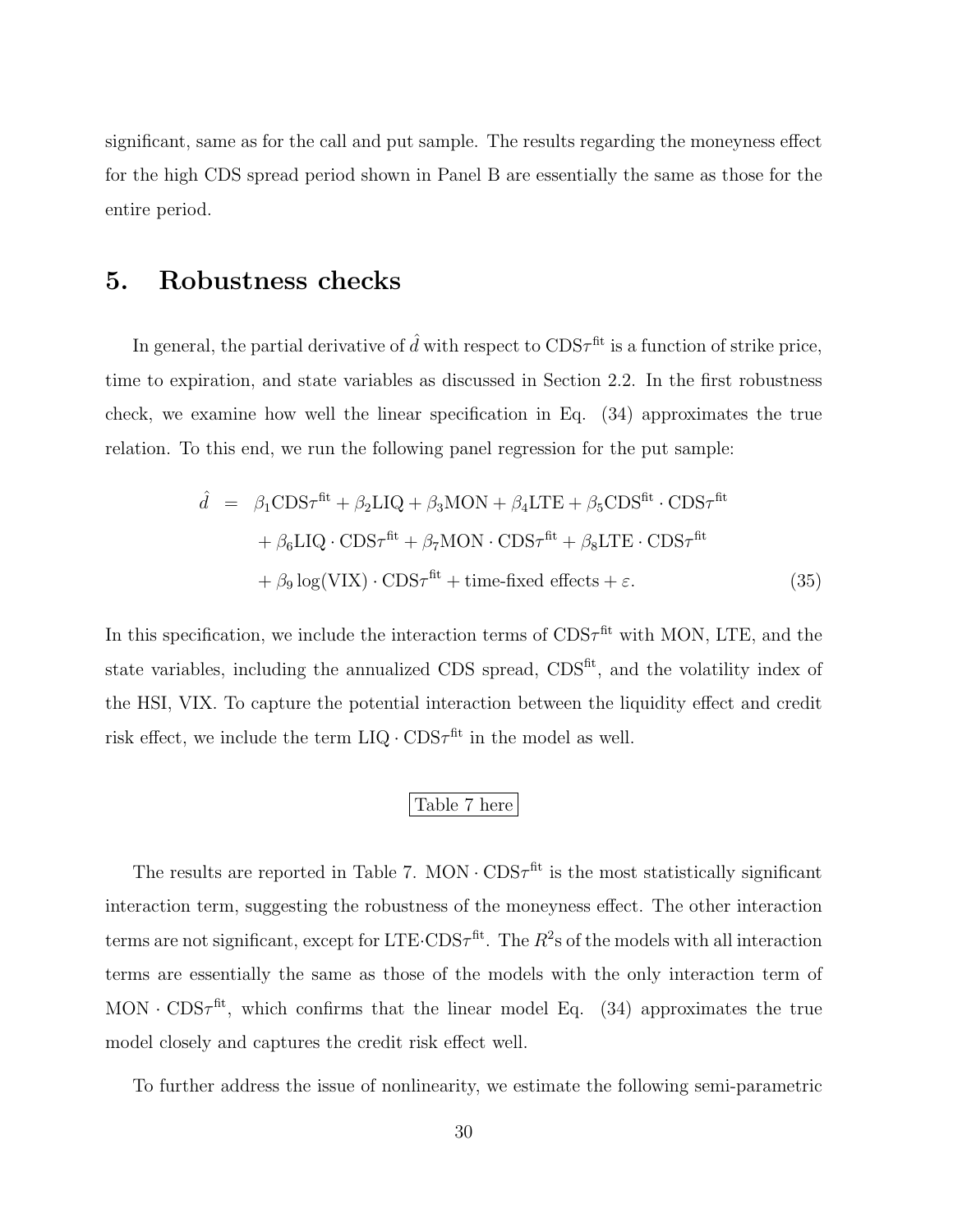regression model,

$$
\hat{d} = h(Z) \cdot \text{CDS}\tau^{\text{fit}} + \gamma_1 \text{LIQ} + \gamma_2 \text{MON} + \gamma_3 \text{LTE} + \text{time-fixed effects} + \varepsilon,\tag{36}
$$

where  $h(\cdot)$  is unspecified, and  $Z = (CDS<sup>fit</sup>, LIQ, MON, TTE, VIX)$ . By doing so, we relax the restriction that the coefficient of  $CDS\tau^{fit}$  is a linear function of Z as in Eq. (35). This is a varying-coefficient partially linear model, for which the estimation is standard in the statistics literature, for example, Zhang, Lee, and Song  $(2002)$ .<sup>17</sup>

The estimated  $h(Z)$  as a function of each variable of Z, evaluated at the mean value of other variables of Z, and the 90% confidence bands from 1,000 bootstrap samples are shown in Fig. 7 for the put sample. The figure shows that the estimated  $h(Z)$  is significantly negative, as the confidence bands do not cover zero, suggesting the strong impact of counterparty credit risk on warrant pricing. We are also interested in how  $h(Z)$  changes with respect to each variable in  $Z$ .  $h(Z)$  increases monotonically with MON, consistent with the results reported in Table 7, and significantly with narrow confidence bands. There is no significant change in  $f(Z)$  as other variables change, except for TTE. All the estimated functions are basically straight lines. The semi-parametric analysis further confirms that the specification of Eq. (34) is a good approximation for the actual relation between log-price differences and CDS spreads.

## Figure 7 here

In the second robustness check, we use  $CDS\tau^{6m}$ , which equals the annualized six-month CDS spread multiplied by TTE/365, to measure the credit risk associated with warrant issuers instead of the fitted CDS spreads in the main analysis. For brevity, we term it as the unannualized six-month CDS spread with the understanding that the value is adjusted for the tenor of the warrant. Among available CDSs, the six-month CDS spreads have a tenor matched with those of warrants the best, as warrants have an average time to expiration

<sup>&</sup>lt;sup>17</sup>Specifically, we use the second-order Gaussian kernel and local linear fitting for the nonparametric estimation. We choose the optimal bandwidth by the cross-validation approach.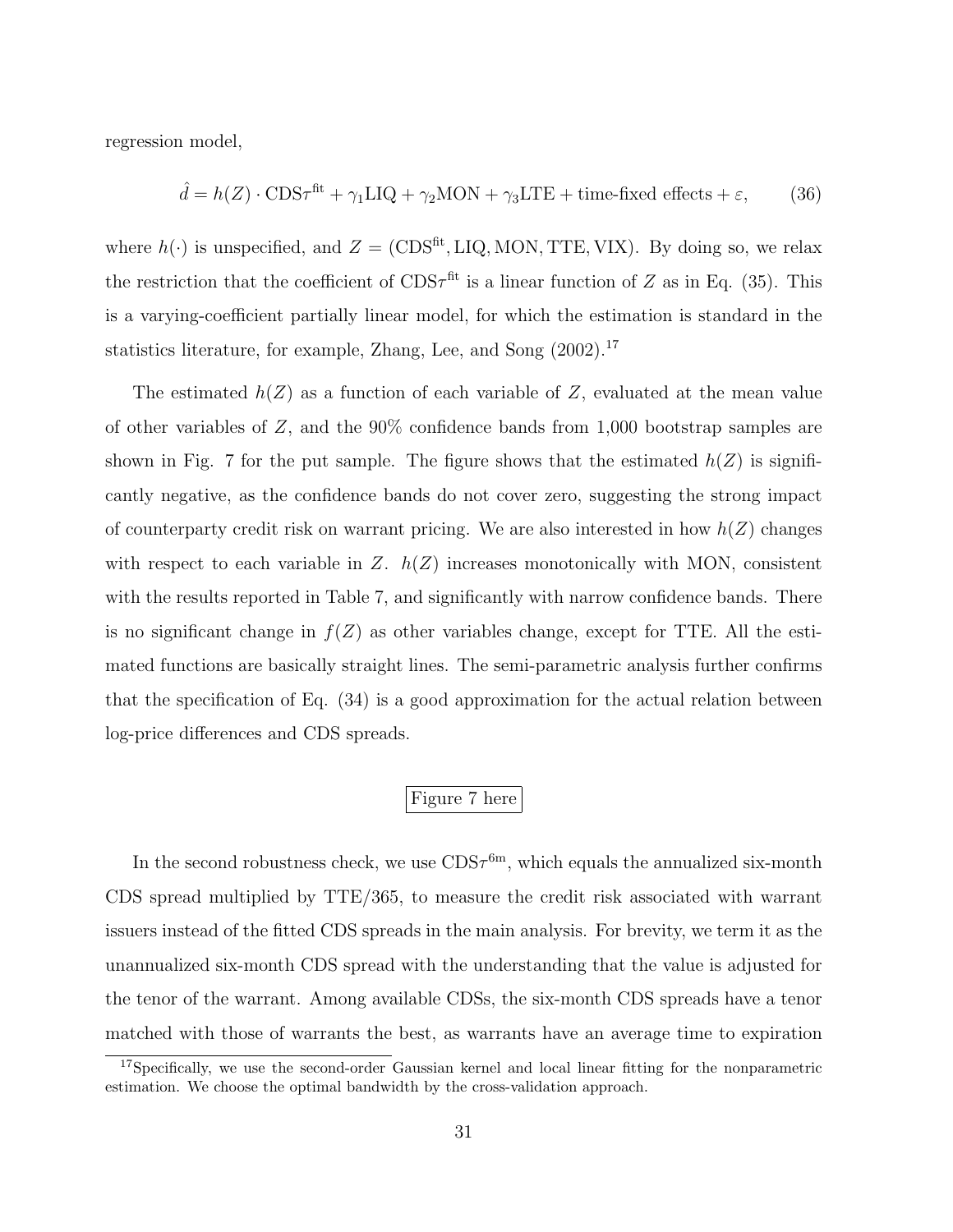of around three months, and most of them are less than a year. The magnitude of the coefficient of  $CDS\tau^{6m}$  is slightly smaller than that reported in the main analysis because the term structure of CDS spreads slopes upward most of the time so that six-month CDS spreads tend to be greater than the fitted CDS spreads. The results suggest that a one percentage point increase in the annualized six-month CDS spread of a warrant issuer leads to a 1% to 1.1% decrease in the value of the warrant, which is again economically meaningful.

#### Table 8 here

In the last robustness check, we control for other liquidity variables in addition to LIQ. These variables measure liquidity differences between warrant and option pairs, including the difference in daily dollar trading volumes, DVL, the difference in proportional bid-ask spreads, DSP, and the difference in the contract sizes, DCS. The contract size of options is large and fixed at 50, while the contract size of warrants is much smaller but with variation. As a result, the variation in DCS is the same as that of the warrants' contract size. The DCS effect is entirely caused by the variation in the warrants' contract size. The signs on the coefficients of these additional variables are as expected, i.e., a higher liquidity difference is associated with a higher log-price difference. However, many of them are not statistically significant. More importantly, adding new liquidity variables does not change the main results. Overall, these additional tests suggest a robust finding of the negative effects of counterparty credit risk on the prices of warrants, especially for put warrants.

#### Table 9 here

# 6. Conclusion

In this paper, we examine whether counterparty credit risk is priced in vulnerable derivatives—a question that has attracted much theoretical development but few successful empirical studies. We conduct our analysis using derivative warrants and options data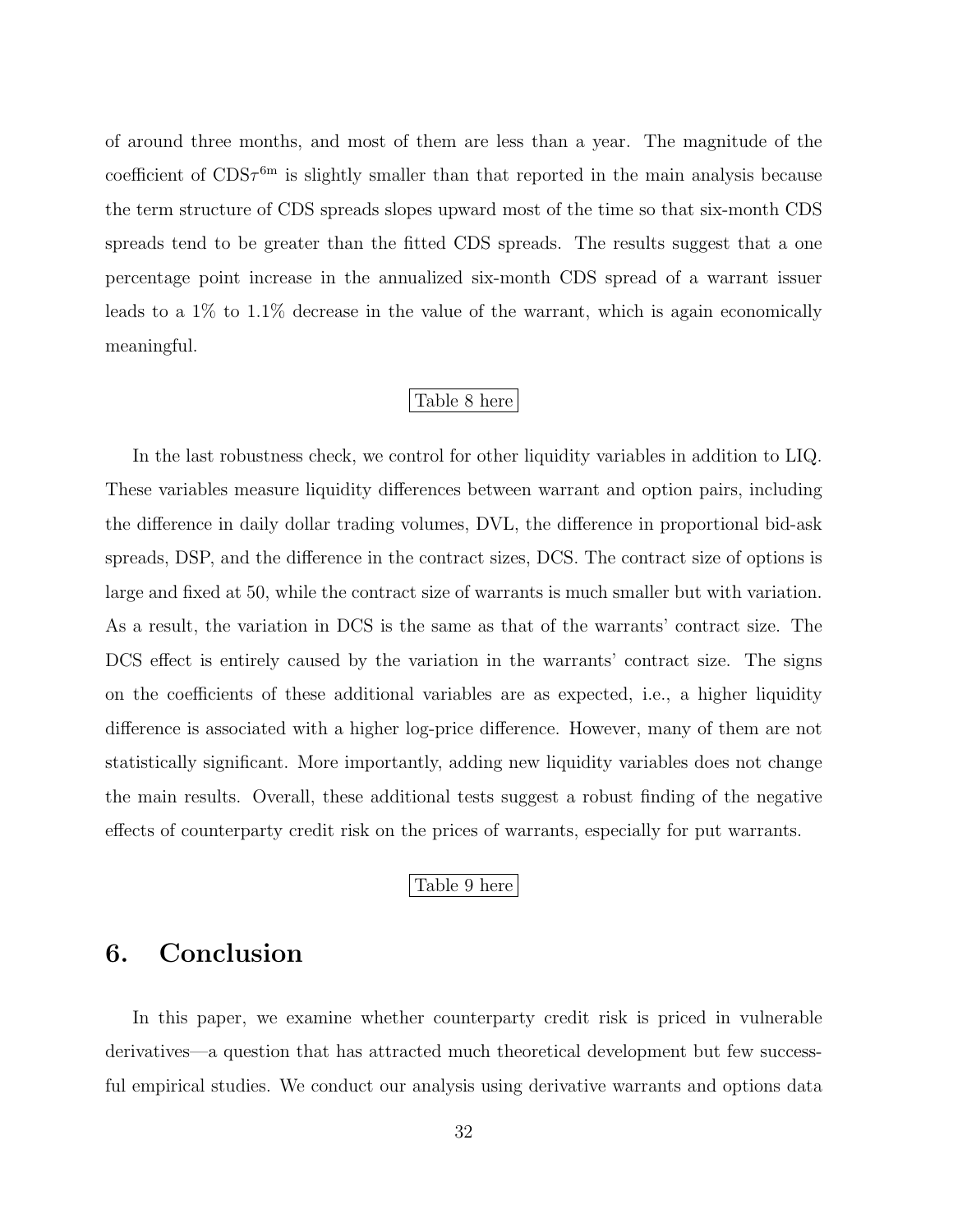from the Hong Kong market for the period from 2005 to 2014. The use of derivative warrants data in this study provides a fresh perspective on the effect of counterparty credit risk on derivatives pricing. Derivative warrants are option-like structured products issued by financial institutions, and they are subject to the counterparty credit risk of the issuers. Exchange-traded options are not affected by credit risk due to margin requirements. Therefore, the price differences between derivative warrants and options reflect the credit risk of warrant issuers, among others. In addition, derivative warrants are exchange traded and are not subject to the credit mitigation mechanisms, such as collateral and netting, required in the OTC market. Since issuers take short positions in derivative warrant transactions, the counterparty credit risk associated with derivative warrants always comes from the issuers' side, as opposed to forward-type derivatives, for which the counterparty credit risk comes from both sides of the transaction. Employing these features of the data in this study enables identifying the credit risk associated with derivatives easily and allows a straightforward test of the pricing impact of credit risk on derivatives.

We examine the cross-sectional relation between the log-price differences of matched derivative warrant and option pairs written on the HSI, and the counterparty credit risk of warrant issuers, measured by their CDS spreads. We find that CDS spreads are strongly and negatively related to price differences, especially during the global financial crisis of 2008 and the European sovereign debt crisis of 2011-2012. During these periods, the level and cross-sectional variation of CDS spreads of warrant issuers are much greater than those before and after the corresponding crises. The pricing effect of credit risk is economically significant. On average, a one percentage point increase in the CDS spread on an investment bank leads to a 1%-1.1% decrease in the price of the derivative warrant issued by the bank. Our results also indicate that the prices of put derivative warrants are more sensitive to the counterparty credit risk of warrant issuers than those of call derivative warrants. This is implied by our theoretical analyses given that the counterparty credit risk measured by the CDS spreads on warrant issuers are negatively dependent with the HSI. The counterparty credit risk of institutions whose CDS spreads are more negatively dependent with the HSI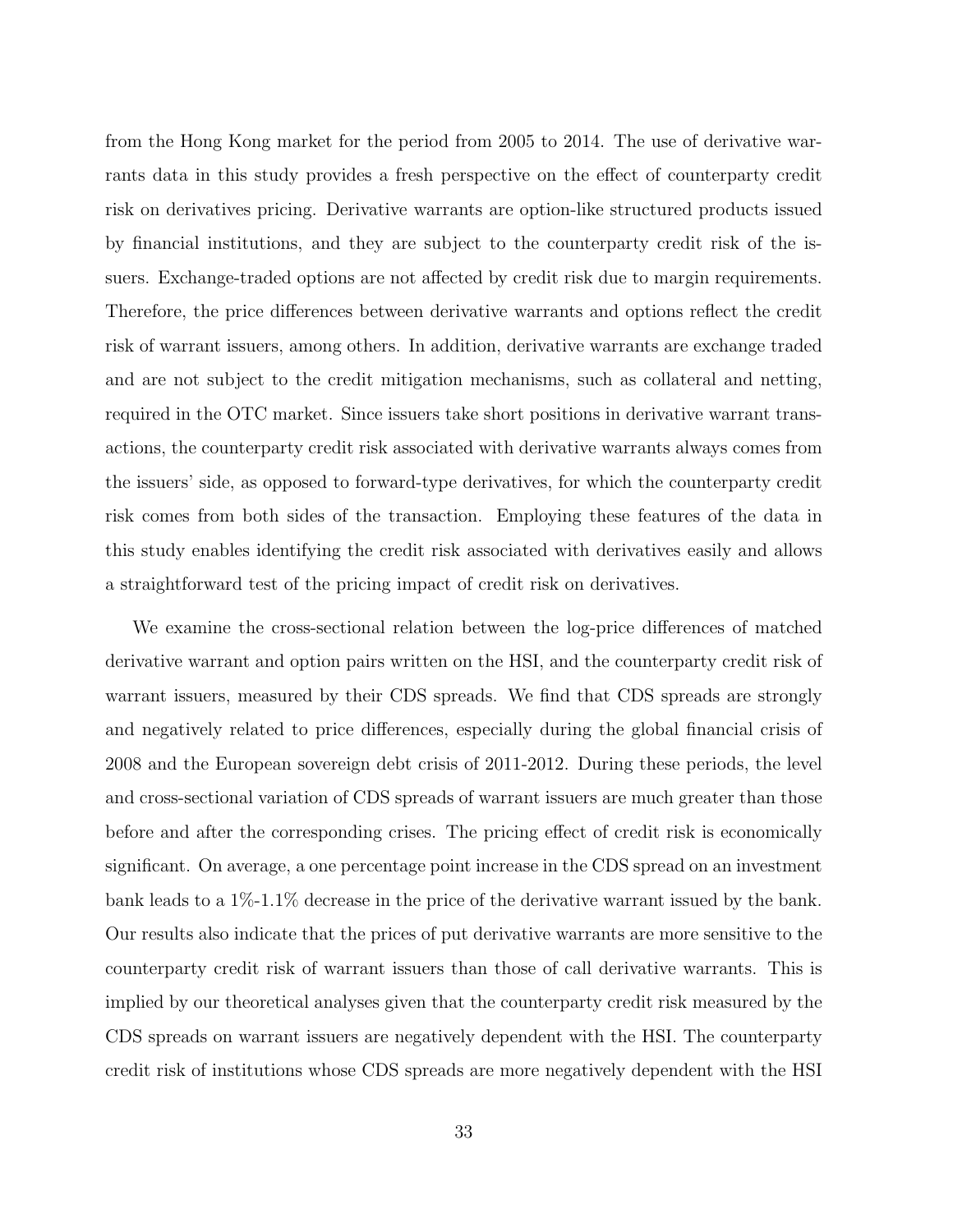has a stronger effect on their put derivative warrants. Another implication derived from our theoretical analyses is that the effect of CDS spread on the proportional prices of put derivative warrants becomes stronger for OTM puts. These findings are robust to various specifications of CDS spreads and sample selection.

The contribution of the paper can be summarized as follows. First, we show for the first time in the literature that counterparty credit risk has a strong impact on derivatives pricing. Second, we find evidence that the impact depends on the dependence nature of the credit risk and the underlying of the derivatives, consistent with the theory. Third, we verify a more delicate relation between the credit risk discount in derivative prices and their moneyness. Overall, our results highlight the importance of counterparty credit risk for the pricing of derivative securities.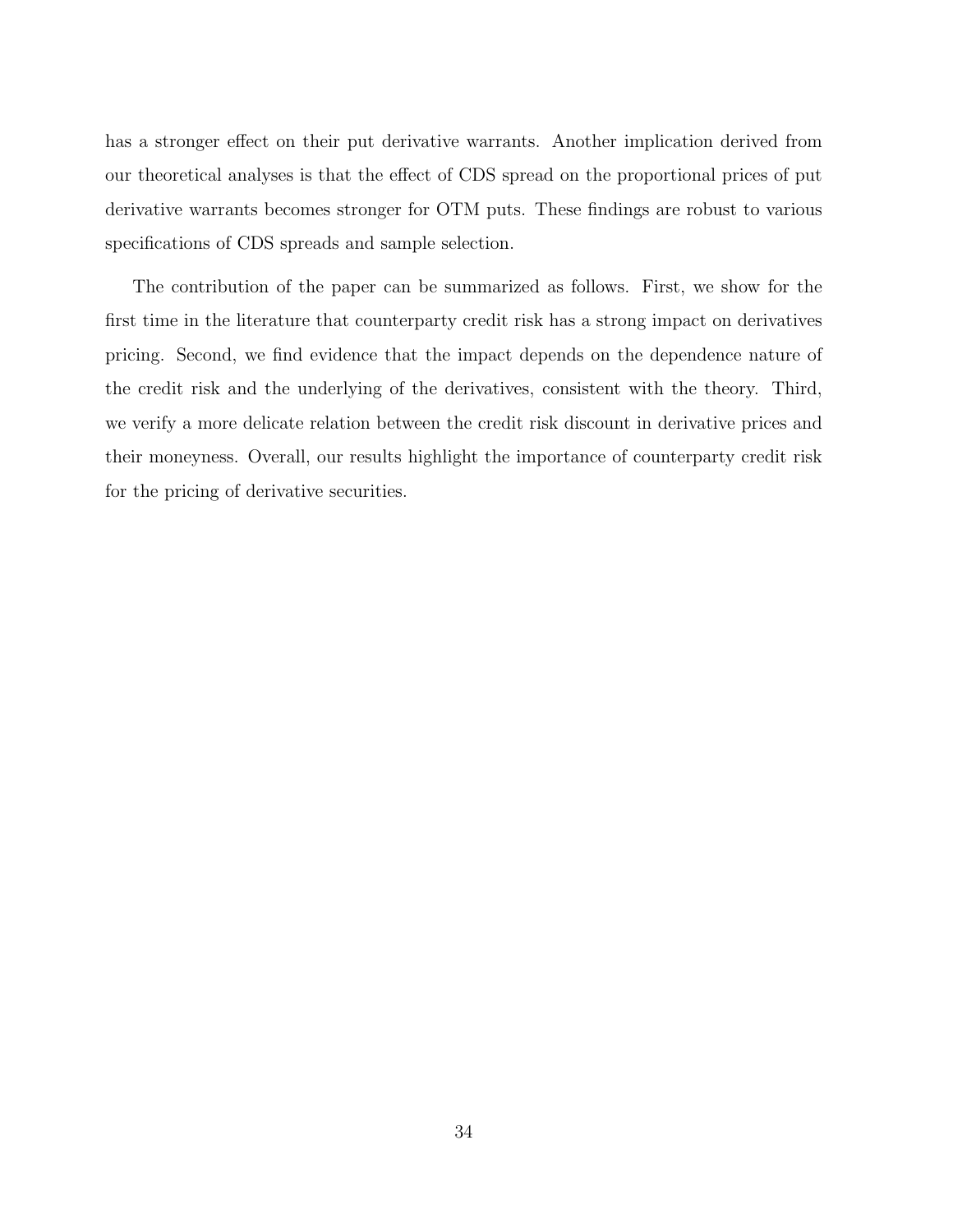# References

- Arora, N., Gandhi, P., Longstaff, F., 2012. Counterparty credit risk and the credit default swap market. Journal of Financial Economics 103, 280-293.
- Bates, D., 2000. Post-'87 crash fears in the S&P 500 futures option market. Journal of Econometrics 94, 181-238.
- Black, F., Scholes, M., 1973. The pricing of options and corporate liabilities. Journal of Political Economy 81, 637-659.
- Bomfim, A., 2002. Counterparty credit risk in interest rate swaps during times of market stress. Unpublished working paper. Federal Reserve Board.
- Broadie, M., Chernov, M., Johannes, M., 2007. Model specification and risk premia: evidence from futures options. Journal of Finance 62, 1453-1490.
- Chan, Y., Wei, K., 2001. Price and volume effects associated with derivative warrant issuance on the Stock Exchange of Hong Kong. Journal of Banking and Finance 25, 1401-1426.
- Chen, K., Wu., L, 2001. Introduction and expiration effects of derivative equity warrants in Hong Kong. International Review of Financial Analysis 10, 37-52.
- Chow, Y., Li, J., Liu, M., 2009. Making the derivative warrants market. Unpublished working paper. Chinese University of Hong Kong.
- Christoffersen, P., Jacobs, K., Mimouni, K., 2010. Volatility dynamics for the S&P 500: evidence from realized volatility, daily returns, and option prices. Review of Financial Studies 23, 3141-3189.
- Chun, A., Namvar, E., Ye, X., Yu, F., 2017. Modeling municipal yields with (and without) bond insurance. Management Science, forthcoming.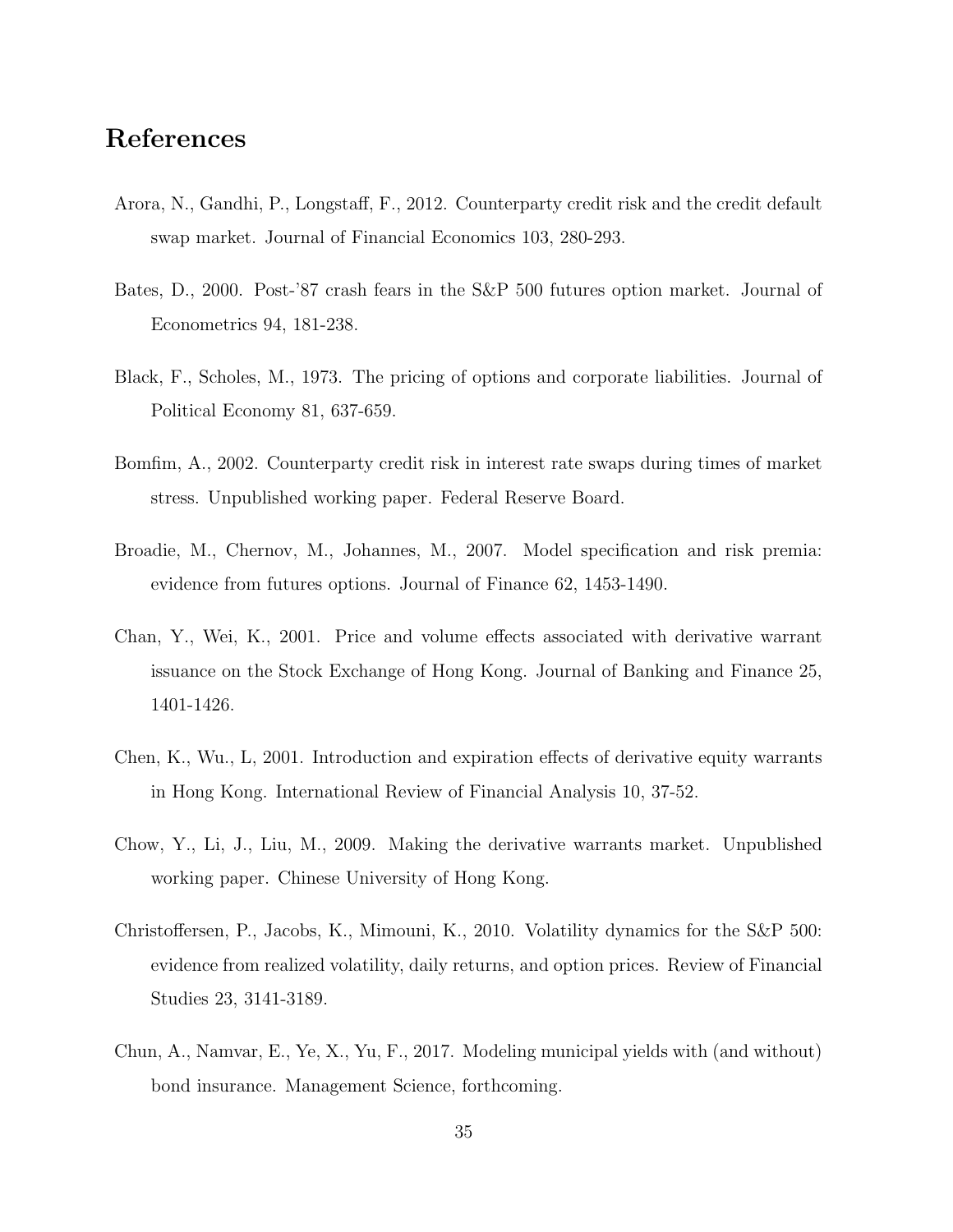- Cooper, I., Mello, A., 1991. The default risk on swaps. Journal of Finance 46, 597-620.
- Cossin, D., Pirotte, H., 1997. Swap credit risk: an empirical investigation on transaction data. Journal of Banking and Finance 21, 1351-1373.
- Cserna, B., Levy, A., Wiener, Z., 2013. Counterparty risk in exchange traded notes (ETNs). Journal of Fixed Income 23, 76-101.
- Draper, P., Mak, B., Tang, G., 2001. The derivative warrant market in Hong Kong: relationships with underlying assets. Journal of Derivatives 8, 72-84.
- Duan, J., Yan, Y., 1999. Semi-parametric pricing of derivative warrants. Unpublished working paper. Hong Kong University of Science and Technology.
- Duffie, D., Huang, M., 1996. Swap rates and credit quality. Journal of Finance 51, 921-949.
- Duffie, D., Singleton, K., 1997. An econometric model of the term structure of interest rate swap yields. Journal of Finance 52, 1287-1321.
- Eom, Y., Subrahmanyam, M., Uno, J., 2000. Credit risk and the Yen interest rate swap market. Unpublished working paper. Yonsei University, New York University, and Nikkei QUICK Information Technologies.
- Eom, Y., Subrahmanyam, M., Uno, J., 2002. Transmission of swap spreads and volatilities in the Japanese swap market. Journal of Fixed Income 12, 6-28.
- Eraker, B., 2004. Do stock prices and volatility jump? Reconciling evidence from spot and option prices. Journal of Finance 59, 1367-1403.
- Fung, J., Zeng, T., 2012. Are derivative warrants overpriced? Journal of Futures Markets 32, 1144-1170.
- Hull, J., White, A., 1995. The impact of default risk on the prices of options and other derivatives securities. Journal of Banking and Finance 19, 299-322.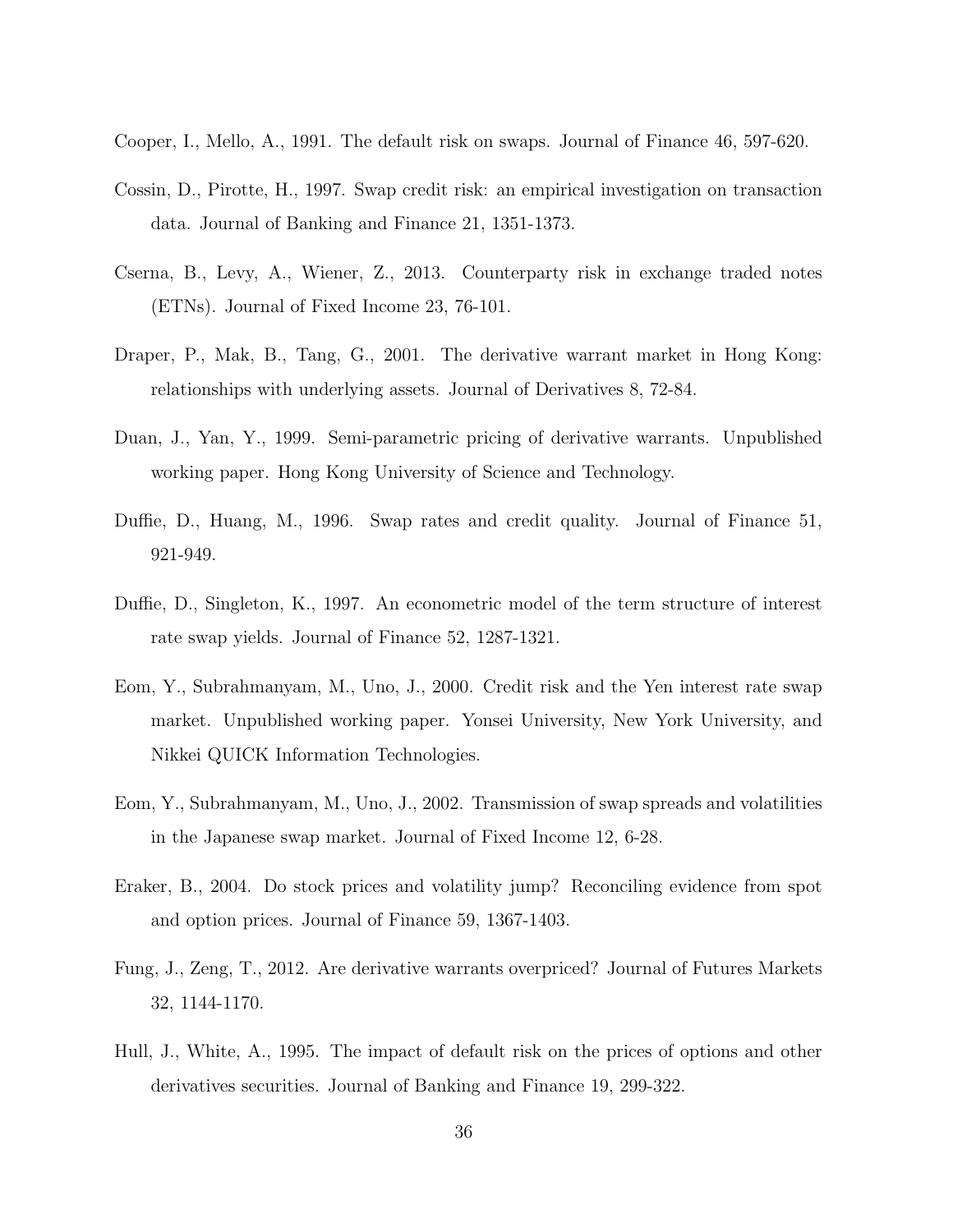- Jarrow, R., Turnbull, S., 1995. Pricing derivatives on financial securities subject to credit risk. Journal of Finance 50, 53-85.
- Jarrow, R., Yu, F., 2001. Counterparty risk and the pricing of defaultable securities. Journal of Finance 56, 1765-1799.
- Johnson, H., Stulz, R., 1987. The pricing of options with default risk. Journal of Finance 42, 267-280.
- Jones, C. S., 2003. The dynamics of stochastic volatility: evidence from underlying and option markets. Journal of Econometrics 116, 181-224.
- Klein, P., 1996. Pricing Black-Scholes options with correlated credit risk. Journal of Banking and Finance 20, 1121-1129.
- Li, G., Zhang, C., 2011. Why are derivative warrants more expensive than options? An empirical study. Journal of Financial and Quantitative Analysis 46, 275-297.
- Li, G., Zhang, C., 2013. Diagnosing affine models of options pricing: evidence from VIX. Journal of Financial Economics 107, 199-219.
- Li, X., Subrahmanyam, A., Yang, X., 2018. Can financial innovation succeed by catering to behavioral preferences? Evidence from a callable options market. Journal of Financial Economics 128, 38-65.
- Litzenberger, R., 1992. Swaps: plain and fanciful. Journal of Finance 47, 831-850.
- Liu, J., Longstaff, F., Mandell, R., 2006. The market price of risk in interest rate swaps: the roles of default and liquidity risks. Journal of Business 79, 2337-2359.
- Minton, B., 1997. An empirical examination of basic valuation models for plain vanilla US interest rate swaps. Journal of Financial Economics 44, 251-277.
- Pan, J., 2002. The jump-risk premia implicit in options: evidence from an integrated time-series study. Journal of Financial Economics 63, 3-50.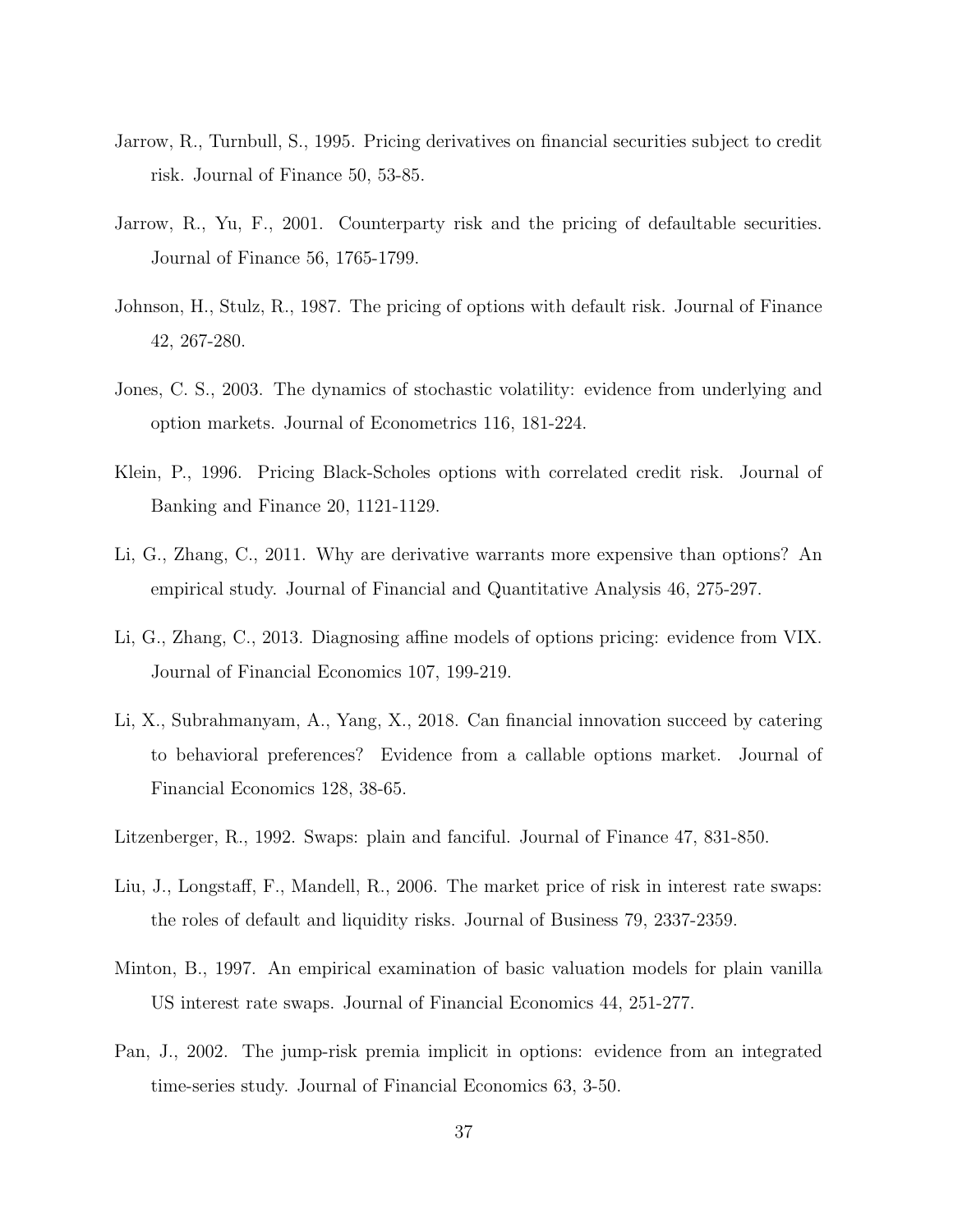- Sorensen, E., Bollier, T., 1994. Pricing swap default risk. Financial Analysts Journal 50, 23-33.
- Sun, T., Sundaresan, S., Wang, C., 1993. Interest rate swaps: an empirical investigation. Journal of Financial Economics 36, 77-99.
- Yu, F., 2007. Correlated defaults in intensity-based models. Mathematical Finance 17, 155-173.
- Zhang, W., Lee, S., Song, X., 2002. Local polynomial fitting in semivarying coefficient model. Journal of Multivariate Analysis 82, 116-188.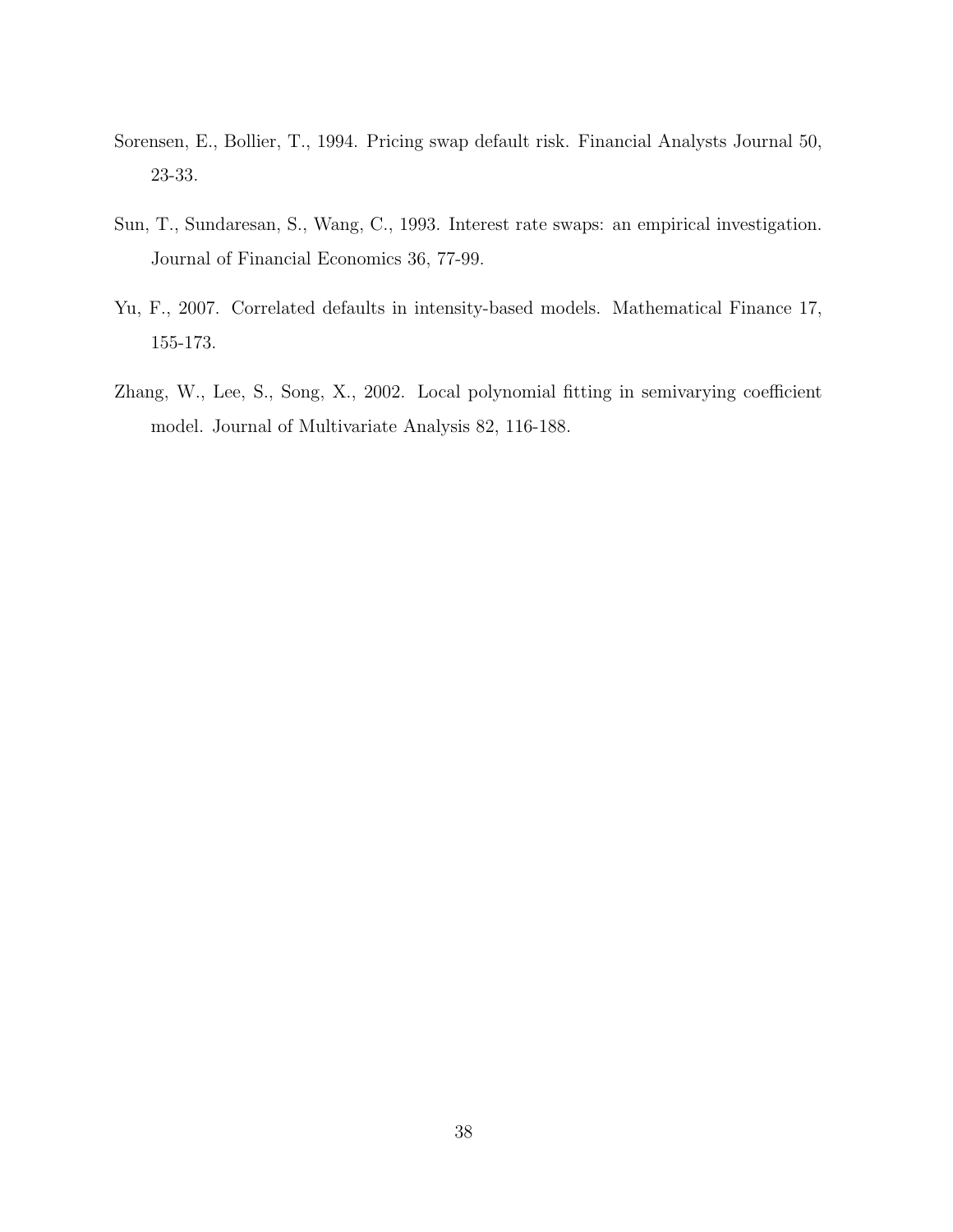### Table 1 Numbers of derivative warrants by issuer

This table reports the names of derivative warrant issuers and the numbers of derivative warrants written on the Hang Seng Index issued by each one. The second to fifth columns are, respectively, the numbers of calls, puts, all derivative warrants, and the proportion of derivative warrants in the entire sample, from each issuer. The last column is the number of daily observations. The sample period is from January 2005 to December 2014.

| Issuer                         | Call   | Put    | Total  | Prop $(\%)$ | Obs    |
|--------------------------------|--------|--------|--------|-------------|--------|
| <b>ABN AMRO</b>                | 17     | 20     | 37     | 1.15        | 637    |
| <b>Barclays</b>                | 42     | 34     | 76     | 2.37        | 1,074  |
| Bank of China                  | $30\,$ | $29\,$ | 59     | 1.84        | 1,563  |
| <b>BNP</b> Paribas             | 120    | 137    | 257    | 8.00        | 6,065  |
| Credit Suisse                  | 81     | 76     | 157    | 4.89        | 3,763  |
| Citigroup                      | 16     | 17     | 33     | 1.03        | 993    |
| Deutsche Bank                  | 146    | 179    | 325    | 10.12       | 6,536  |
| Daiwa                          | 33     | 36     | 69     | 2.15        | 1,745  |
| Goldman Sachs                  | 103    | 132    | 235    | 7.31        | 5,254  |
| <b>HSBC</b>                    | 93     | 92     | 185    | 5.76        | 5,442  |
| JP Morgan                      | 74     | 60     | 134    | 4.17        | 3,949  |
| <b>KBC</b>                     | 175    | 202    | 377    | 11.73       | 10,089 |
| Macquarie Bank                 | 112    | 114    | 226    | 7.03        | 6,815  |
| Merrill Lynch                  | $58\,$ | 69     | 127    | 3.95        | 3,271  |
| Morgan Stanley                 | 3      | 12     | 15     | 0.47        | 342    |
| Nomura                         | 18     | 12     | $30\,$ | 0.93        | 567    |
| Rabobank                       | 27     | $30\,$ | 57     | 1.77        | 1,297  |
| Royal Bank of Scotland         | 27     | 26     | 53     | 1.65        | 1,240  |
| <b>Standard Chartered Bank</b> | 31     | 37     | 68     | 2.12        | 1,860  |
| Societe Generale               | 254    | 265    | 519    | 16.15       | 13,059 |
| <b>UBS</b>                     | 96     | 78     | 174    | 5.42        | 3,232  |
| All                            | 1,556  | 1,657  | 3,213  | 100.00      | 78,793 |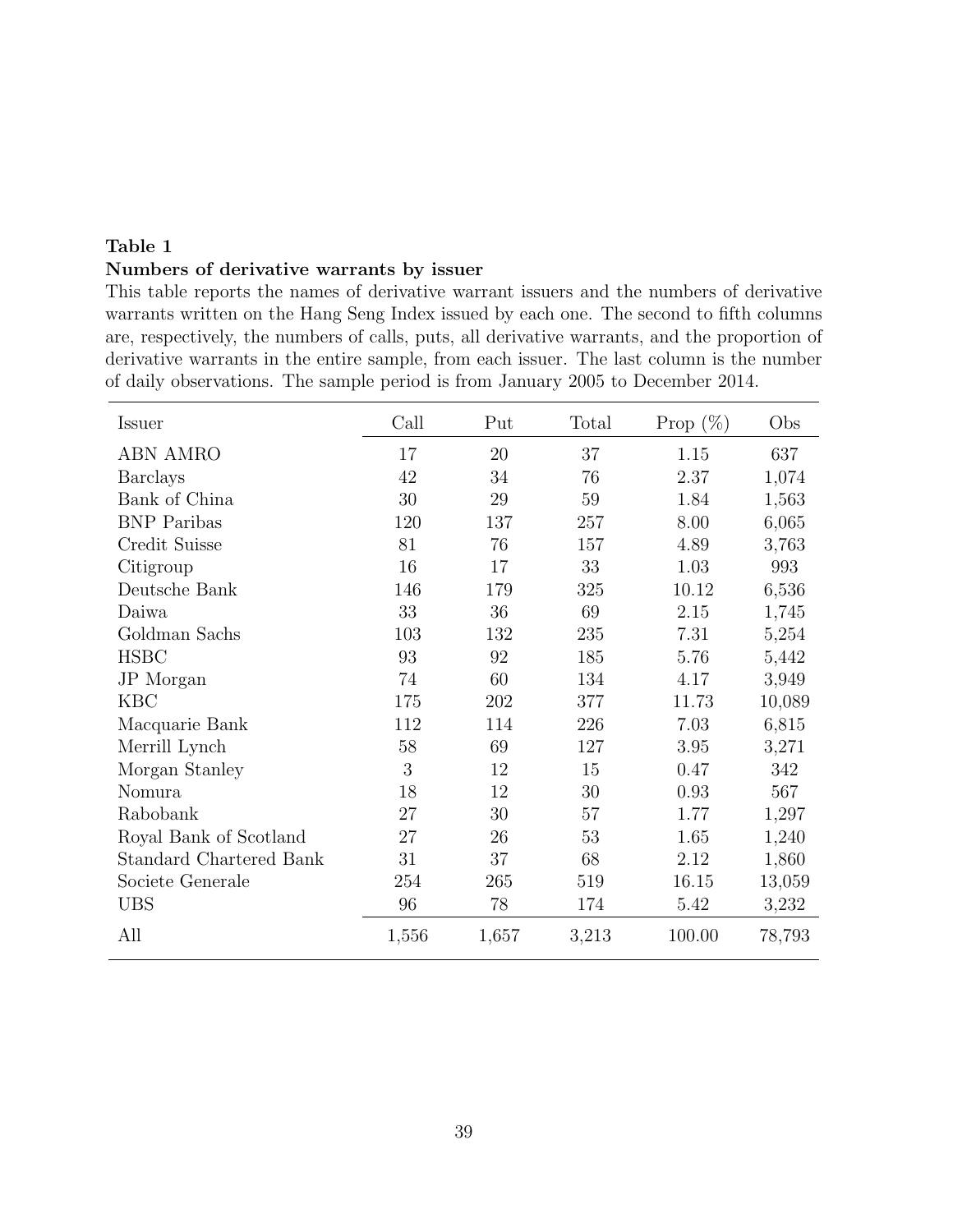## Table 2 CDS spreads on issuers

This table reports the mean and the standard deviation (std) of daily six-month CDS spreads in percentage points of each derivative warrant issuer. Results are reported for the entire sample period of January 2005 to December 2014, and for two subperiods, where one is the high CDS spread period of January 2008 to December 2012, and the other is the low CDS spread period of January 2005 to December 2007 and January 2013 to December 2014.

|                                |       | $05 - 14$ | $08 - 12$ |       |  | $05 - 07$ & 13-14 |       |  |
|--------------------------------|-------|-----------|-----------|-------|--|-------------------|-------|--|
| <b>Issuer</b>                  | mean  | std       | mean      | std   |  | mean              | std   |  |
| <b>ABN AMRO</b>                | 0.560 | 0.628     | 0.988     | 0.628 |  | 0.128             | 0.156 |  |
| <b>Barclays</b>                | 0.496 | 0.574     | 0.879     | 0.590 |  | 0.109             | 0.114 |  |
| Bank of China                  | 0.517 | 0.599     | 0.825     | 0.707 |  | 0.206             | 0.156 |  |
| <b>BNP</b> Paribas             | 0.393 | 0.511     | 0.696     | 0.571 |  | 0.087             | 0.097 |  |
| Credit Suisse                  | 0.392 | 0.468     | 0.685     | 0.510 |  | 0.097             | 0.076 |  |
| Citigroup                      | 0.892 | 1.486     | 1.673     | 1.780 |  | 0.104             | 0.082 |  |
| Deutsche Bank                  | 0.397 | 0.437     | 0.683     | 0.457 |  | 0.109             | 0.091 |  |
| Daiwa                          | 0.537 | 0.674     | 0.909     | 0.776 |  | 0.163             | 0.161 |  |
| Goldman Sachs                  | 0.910 | 1.168     | 1.635     | 1.278 |  | 0.179             | 0.172 |  |
| <b>HSBC</b>                    | 0.300 | 0.344     | 0.511     | 0.372 |  | 0.087             | 0.086 |  |
| JP Morgan                      | 0.326 | 0.378     | 0.552     | 0.420 |  | 0.098             | 0.071 |  |
| <b>KBC</b>                     | 0.852 | 1.072     | 1.593     | 1.083 |  | 0.104             | 0.098 |  |
| Macquarie Bank                 | 0.900 | 1.423     | 1.661     | 1.693 |  | 0.134             | 0.101 |  |
| Merrill Lynch                  | 1.158 | 1.560     | 2.129     | 1.694 |  | 0.178             | 0.291 |  |
| Morgan Stanley                 | 1.398 | 2.265     | 2.587     | 2.706 |  | 0.199             | 0.235 |  |
| Nomura                         | 0.598 | 0.781     | 1.020     | 0.910 |  | 0.172             | 0.175 |  |
| Rabobank                       | 0.288 | 0.355     | 0.492     | 0.397 |  | 0.082             | 0.097 |  |
| Royal Bank of Scotland         | 0.679 | 0.751     | 1.228     | 0.705 |  | 0.126             | 0.151 |  |
| <b>Standard Chartered Bank</b> | 0.447 | 0.632     | 0.762     | 0.763 |  | 0.131             | 0.120 |  |
| Societe Generale               | 0.570 | 0.737     | 1.025     | 0.808 |  | 0.112             | 0.127 |  |
| <b>UBS</b>                     | 0.476 | 0.643     | 0.874     | 0.708 |  | 0.074             | 0.072 |  |
| Average                        | 0.623 | 0.833     | 1.115     | 0.931 |  | $0.128\,$         | 0.130 |  |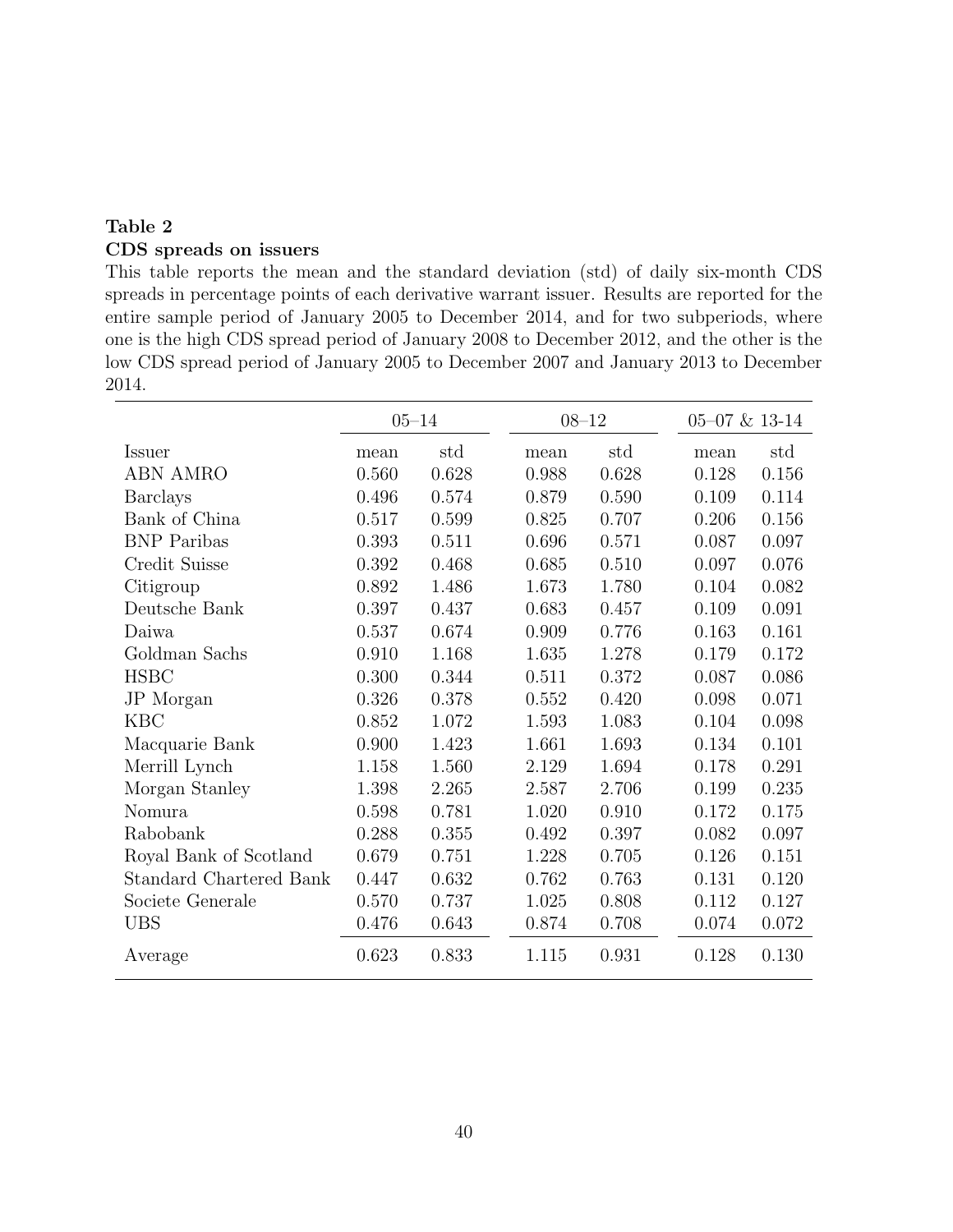### Table 3 Summary statistics

Panels A1 and A2 of the table report the 5th, 25th, 50th, 75th, and 95th percentiles of the distributions of

| MON:        | moneyness;                                                                                                  |
|-------------|-------------------------------------------------------------------------------------------------------------|
| TTE:        | time to expiration in days;                                                                                 |
| LTE:        | log(TTE);                                                                                                   |
|             | $\hat{W}(O)$ : closing bid-ask average of derivative warrant (option) prices, normalized by                 |
|             | the Hang Seng Index level and multiplied by 100;                                                            |
| $\hat{d}$ : | log-price difference between derivative warrants and options, $log(\hat{W}) - log(O)$ ;                     |
| $LIQ$ :     | proportion the trading of derivative warrants attributed to liquidity providers;                            |
| WVL:        | daily dollar trading volume of derivative warrants, normalized by the Hang                                  |
|             | Seng Index level and 1,000;                                                                                 |
| OVL:        | daily dollar trading volume of options, normalized by the Hang Seng Index                                   |
|             | level and $1,000$ ;                                                                                         |
| DVL:        | difference in dollar trading volumes, WVL - OVL;                                                            |
| WSP:        | proportion bid-ask spread of derivative warrants;                                                           |
| OSP:        | proportion bid-ask spread of options;                                                                       |
| DSP:        | difference in proportion bid-ask spreads, WSP - OSP;                                                        |
| WCS:        | contract size of derivative warrants, number of underlying assets for one round                             |
|             | lot of derivative warrants;                                                                                 |
| DCS:        | difference in contract sizes between derivative warrants and options;                                       |
| VIX:        | volatility index of the Hang Seng Index;                                                                    |
| $CDSfit$ :  | annualized, fitted CDS spread in percentage points;                                                         |
|             | $CDS\tau^{\text{fit}}$ : unannualized, fitted CDS spread in percentage points, $CDS^{\text{fit}}$ ·TTE/365. |

Panel A1 is for the whole sample, and Panel A2 is for the put sample. Panel B1 and B2 report the correlations among MON, LTE, LIQ,  $log(VIX)$ , CDS<sup>fit</sup>, and CDS $\tau$ <sup>fit</sup> for the whole sample and put sample, respectively. The sample period is from January 2005 to December 2014.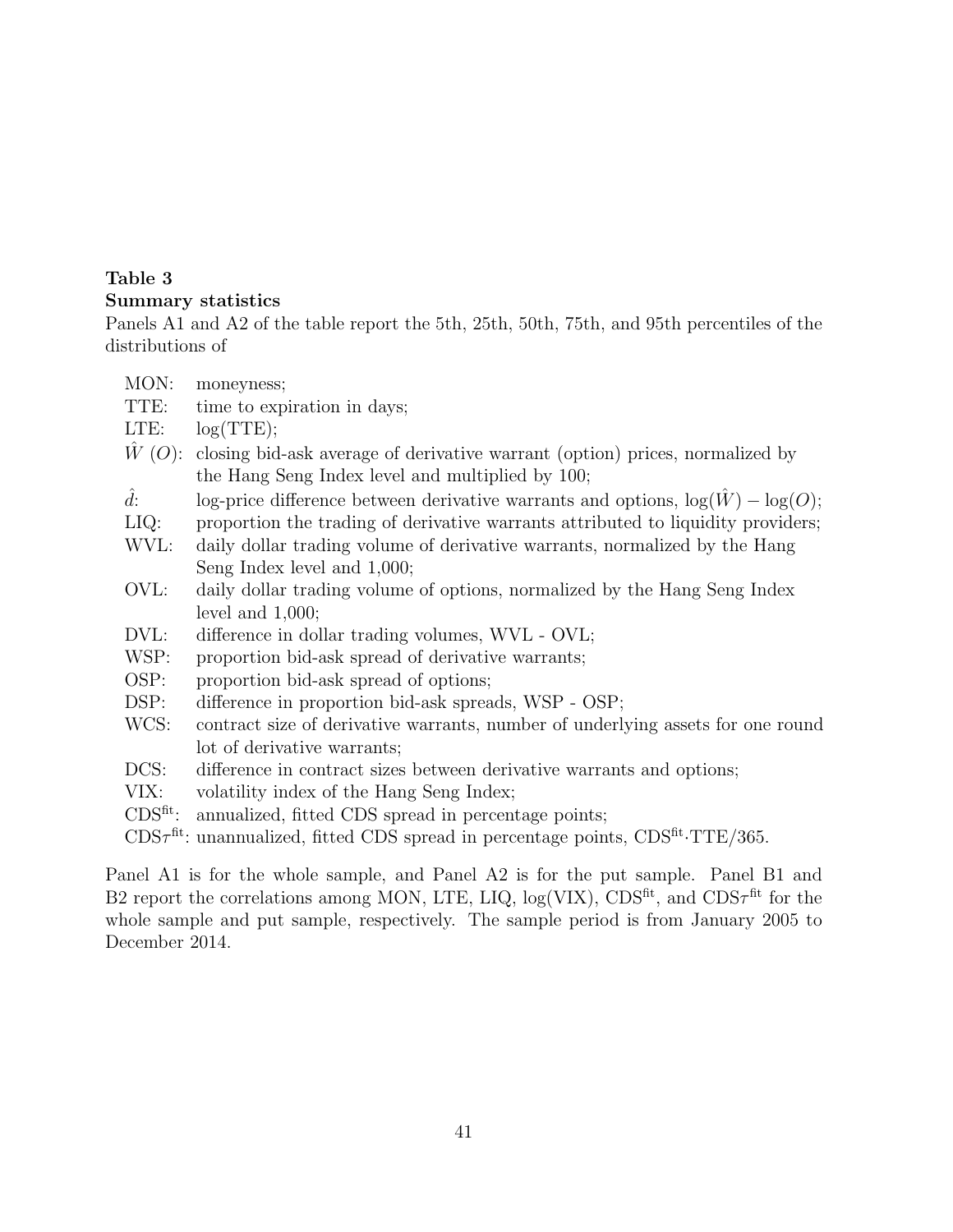| A1. All                     |            |            |            |                   |            |
|-----------------------------|------------|------------|------------|-------------------|------------|
|                             | P5         | P25        | P50        | P75               | P95        |
| <b>MON</b>                  | $-0.1445$  | $-0.0645$  | $-0.0274$  | 0.0025            | 0.0475     |
| <b>TTE</b>                  | 17         | $43\,$     | 66         | $\rm 95$          | 165        |
| <b>LTE</b>                  | 2.8332     | 3.7612     | 4.1897     | 4.5539            | 5.1059     |
| Ŵ                           | 0.5655     | 1.3953     | 2.6065     | 4.3497            | 7.9816     |
| $\mathcal{O}$               | 0.4405     | 1.1214     | 2.2037     | 3.8171            | 7.2871     |
| $\hat{d}$                   | $-0.0132$  | 0.0524     | 0.1348     | 0.2444            | 0.5098     |
| LIQ                         | 0.0000     | 0.6430     | 0.9892     | 1.0000            | 1.0000     |
| <b>WVL</b>                  | 0.0002     | 0.0026     | 0.0175     | 0.1945            | 3.9721     |
| <b>OVL</b>                  | 0.0013     | 0.0073     | 0.0339     | 0.1515            | 0.6908     |
| <b>DVL</b>                  | $-0.5751$  | $-0.0766$  | $-0.0026$  | 0.1129            | 3.8398     |
| <b>WSP</b>                  | 0.0065     | 0.0127     | 0.0263     | 0.0690            | 0.2609     |
| <b>OSP</b>                  | 0.0146     | 0.0273     | 0.0477     | 0.0854            | 0.1793     |
| $\mathop{\rm DSP}\nolimits$ | $-0.1531$  | $-0.0517$  | $-0.0162$  | 0.0213            | 0.1962     |
| <b>WCS</b>                  | 0.6944     | 1.0000     | 1.2500     | 1.6129            | 2.5641     |
| <b>DCS</b>                  | $-49.3056$ | $-49.0000$ | $-48.7500$ | $-48.3871$        | $-47.4359$ |
| <b>VIX</b>                  | 0.1422     | 0.1692     | 0.1959     | 0.2452            | 0.4220     |
| CDS <sup>fit</sup>          | 0.0160     | 0.0714     | 0.2871     | 0.6962            | 1.7034     |
| $CDS\tau^{\text{fit}}$      | 0.0017     | 0.0121     | 0.0456     | 0.1235            | 0.4153     |
| A2. Puts                    |            |            |            |                   |            |
|                             | P5         | P25        | P50        | P75               | P95        |
| <b>MON</b>                  | $-0.1583$  | $-0.0736$  | $-0.0367$  | $-0.0054$         | 0.0396     |
| <b>TTE</b>                  | 17         | 43         | 66         | $\boldsymbol{92}$ | 161        |
| <b>LTE</b>                  | 2.8332     | 3.7612     | 4.1897     | 4.5218            | 5.0814     |
| Ŵ                           | 0.5243     | 1.2360     | 2.4123     | 4.1546            | 8.0011     |
| $\overline{O}$              | 0.4182     | 1.0106     | 2.0366     | 3.6214            | 7.3130     |
| $\hat{d}$                   | $-0.0183$  | 0.0539     | 0.1336     | 0.2368            | 0.4755     |
| LIQ                         | 0.0000     | 0.4598     | 0.9811     | 1.0000            | 1.0000     |
| <b>WVL</b>                  | 0.0002     | 0.0025     | 0.0177     | 0.1884            | 3.3159     |
| <b>OVL</b>                  | 0.0012     | 0.0074     | 0.0350     | 0.1553            | 0.7040     |
| <b>DVL</b>                  | $-0.5807$  | $-0.0796$  | $-0.0030$  | 0.1024            | 3.1520     |
| <b>WSP</b>                  | 0.0067     | 0.0132     | 0.0282     | 0.0741            | 0.2667     |
| <b>OSP</b>                  | 0.0145     | 0.0272     | 0.0475     | 0.0837            | 0.1785     |
| <b>DSP</b>                  | $-0.1459$  | $-0.0487$  | $-0.0145$  | 0.0238            | 0.2067     |
| <b>WCS</b>                  | 0.6711     | 1.0000     | 1.2500     | 1.5385            | 2.5000     |
| <b>DCS</b>                  | $-49.3289$ | $-49.0000$ | $-48.7500$ | $-48.4615$        | $-47.5000$ |
| <b>VIX</b>                  | 0.1424     | 0.1686     | 0.1957     | 0.2452            | 0.4200     |
| $CDS^{fit}$                 | 0.0139     | 0.0578     | 0.2583     | 0.6597            | 1.6556     |
| $CDS\tau^{\text{fit}}$      | 0.0016     | 0.0100     | 0.0400     | 0.1142            | 0.3872     |

Table 3 (cont'd)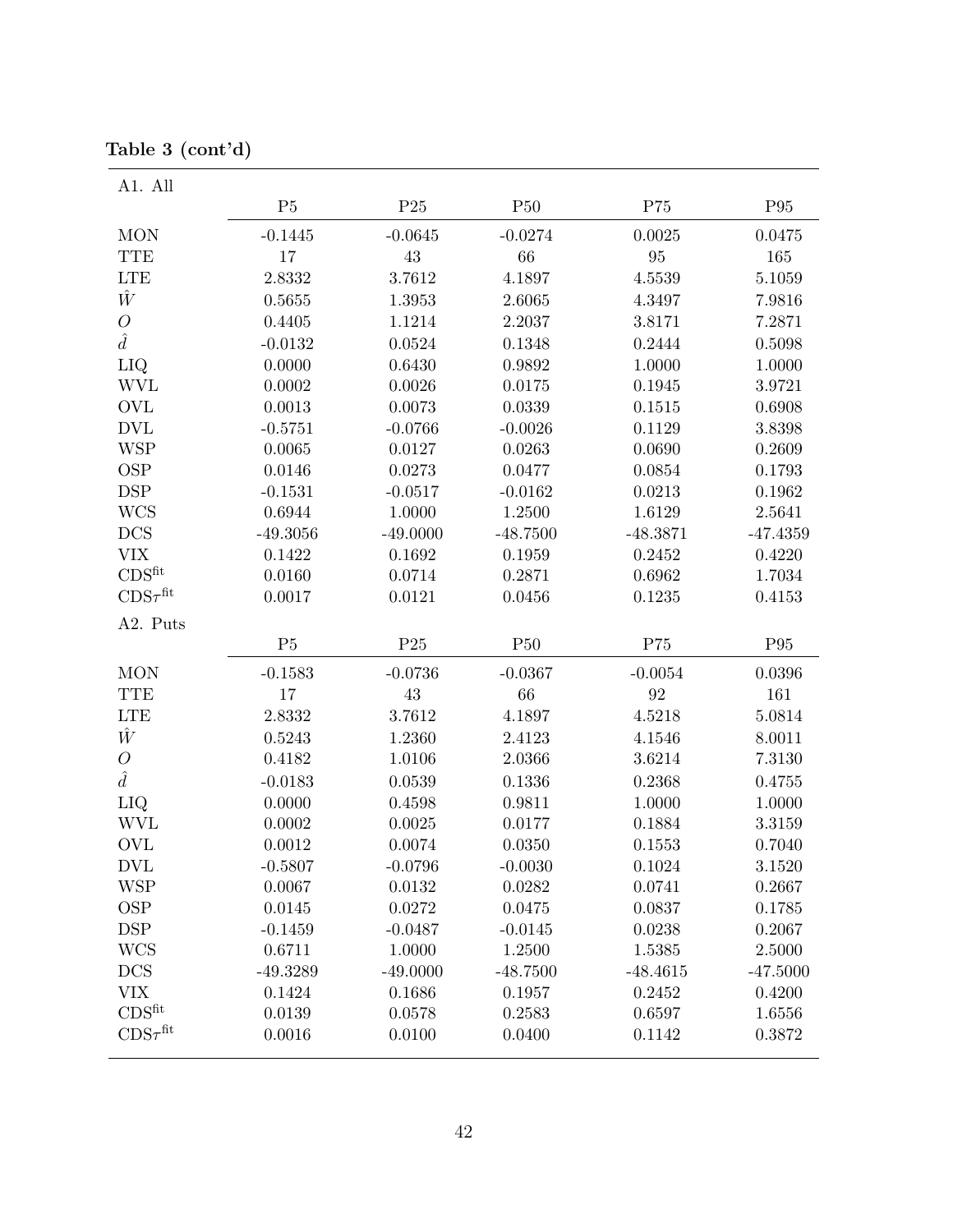# Table 3 (cont'd)

| B1. Correlations: all  |            |            |           |          |                    |
|------------------------|------------|------------|-----------|----------|--------------------|
|                        | <b>MON</b> | <b>LTE</b> | LIQ       | log(VIX) | CDS <sup>fit</sup> |
| <b>LTE</b>             | $-0.2739$  |            |           |          |                    |
| LIQ                    | 0.1494     | 0.2839     |           |          |                    |
| log(VIX)               | $-0.2490$  | 0.0016     | $-0.1666$ |          |                    |
| CDS <sup>fit</sup>     | $-0.0746$  | 0.0210     | 0.0241    | 0.4501   |                    |
| $CDS\tau^{\text{fit}}$ | $-0.1580$  | 0.3345     | 0.1141    | 0.3688   | 0.8132             |
| B2. Correlations: puts |            |            |           |          |                    |
|                        | <b>MON</b> | <b>LTE</b> | LIQ       | log(VIX) | CDS <sup>fit</sup> |
| <b>LTE</b>             | $-0.2414$  |            |           |          |                    |
| LIQ                    | 0.1677     | 0.3049     |           |          |                    |
| log(VIX)               | $-0.1616$  | $-0.0494$  | $-0.2248$ |          |                    |
| CDS <sup>fit</sup>     | $-0.0074$  | $-0.0106$  | 0.0428    | 0.4270   |                    |
| $CDS\tau^{\text{fit}}$ | $-0.0854$  | 0.3244     | 0.1391    | 0.3344   | 0.8001             |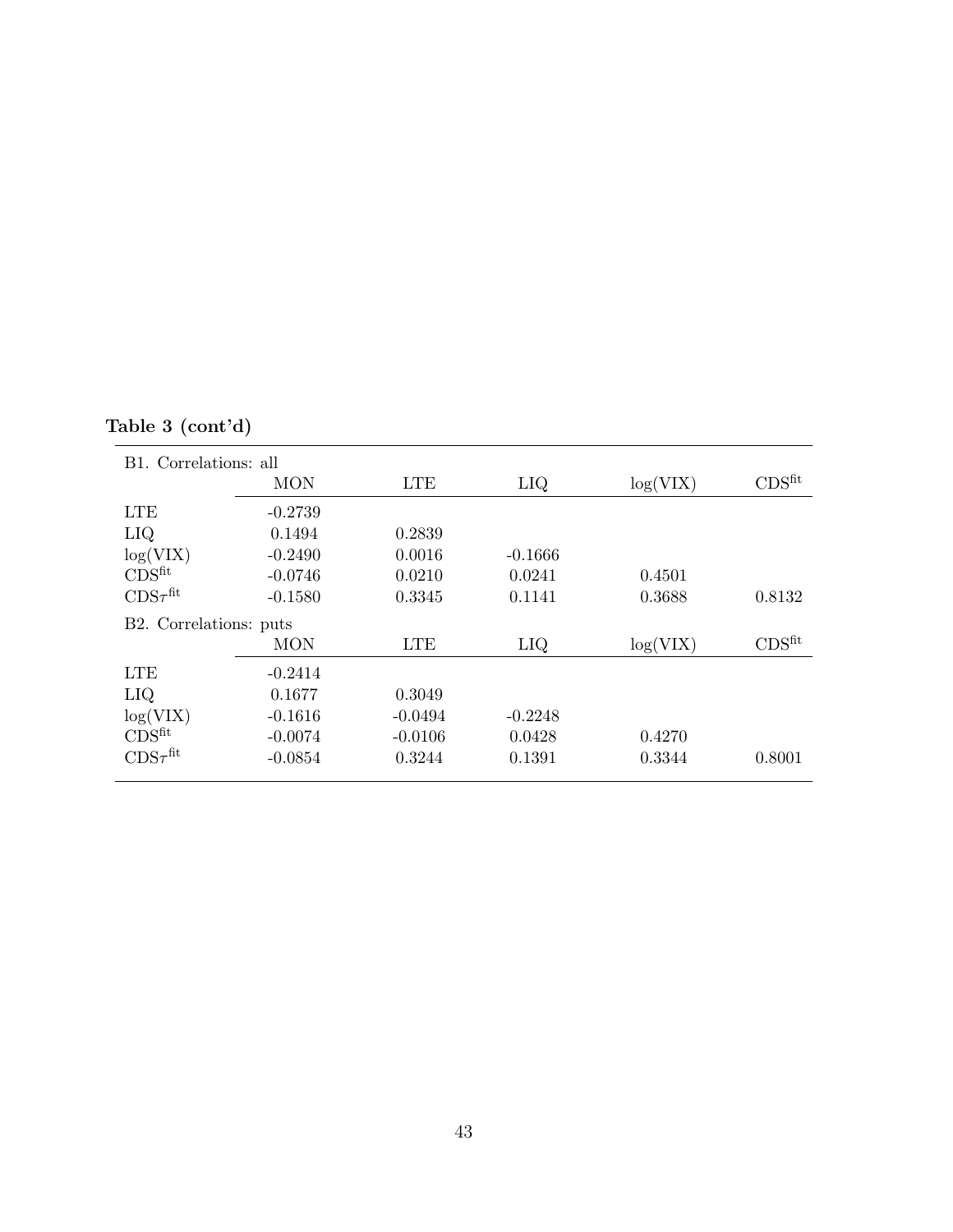#### Table 4 Counterparty credit risk and the price difference between derivative warrants and options

This table reports coefficient estimates of the following panel regression:

$$
\hat{d} = \beta_1 \text{CDS}\tau^{\text{fit}} + \beta_2 \text{LIQ} + \beta_3 \text{MON} + \beta_4 \text{LTE} + \beta_5 \text{1}^p \cdot \text{CDS}\tau^{\text{fit}} + \text{time-fixed effects} + \varepsilon,
$$

where  $\hat{d}$  is the log-price difference between a matched derivative warrant and option pair;  $CDS\tau^{fit}$  is the unannualized, fitted CDS spread; LIQ is the proportion of the trading of derivative warrants attributed to liquidity providers; MON is the moneyness; LTE is the log time to expiration in days;  $1^p$  indicates a put; and time-fixed effects are captured by monthly dummies. T-statistics are clustered by warrant and are reported in parentheses.  $R_1^2$  and  $R_2^2$  are the  $R^2$ s of the regression model with and without the time-fixed effects, respectively. Panel A is for the entire sample period from January 2005 to December 2014, and Panel B is for the high CDS spread period from January 2008 to December 2012.

| A. Entire period       |                           |            |            |                                         |             |         |
|------------------------|---------------------------|------------|------------|-----------------------------------------|-------------|---------|
| $CDS\tau^{\text{fit}}$ | LIQ                       | <b>MON</b> | <b>LTE</b> | $1^p \cdot \text{CDS}\tau^{\text{fit}}$ | $R_1^2$     | $R_2^2$ |
| $-5.61$                | 0.18                      | $-1.44$    | $-0.01$    |                                         | 0.384       | 0.313   |
| $(-4.8)$               | 35.7)                     | $(-29.6)$  | $(-3.8)$   |                                         |             |         |
| $-2.20$                | 0.18                      | $-1.44$    | $-0.01$    | $-7.61$                                 | 0.386       | 0.315   |
| $(-1.8)$               | 35.9)                     | $(-28.8)$  | $-3.8)$    | $(-3.9)$                                |             |         |
|                        | B. High CDS spread period |            |            |                                         |             |         |
| $CDS\tau^{\text{fit}}$ | LIQ.                      | <b>MON</b> | <b>LTE</b> | $1^p \cdot \text{CDS}\tau^{\text{fit}}$ | $R_{1}^{2}$ | $R_2^2$ |
| $-5.00$                | 0.19                      | $-1.44$    | $-0.02$    |                                         | 0.374       | 0.314   |
| $(-4.0)$               | 26.2)                     | $(-23.3)$  | $-5.0)$    |                                         |             |         |
| $-1.94$                | 0.19                      | $-1.44$    | $-0.02$    | $-6.90$                                 | 0.376       | 0.316   |
| $(-1.5)$               | 26.4)                     | $(-22.7)$  | $-4.9)$    | $-3.6)$                                 |             |         |
|                        |                           |            |            |                                         |             |         |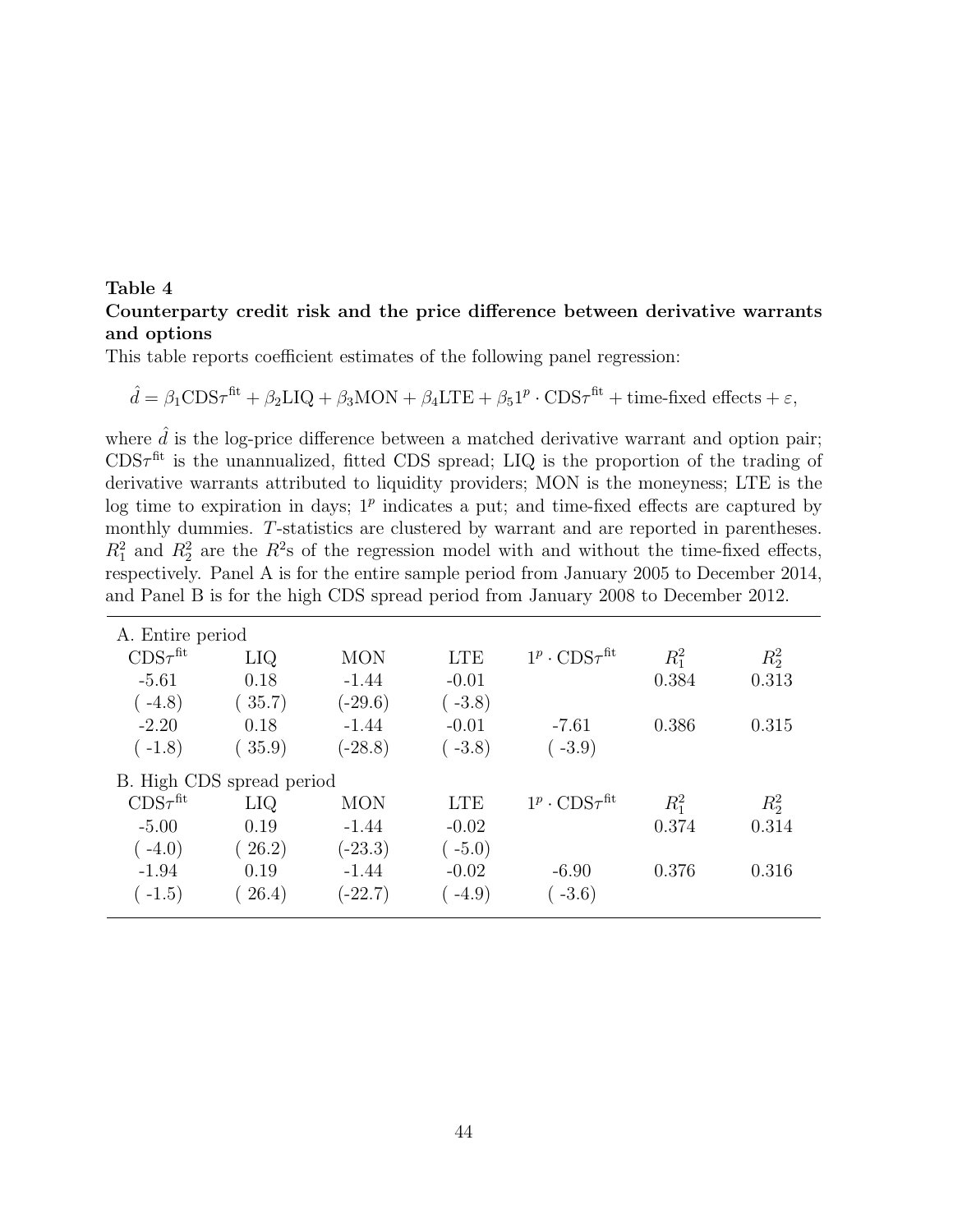#### Table 5 The effects of the correlation between counterparty credit risk and the underlying value

This table reports coefficient estimates of the following panel regression:

$$
\hat{d} = \beta_1 \text{CDS}\tau^{\text{fit}} + \beta_2 \text{LIQ} + \beta_3 \text{MON} + \beta_4 \text{LTE} + \beta_5 \text{1}^p \cdot \text{CDS}\tau^{\text{fit}} + \text{time-fixed effects} + \varepsilon,
$$

where  $\hat{d}$  is the log-price difference between a matched derivative warrant and option pair;  $CDS\tau^{fit}$  is the unannualized, fitted CDS spread; LIQ is the proportion of derivative warrant trading attributed to liquidity providers; MON is the moneyness; LTE is the log time to expiration in days;  $1^p$  indicates a put; and time-fixed effects are captured by monthly dummies. T-statistics are clustered by warrant and are reported in parentheses.  $R_1^2$  and  $R_2^2$  are the  $R^2$ s of the regression model with and without the time-fixed effects, respectively. Panel A is for the entire sample period from January 2005 to December 2014, and Panel B is for the high CDS spread period from January 2008 to December 2012. More-neg-corr indicates the sample of warrants issued by the 11 banks with more negative average CDS spread-payoffs correlations, and Less-neg-corr indicates the sample of warrants issued by the 10 banks with less negative average CDS spread-payoffs correlations.

| A. Entire period          |                        |        |            |            |                                         |         |         |
|---------------------------|------------------------|--------|------------|------------|-----------------------------------------|---------|---------|
|                           | $CDS\tau^{\text{fit}}$ | LIQ    | <b>MON</b> | <b>LTE</b> | $1^p \cdot \text{CDS}\tau^{\text{fit}}$ | $R_1^2$ | $R_2^2$ |
| More-neg-corr             | $-2.03$                | 0.19   | $-1.52$    | $-0.01$    | $-10.04$                                | 0.413   | 0.342   |
|                           | $-1.2)$                | 27.4)  | $(-27.5)$  | $-2.5)$    | $-4.7)$                                 |         |         |
| Less-neg-corr             | $-2.24$                | 0.16   | $-1.30$    | $-0.01$    | $-3.18$                                 | 0.368   | 0.263   |
|                           | $(-1.2)$               | (23.1) | $(-15.9)$  | $-3.1)$    | $(-0.9)$                                |         |         |
| B. High CDS spread period |                        |        |            |            |                                         |         |         |
|                           | $CDS\tau^{\text{fit}}$ | LIQ.   | <b>MON</b> | <b>LTE</b> | $1^p \cdot \text{CDS}\tau^{\text{fit}}$ | $R_1^2$ | $R_2^2$ |
| More-neg-corr             | $-1.63$                | 0.20   | $-1.50$    | $-0.02$    | $-9.23$                                 | 0.403   | 0.339   |
|                           | $-1.0)$                | 19.8)  | $(-21.7)$  | $-3.4)$    | $(-4.4)$                                |         |         |
| Less-neg-corr             | $-2.16$                | 0.17   | $-1.33$    | $-0.02$    | $-2.56$                                 | 0.352   | 0.271   |
|                           | $(-1.1)$               | 18.8)  | $(-12.6)$  | $-3.6)$    | $-0.7)$                                 |         |         |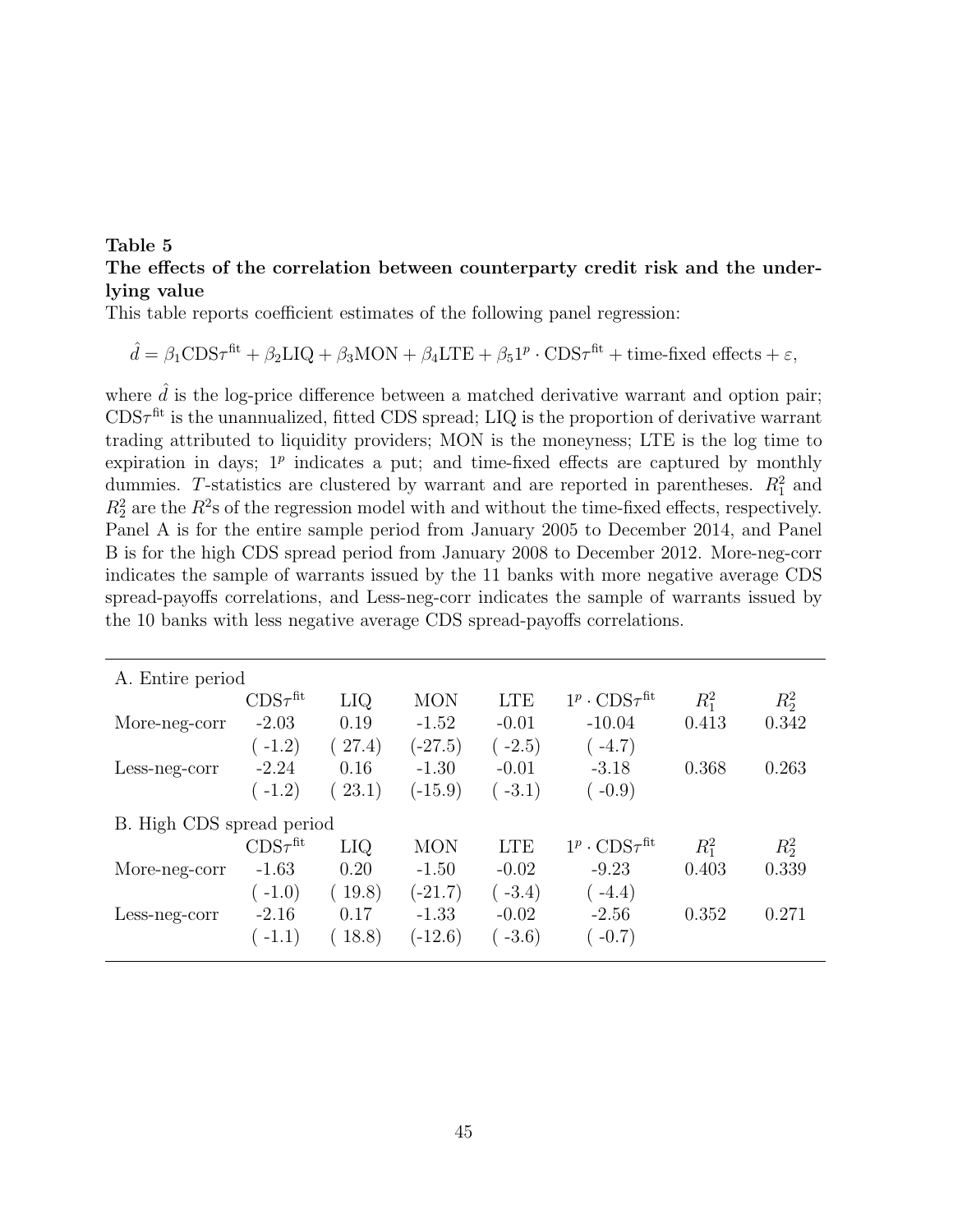### Table 6 The effects of counterparty credit risk across moneyness

This table reports coefficient estimates of the following panel regression:

$$
\hat{d} = \beta_1 \text{CDS}\tau^{\text{fit}} + \beta_2 \text{LIQ} + \beta_3 \text{MON} + \beta_4 \text{LTE} + \beta_5 \text{MON} \cdot \text{CDS}\tau^{\text{fit}} + \text{time-fixed effects} + \varepsilon,
$$

for the sample of put derivative warrants, where  $\hat{d}$  is the log-price difference between a matched derivative warrant and option pair;  $CDS\tau^{fit}$  is the unannualized, fitted CDS spread; LIQ is the proportion of derivative warrant trading attributed to liquidity providers; MON is the moneyness; LTE is the log time to expiration in days; and time-fixed effects are captured by monthly dummies. T-statistics are clustered by warrant and are reported in parentheses.  $R_1^2$  and  $R_2^2$  are the  $R^2$ s of the regression model with and without the timefixed effects, respectively. Panel A is for the entire sample period from January 2005 to December 2014, and Panel B is for the high CDS spread period from January 2008 to December 2012.

| A. Entire period       |                           |            |            |                           |         |         |
|------------------------|---------------------------|------------|------------|---------------------------|---------|---------|
| $CDS\tau^{\text{fit}}$ | LIQ                       | <b>MON</b> | <b>LTE</b> | $MON \cdot CDS\tau^{fit}$ | $R_1^2$ | $R_2^2$ |
| $-5.46$                | 0.17                      | $-1.24$    | $-0.02$    |                           | 0.386   | 0.290   |
| $(-4.1)$               | 28.3)                     | $(-24.6)$  | $(-6.2)$   |                           |         |         |
| $-2.23$                | 0.17                      | $-1.33$    | $-0.02$    | 56.24                     | 0.388   | 0.291   |
| $(-1.6)$               | 28.4)                     | $(-22.3)$  | $(-6.5)$   | (3.1)                     |         |         |
|                        | B. High CDS spread period |            |            |                           |         |         |
| $CDS\tau^{\text{fit}}$ | LIQ                       | <b>MON</b> | <b>LTE</b> | $MON \cdot CDS\tau^{fit}$ | $R_1^2$ | $R_2^2$ |
| $-4.73$                | 0.16                      | $-1.22$    | $-0.03$    |                           | 0.397   | 0.304   |
| $(-3.3)$               | (21.9)                    | $(-20.4)$  | $(-5.8)$   |                           |         |         |
| $-1.35$                | 0.17                      | $-1.35$    | $-0.03$    | 57.98                     | 0.399   | 0.304   |
| $-0.9)$                | 22.1)                     | $(-17.7)$  | $-6.2)$    | (2.9)                     |         |         |
|                        |                           |            |            |                           |         |         |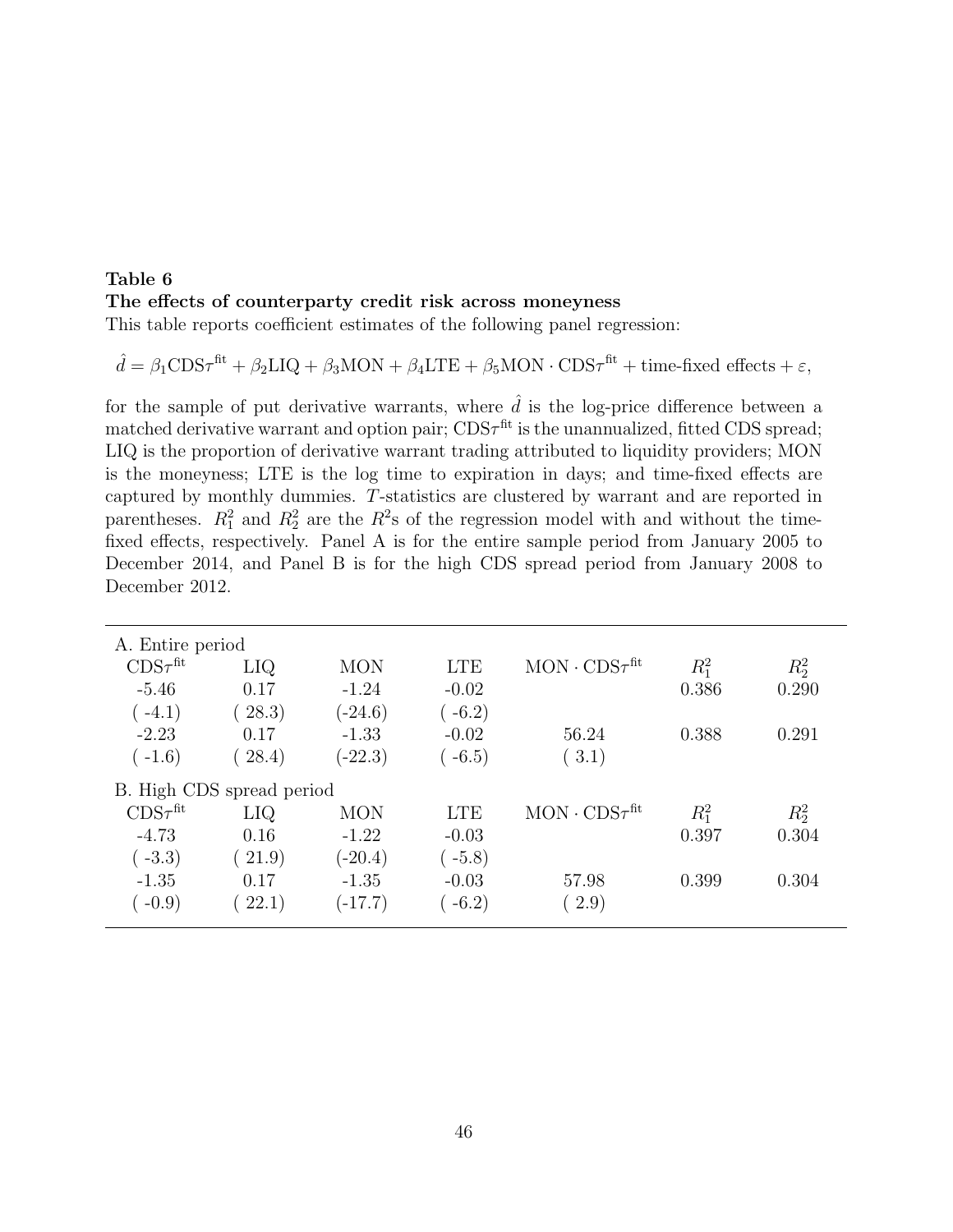### Table 7 Robustness check: nonlinearity

This table reports coefficient estimates of the following panel regression:

$$
\hat{d} = \beta_1 \text{CDS}\tau^{\text{fit}} + \beta_2 \text{LIQ} + \beta_3 \text{MON} + \beta_4 \text{LTE} + \beta_5 \text{CDS}^{\text{fit}} \cdot \text{CDS}\tau^{\text{fit}} + \beta_6 \text{LIQ} \cdot \text{CDS}\tau^{\text{fit}} + \beta_7 \text{MON} \cdot \text{CDS}\tau^{\text{fit}} + \beta_8 \text{LTE} \cdot \text{CDS}\tau^{\text{fit}} + \beta_9 \log(\text{VIX}) \cdot \text{CDS}\tau^{\text{fit}} + \text{time-fixed effects} + \varepsilon,
$$

for the sample of put derivative warrants, where  $\hat{d}$  is the log-price difference between a matched derivative warrant and option pair;  $CDS<sup>fit</sup>$  ( $CDS<sup>fit</sup>$ ) is the annualized (unannualized), fitted CDS spread; LIQ is the proportion of derivative warrant trading attributed to liquidity providers; MON is the moneyness; LTE is the log time to expiration in days; VIX is the volatility index of the Hang Seng Index; and time-fixed effects are captured by monthly dummies. T-statistics are clustered by warrants and are reported in parentheses.  $R_1^2$  and  $R_2^2$  are the  $R^2$ s of the regression model with and without the time-fixed effects, respectively. Panel A is for the entire sample period from January 2005 to December 2014, and Panel B is for the high CDS spread period from January 2008 to December 2012.

| A. Entire period                                                               |            |                           |                           |                                 |         |         |
|--------------------------------------------------------------------------------|------------|---------------------------|---------------------------|---------------------------------|---------|---------|
| $CDS\tau^{\text{fit}}$                                                         | LIQ        | MON                       | <b>LTE</b>                |                                 |         |         |
| $-25.90$                                                                       | 0.18       | $-1.33$                   | $-0.02$                   |                                 |         |         |
| $(-1.6)$                                                                       | (25.2)     | $(-22.7)$                 | $-5.7)$                   |                                 |         |         |
| $CDS^{\text{fit}} \cdot CDS\tau^{\text{fit}}$ LIQ $\cdot CDS\tau^{\text{fit}}$ |            | $MON \cdot CDS\tau^{fit}$ | $LTE \cdot CDS\tau^{fit}$ | $\log(VIX) \cdot CDS\tau^{fit}$ | $R_1^2$ | $R_2^2$ |
| 126.66                                                                         | $-5.31$    | 60.40                     | 5.89                      | 3.82                            | 0.389   | 0.289   |
| (1.7)                                                                          | $-1.6)$    | 3.6)                      | (2.2)                     | (0.9)                           |         |         |
| B. High CDS spread period                                                      |            |                           |                           |                                 |         |         |
| $CDS\tau^{\text{fit}}$                                                         | <b>LIQ</b> | <b>MON</b>                | <b>LTE</b>                |                                 |         |         |
| $-29.52$                                                                       | 0.17       | $-1.35$                   | $-0.03$                   |                                 |         |         |
| $-1.8)$                                                                        | (18.8)     | $(-18.2)$                 | $-5.2)$                   |                                 |         |         |
| $CDS^{\text{fit}} \cdot CDS\tau^{\text{fit}}$ LIQ $\cdot CDS\tau^{\text{fit}}$ |            | $MON \cdot CDS\tau^{fit}$ | $LTE \cdot CDS\tau^{fit}$ | $\log(VIX) \cdot CDS\tau^{fit}$ | $R_1^2$ | $R_2^2$ |
| 117.61                                                                         | $-2.69$    | 62.60                     | 6.59                      | 4.88                            | 0.401   | 0.300   |
| (1.5)                                                                          | $-0.8$     | 3.5)                      | 2.4)                      | (1.1)                           |         |         |
|                                                                                |            |                           |                           |                                 |         |         |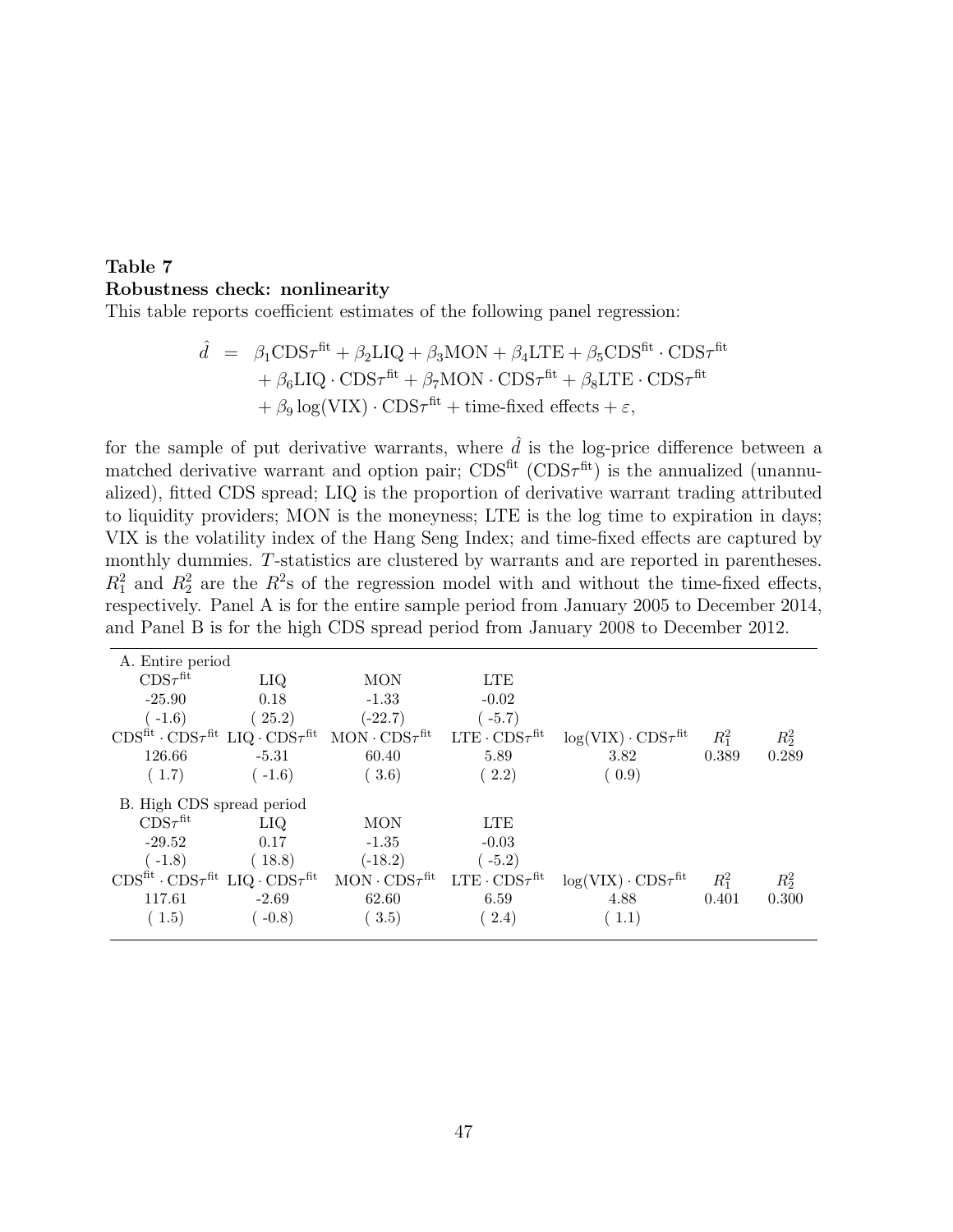#### Table 8 Robustness check: six-month CDS spreads

Panels A1 and A2 report coefficient estimates of the following panel regression:

$$
\hat{d} = \beta_1 \text{CDS}\tau^{\text{6m}} + \beta_2 \text{LIQ} + \beta_3 \text{MON} + \beta_4 \text{LTE} + \beta_5 \text{1}^p \cdot \text{CDS}\tau^{\text{6m}} + \text{time-fixed effects} + \varepsilon,
$$

for the call and put sample, where  $\hat{d}$  is the log-price difference between a matched derivative warrant and option pair;  $CDS\tau^{6m}$  is the unannualized six-month CDS spread; LIQ is the proportion of derivative warrant trading attributed to liquidity providers; MON is the moneyness; LTE is the log time to expiration in days;  $1<sup>p</sup>$  indicates a put; and time-fixed effects are captured by monthly dummies. Panels B1 and B2 report coefficient estimates of the following panel regression:

$$
\hat{d} = \beta_1 \text{CDS}\tau^{6\text{m}} + \beta_2 \text{LIQ} + \beta_3 \text{MON} + \beta_4 \text{LTE} + \beta_5 \text{MON} \cdot \text{CDS}\tau^{6\text{m}} + \text{time-fixed effects} + \varepsilon,
$$

for the sample of put derivative warrants. T-statistics are clustered by warrant and are reported in parentheses.  $R_1^2$  and  $R_2^2$  are the  $R^2$ s of the regression model with and without the time-fixed effects, respectively. Panels A1 and B1 are for the entire period from January 2005 to December 2014, and Panels A2 and B2 are for the high CDS spread period from January 2008 to December 2012.

| A1. Entire period          |                               |                                        |            |                                        |         |         |
|----------------------------|-------------------------------|----------------------------------------|------------|----------------------------------------|---------|---------|
| $\text{CDS}\tau^\text{6m}$ | LIQ.                          | <b>MON</b>                             | <b>LTE</b> | $1^p \cdot \text{CDS}\tau^{\text{6m}}$ | $R_1^2$ | $R_2^2$ |
| $-5.53$                    | 0.18                          | $-1.44$                                | $-0.01$    |                                        | 0.384   | 0.313   |
| $(-4.6)$                   | (35.7)                        | $(-29.6)$                              | $(-3.9)$   |                                        |         |         |
| $-2.06$                    | 0.18                          | $-1.44$                                | $-0.01$    | $-7.76$                                | 0.386   | 0.315   |
| $(-1.6)$                   | (35.9)                        | $(-28.8)$                              | $(-3.8)$   | $(-4.0)$                               |         |         |
|                            | A2. High CDS spread period    |                                        |            |                                        |         |         |
| $CDS\tau^{6m}$             | LIQ.                          | <b>MON</b>                             | <b>LTE</b> | $1^p \cdot \text{CDS}\tau^{\text{6m}}$ | $R_1^2$ | $R_2^2$ |
| $-4.94$                    | 0.19                          | $-1.44$                                | $-0.02$    |                                        | 0.374   | 0.314   |
| $(-3.9)$                   | (26.2)                        | $(-23.3)$                              | $(-5.0)$   |                                        |         |         |
| $-1.83$                    | 0.19                          | $-1.44$                                | $-0.02$    | $-7.04$                                | 0.376   | 0.316   |
| $(-1.4)$                   | (26.4)                        | $(-22.7)$                              | $(-4.9)$   | $(-3.7)$                               |         |         |
|                            | B1. Entire period, put sample |                                        |            |                                        |         |         |
| $CDS\tau^{\text{6m}}$      | LIQ.                          | <b>MON</b>                             | <b>LTE</b> | $MON \cdot CDS\tau^{6m}$               | $R_1^2$ | $R_2^2$ |
| $-2.19$                    | 0.17                          | $-1.34$                                | $-0.02$    | 57.85                                  | 0.388   | 0.291   |
| $(-1.6)$                   | (28.4)                        | $(-22.4)$                              | $(-6.5)$   | (3.2)                                  |         |         |
|                            |                               | B2. High CDS spread period, put sample |            |                                        |         |         |
| $\text{CDS}\tau^\text{6m}$ | LIQ.                          | <b>MON</b>                             | <b>LTE</b> | $MON \cdot CDS\tau^{6m}$               | $R_1^2$ | $R_2^2$ |
| $-1.35$                    | 0.17                          | $-1.36$                                | $-0.03$    | 60.31                                  | 0.400   | 0.304   |
| $(-0.9)$                   | (22.1)                        | $(-17.7)$                              | $(-6.2)$   | (3.0)                                  |         |         |
|                            |                               |                                        |            |                                        |         |         |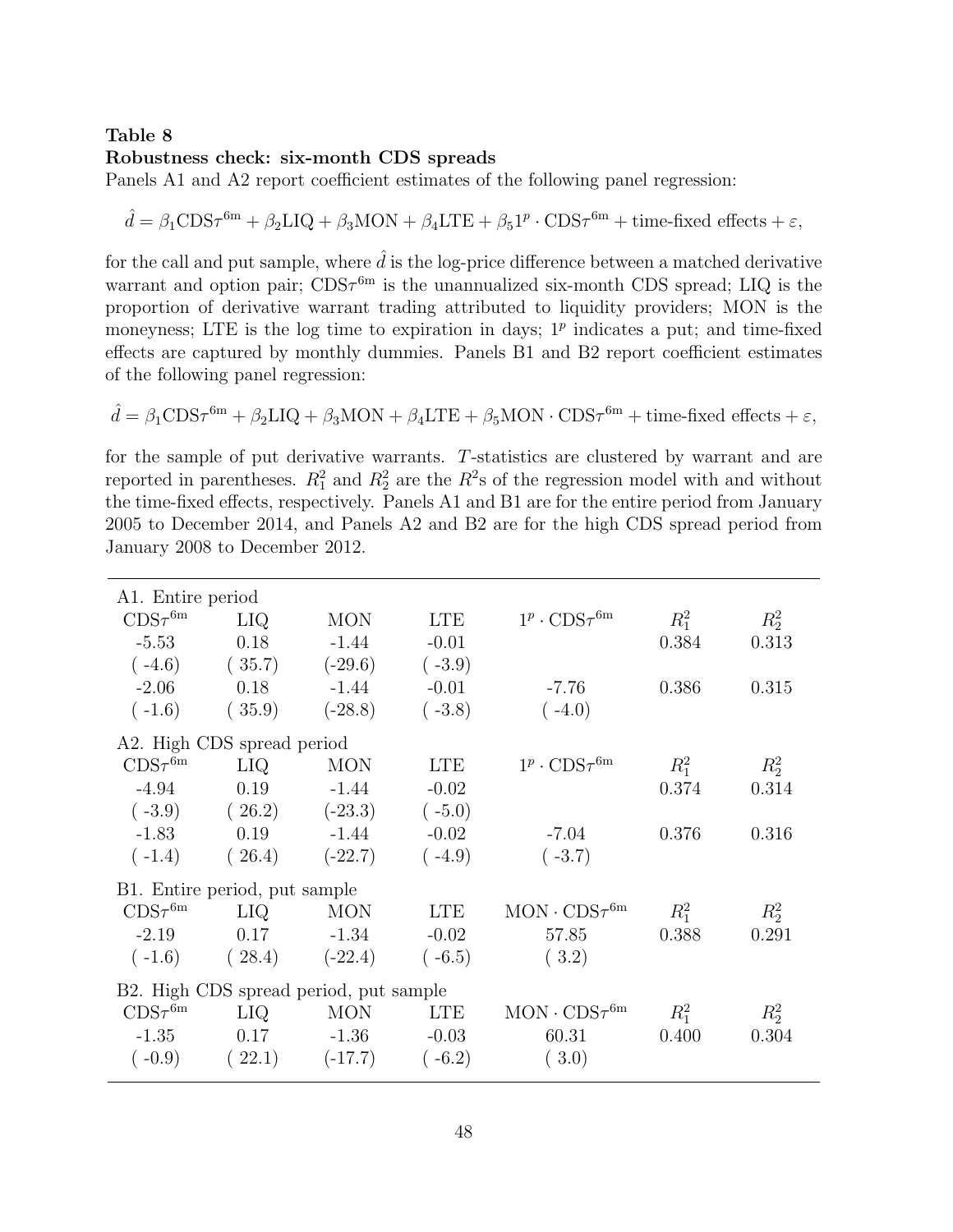#### Table 9 Robustness check: controlling for alternative liquidity measures Panels A1 and A2 report coefficient estimates of the following panel regression:

$$
\hat{d} = \beta_1 \text{CDS}\tau^{\text{fit}} + \beta_2 \text{LIQ} + \beta_3 \text{MON} + \beta_4 \text{LTE} + \beta_5 \text{1}^p \cdot \text{CDS}\tau^{\text{fit}} + \beta_6 \text{DVL} + \beta_7 \text{DSP} + \beta_8 \text{DCS} + \text{time-fixed effects} + \varepsilon,
$$

for the call and put sample, where  $\hat{d}$  is the log-price difference between a matched derivative warrant and option pair;  $CDS\tau^{\text{fit}}$  is the unannualized, fitted CDS spread; LIQ is the proportion of derivative warrant trading attributed to liquidity providers; MON is the moneyness; LTE is the log time to expiration in days;  $1<sup>p</sup>$  indicates a put; DVL, DSP, and DCS are differences between a matched derivative warrant and option pair in daily dollar trading volumes (divided by the Hang Seng Index level and  $10^6$ ), proportional bid-ask spreads, and contract sizes, respectively; and time-fixed effects are captured by monthly dummies. Panels B1 and B2 report coefficient estimates of the following panel regression:

$$
\hat{d} = \beta_1 \text{CDS}\tau^{\text{fit}} + \beta_2 \text{LIQ} + \beta_3 \text{MON} + \beta_4 \text{LTE} + \beta_5 \text{MON} \cdot \text{CDS}\tau^{\text{fit}} + \beta_6 \text{DVL} + \beta_7 \text{DSP} + \beta_8 \text{DCS} + \text{time-fixed effects} + \varepsilon,
$$

for the sample of put derivative warrants. T-statistics are clustered by warrant and are reported in parentheses.  $R_1^2$  and  $R_2^2$  are the  $R^2$ s of the regression model with and without the time-fixed effects, respectively. Panels A1 and B1 are for the entire period from January 2005 to December 2014, and Panels A2 and B2 are for the high CDS spread period from January 2008 to December 2012.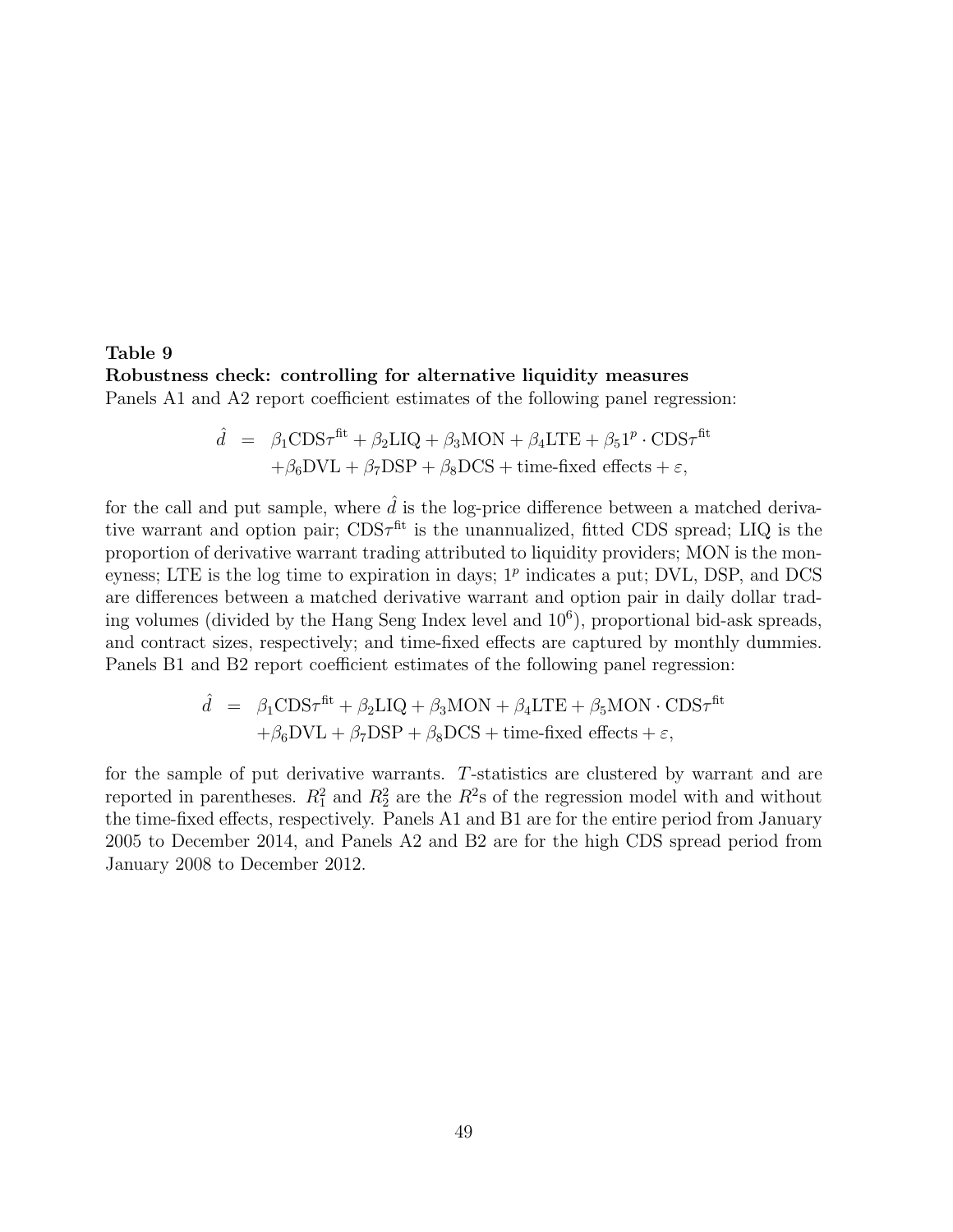# Table 9 (cont'd)

| A1. Entire period             |            |                                        |            |                                         |            |            |            |         |         |
|-------------------------------|------------|----------------------------------------|------------|-----------------------------------------|------------|------------|------------|---------|---------|
| $\text{CDS}\tau^\text{fit}$   | <b>LIQ</b> | <b>MON</b>                             | <b>LTE</b> | $1^p \cdot \text{CDS}\tau^\text{fit}$   | <b>DVL</b> | <b>DSP</b> | <b>DCS</b> | $R_1^2$ | $R_2^2$ |
| $-5.61$                       | 0.17       | $-1.46$                                | $-0.02$    |                                         | 0.23       | $-0.10$    | $-0.01$    | 0.387   | 0.323   |
| $(-4.7)$                      | (36.0)     | $(-29.4)$                              | $(-5.9)$   |                                         | (0.7)      | $(-6.7)$   | $(-1.9)$   |         |         |
| $-2.14$                       | 0.17       | $-1.46$                                | $-0.02$    | $-7.73$                                 | 0.18       | $-0.10$    | $-0.01$    | 0.389   | 0.325   |
| $(-1.7)$                      | (36.1)     | $(-28.6)$                              | $(-5.9)$   | $(-3.9)$                                | (0.5)      | $(-6.7)$   | $(-2.0)$   |         |         |
|                               |            | A2. High CDS spread period             |            |                                         |            |            |            |         |         |
| $\text{CDS}\tau^\text{fit}$   | <b>LIQ</b> | <b>MON</b>                             | <b>LTE</b> | $1^p \cdot \text{CDS}\tau^{\text{fit}}$ | <b>DVL</b> | <b>DSP</b> | <b>DCS</b> | $R_1^2$ | $R_2^2$ |
| $-4.94$                       | 0.18       | $-1.46$                                | $-0.02$    |                                         | 0.15       | $-0.10$    | $-0.03$    | 0.377   | 0.319   |
| $(-4.0)$                      | (26.3)     | $(-22.8)$                              | $(-6.3)$   |                                         | (0.3)      | $(-4.8)$   | $(-1.7)$   |         |         |
| $-1.80$                       | 0.18       | $-1.46$                                | $-0.02$    | $-7.07$                                 | 0.07       | $-0.10$    | $-0.03$    | 0.379   | 0.321   |
| $(-1.4)$                      | (26.4)     | $(-22.2)$                              | $(-6.2)$   | $(-3.6)$                                | (0.1)      | $(-4.8)$   | $(-1.8)$   |         |         |
|                               |            | B1. Entire period, put sample          |            |                                         |            |            |            |         |         |
| $\text{CDS}\tau^{\text{fit}}$ | LIQ        | <b>MON</b>                             | <b>LTE</b> | $MON \cdot CDS\tau^{fit}$               | <b>DVL</b> | <b>DSP</b> | <b>DCS</b> | $R_1^2$ | $R_2^2$ |
| $-1.78$                       | 0.17       | $-1.42$                                | $-0.03$    | 68.07                                   | 0.04       | $-0.06$    | $-0.04$    | 0.393   | 0.336   |
| $(-1.3)$                      | (29.6)     | $(-22.5)$                              | $(-7.0)$   | (3.5)                                   | (0.1)      | $(-4.1)$   | $(-4.6)$   |         |         |
|                               |            | B2. High CDS spread period, put sample |            |                                         |            |            |            |         |         |
| $CDS\tau^{\text{fit}}$        | <b>LIQ</b> | <b>MON</b>                             | <b>LTE</b> | $MON \cdot CDS\tau^{fit}$               | <b>DVL</b> | <b>DSP</b> | <b>DCS</b> | $R_1^2$ | $R_2^2$ |
| $-0.82$                       | 0.17       | $-1.45$                                | $-0.03$    | 65.97                                   | 0.37       | $-0.03$    | $-0.08$    | 0.406   | 0.324   |
| $(-0.6)$                      | 22.6)      | $(-17.8)$                              | $-6.6)$    | (3.1)                                   | (0.6)      | $(-1.6)$   | $(-4.4)$   |         |         |
|                               |            |                                        |            |                                         |            |            |            |         |         |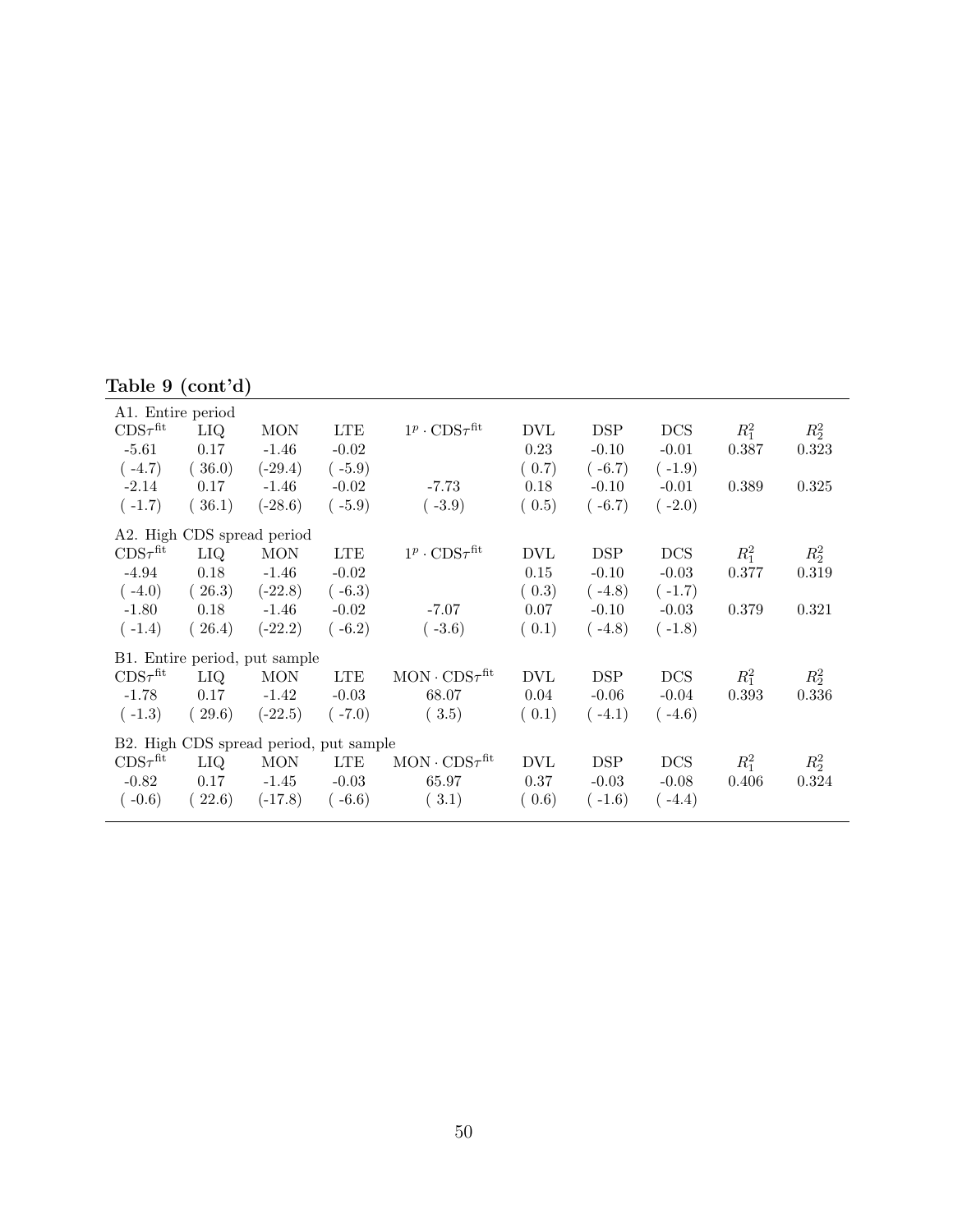

Fig. 1. Derivative warrants issued by Lehman Brothers and its CDS spread

The upper panel shows the daily average log-price difference between derivative warrants issued by Lehman Brothers and the best matched options,  $\hat{d}$ , for calls and puts separately. The sample includes all warrants when put warrants are available during the period. The first segment of the sample includes warrants on stocks of large companies, and the second segment includes warrants on the Hang Seng Index. There are no put warrants issued by Lehman Brothers between the two segments. The lower panel shows the five-year CDS spread of Lehman Brothers in percentage points. The sample period is from January 2008 to September 2008.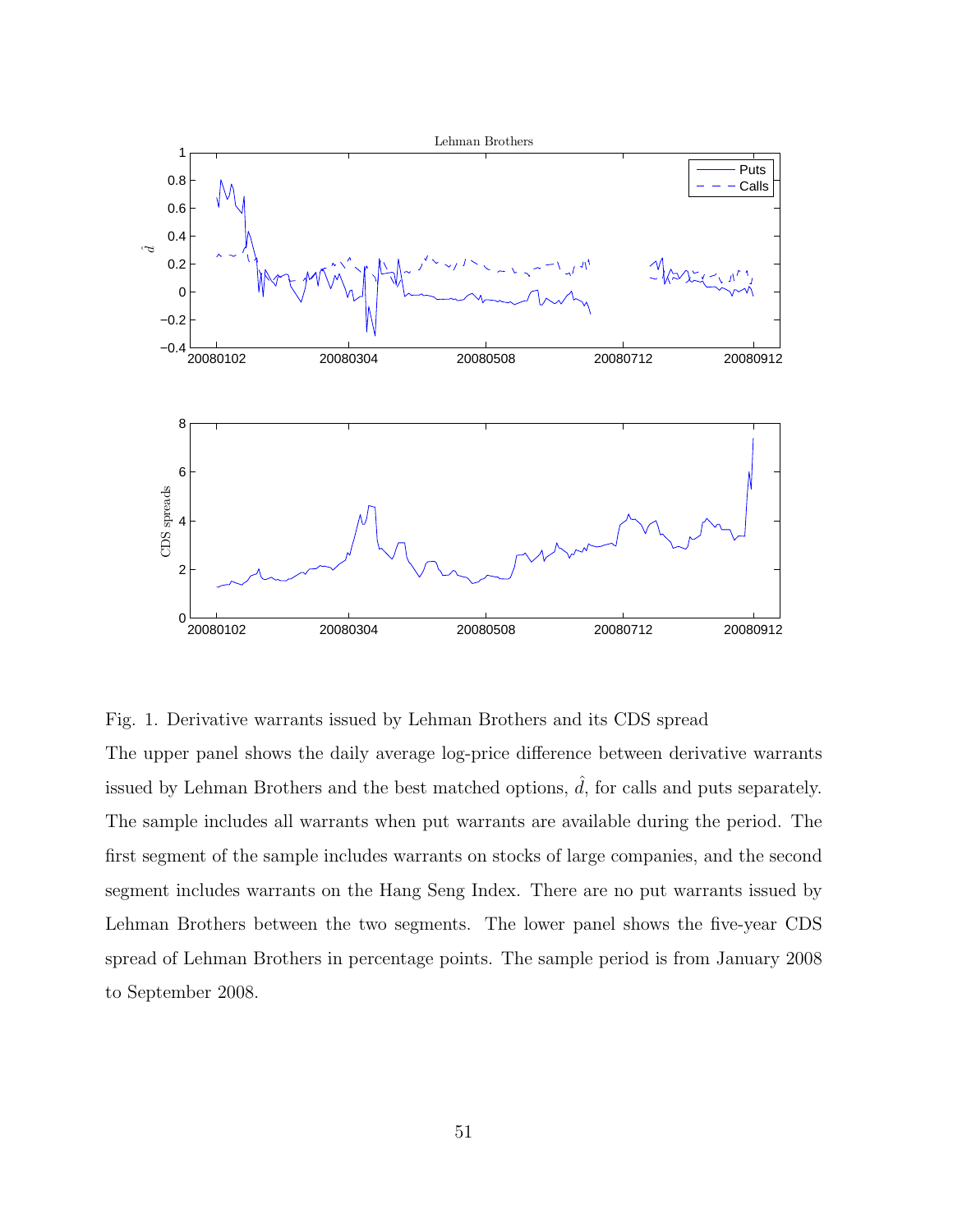

Fig. 2. CDS spreads

Panel A shows the monthly time-series plots of the 10th, 50th, and 90th percentiles of the cross-sectional distribution of the annualized six-month CDS spreads in percentage points of derivative warrant issuers. Panel B shows the monthly time-series plots of the average annualized six-month, one- and two-year CDS spreads in percentage points. The sample period is from January 2005 to December 2014.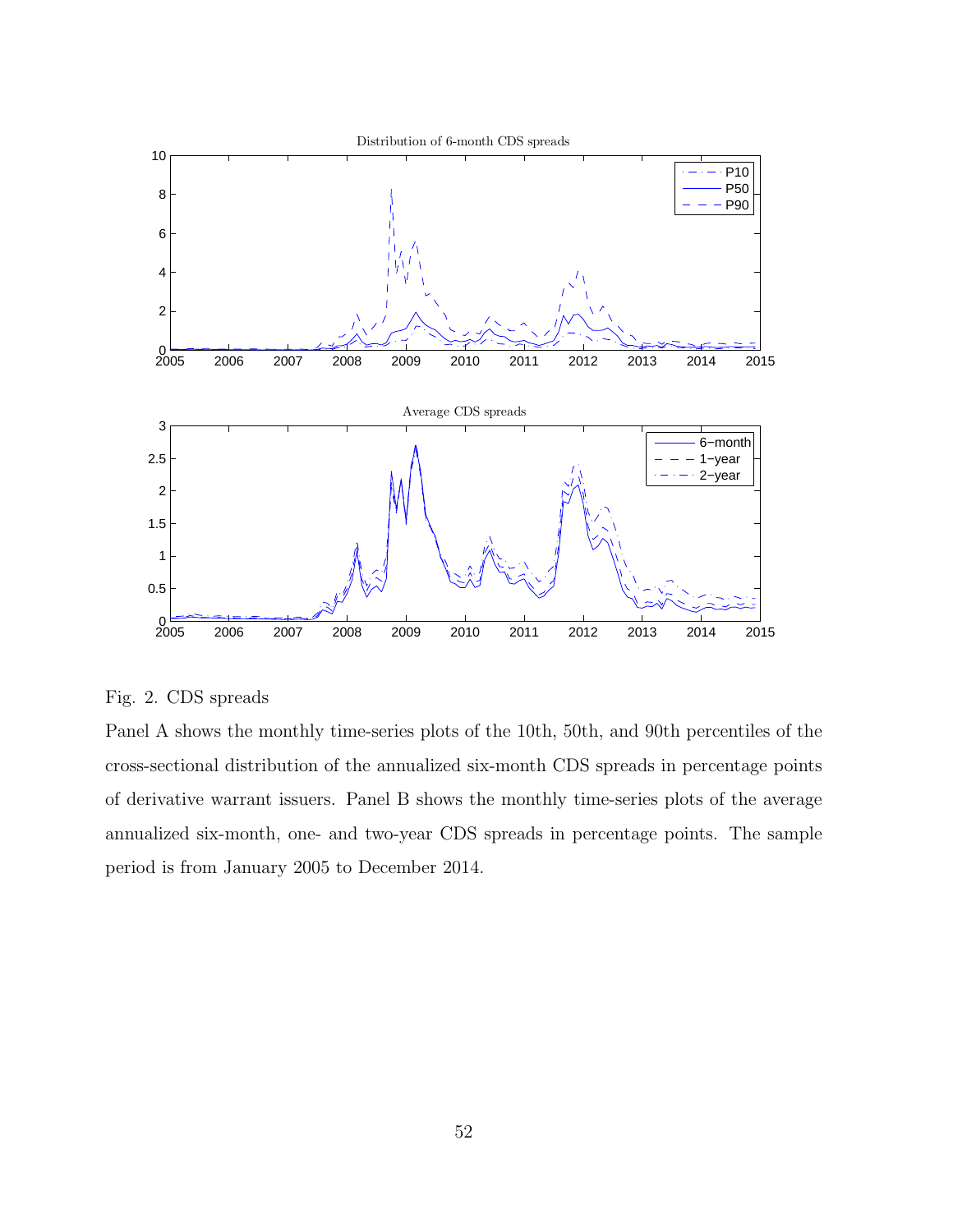

Fig. 3. CSP and CSC

This figure shows the scatter plots among CSP(MON) and CSC(MON) of warrant issuers for various values of moneyness, MON. CSP(MON) is the correlation between negative normalized payoffs of puts with CDS spread changes defined as Eq.  $(30)$ , and CSC(MON) is the correlation between normalized payoffs of calls with CDS spread changes defined as Eq. (29). The sample period is from January 2005 to December 2014.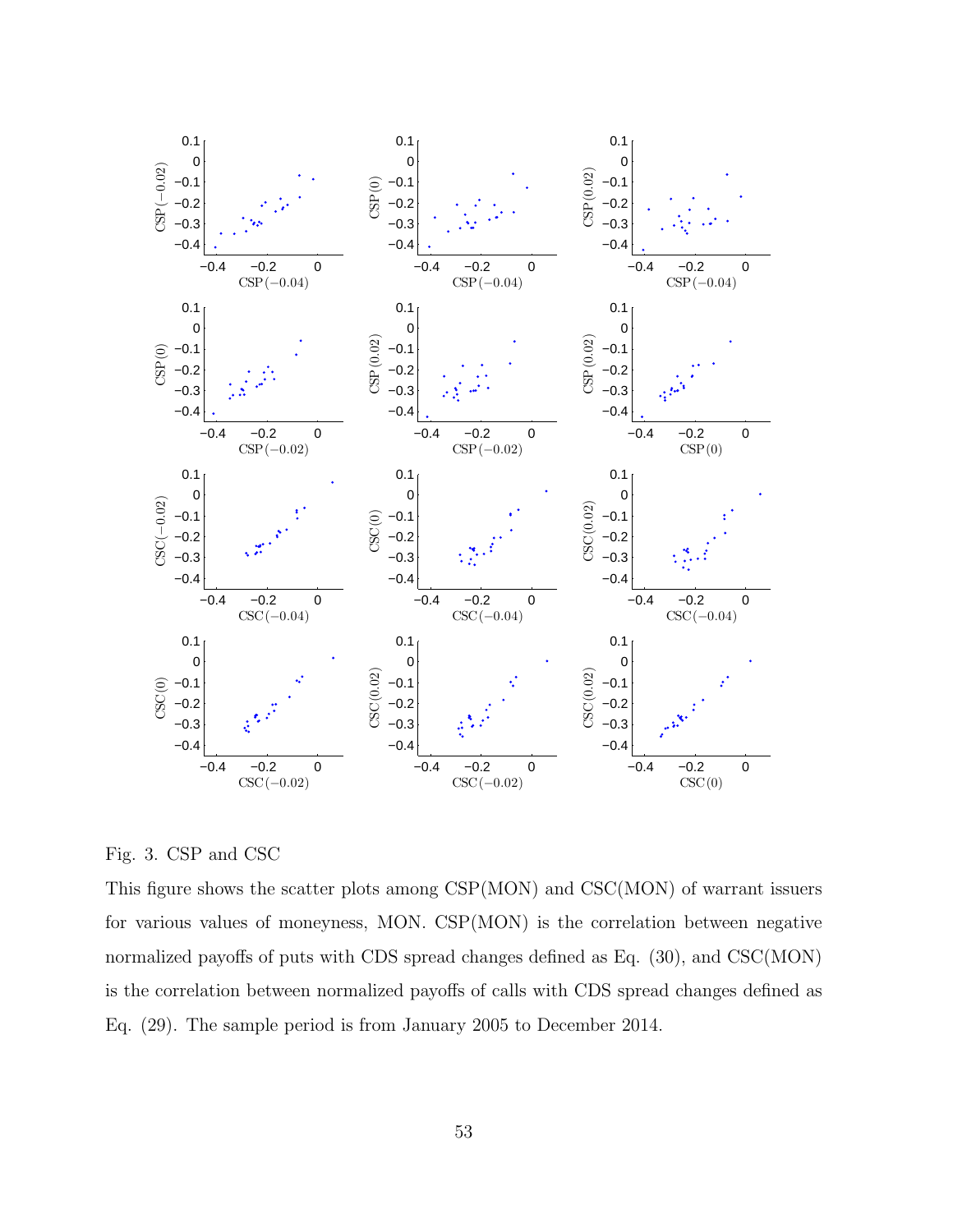

Fig. 4. CSP<sup>−</sup> and CSC<sup>−</sup>

This figure shows the scatter plots among CSP<sup>−</sup>(MON) and CSC<sup>−</sup>(MON) of warrant issuers for various values of moneyness, MON. CSP<sup>−</sup>(MON) is the correlation between the difference in in-the-money indicators and payoffs of puts with CDS spread changes defined as Eq. (32), and CSC<sup>−</sup>(MON) is the correlation between the difference in payoffs and in-the-money indicators of calls with CDS spread changes defined as Eq. (31). The sample period is from January 2005 to December 2014.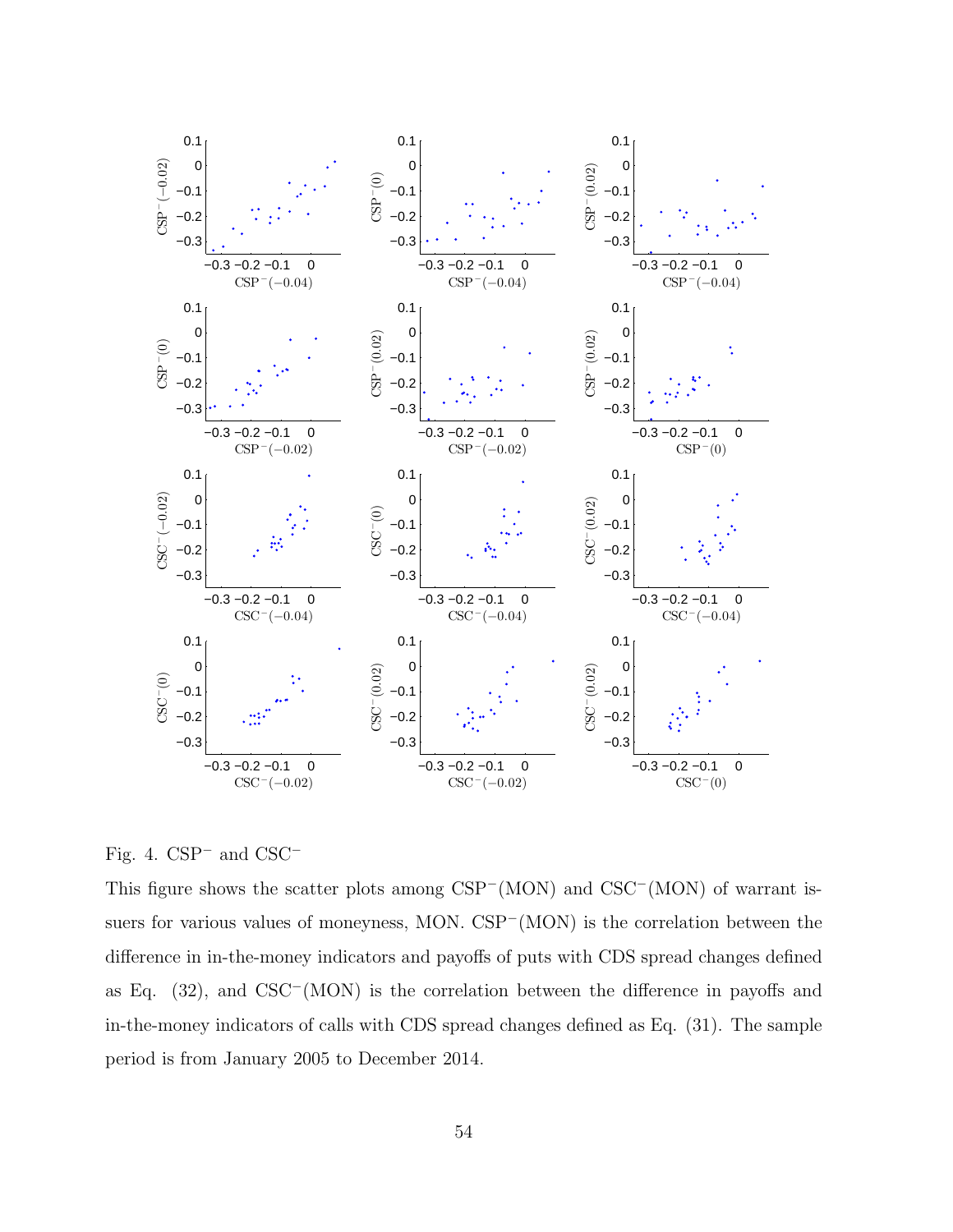

Fig. 5. Log differences in prices between derivative warrants and options

This figures shows the monthly time-series plots of the 10th, 50th, and 90th percentiles of the cross-sectional distribution of the log-price difference between derivative warrants and options,  $\hat{d}$ . Panel A is for puts, and Panel B is for calls. The sample period is from January 2005 to December 2014.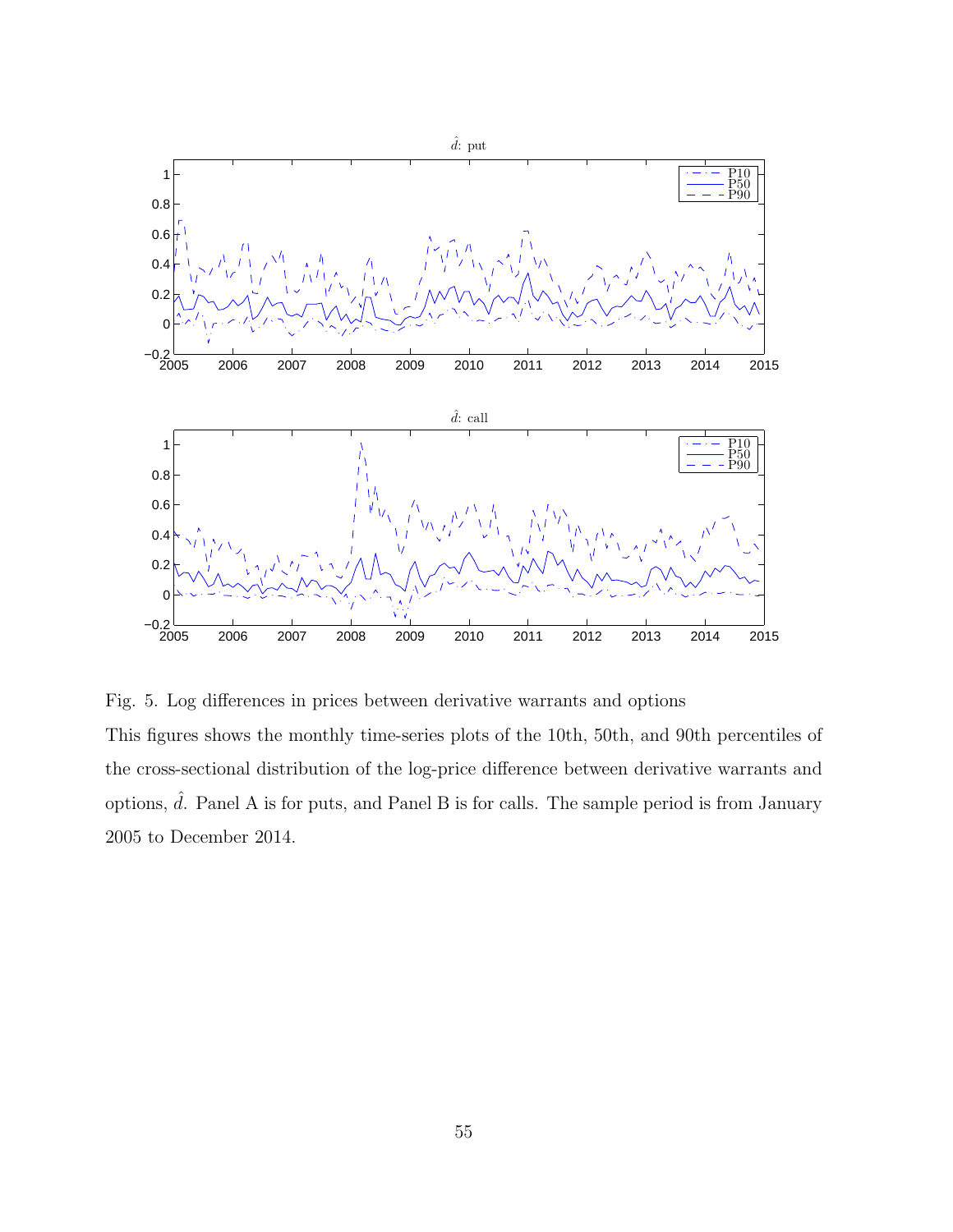

Fig. 6. CDS spreads and log differences in prices between derivative warrants and options This figure shows the scatter plots of log-price difference between matched derivative warrant and option pairs,  $\hat{d}$ , against the unannualized, fitted CDS spread in percentage points,  $CDS\tau^{\text{fit}}$ . The variables are averaged by month and issuer. The plots are shown separately for puts and calls and for the entire sample period (2005-2014), the high CDS spread period (2008-2012), and the low CDS spread period (consisting of 2005-2007 and 2013-2014).